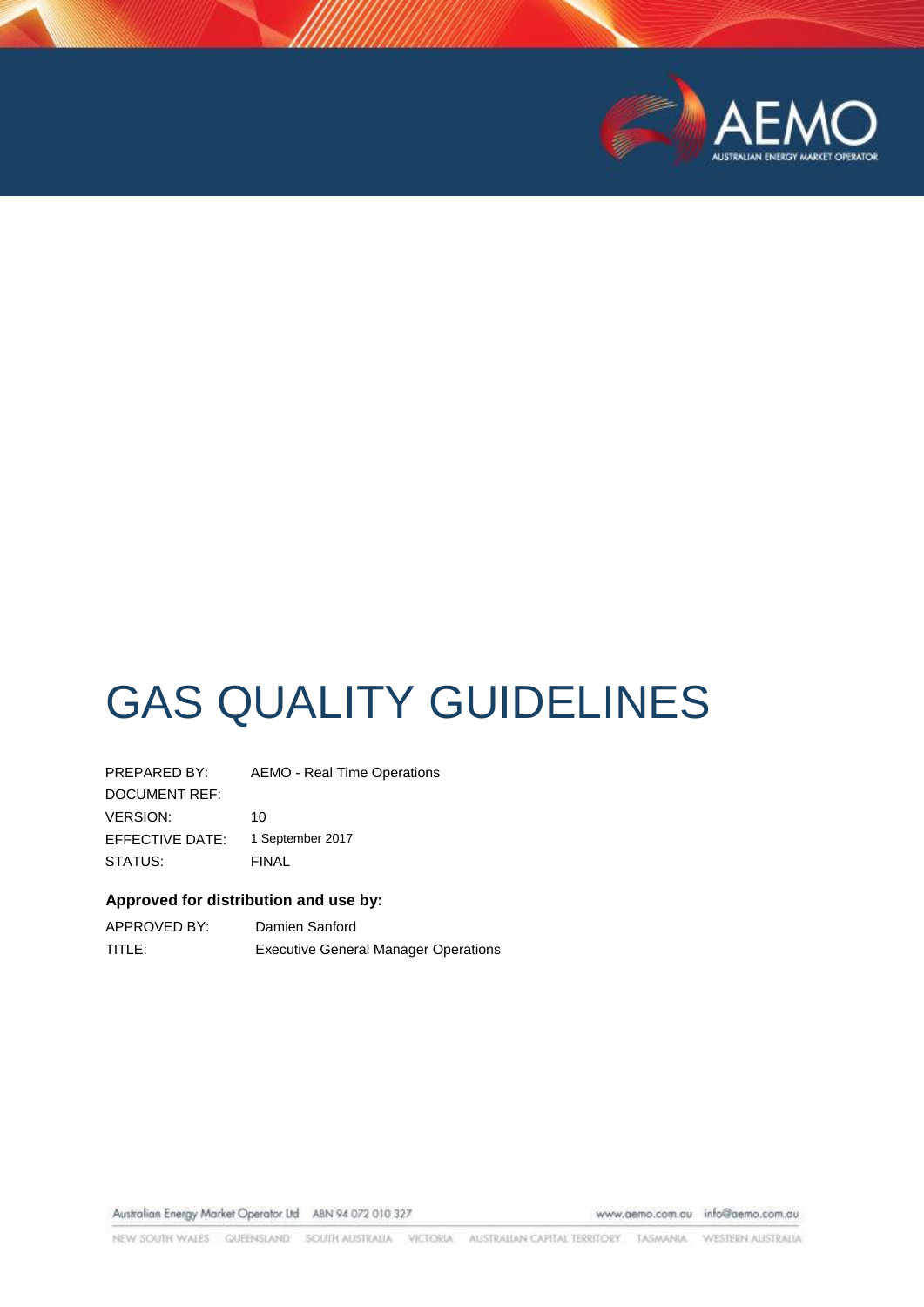

## **Important Notice**

#### **Purpose**

AEMO has prepared this document to provide general information about how AEMO will respond to short-term gas quality excursions outside the standard gas quality specifications (as set out in the National Gas Rules), and AEMO's operational protocols for managing gas quality at system injection points in the Declared Transmission System, as at the date of publication.

## **Disclaimer**

This document or the information in it may be subsequently updated or amended. This document does not constitute legal or business advice, and should not be relied on as a substitute for obtaining detailed advice about the National Gas Law, the National Gas Rules, or any other applicable laws, procedures or policies. AEMO has made every effort to ensure the quality of the information in this document but cannot guarantee its accuracy or completeness.

Accordingly, to the maximum extent permitted by law, AEMO and its officers, employees and consultants involved in the preparation of this document:

- make no representation or warranty, express or implied, as to the currency, accuracy, reliability or completeness of the information in this document; and
- are not liable (whether by reason of negligence or otherwise) for any statements or representations in this document, or any omissions from it, or for any use or reliance on the information in it.

## **Copyright**

© 2017 Australian Energy Market Operator Limited. The material in this publication may be used in accordance with the copyright permissions on AEMO's website.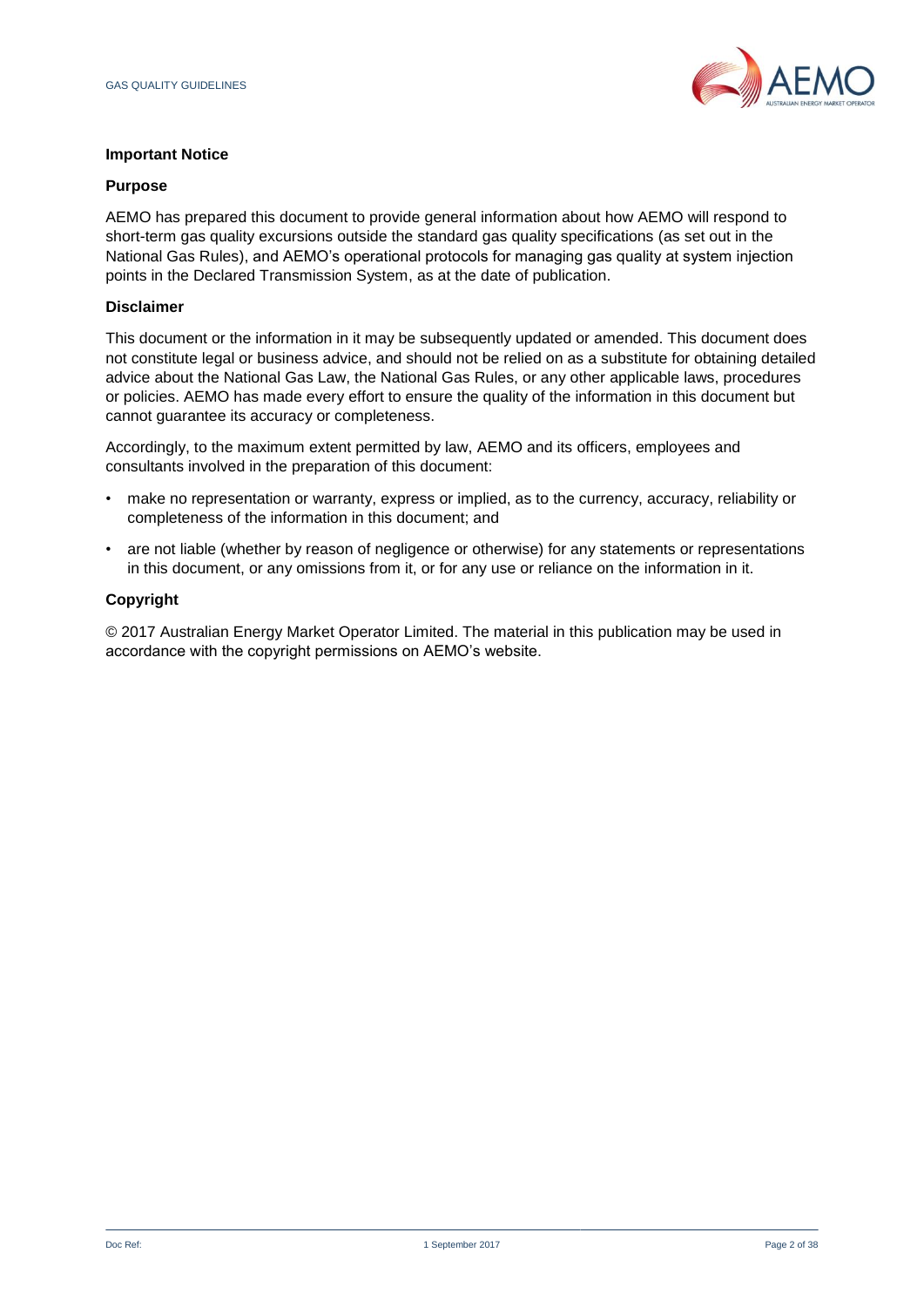

# **VERSION RELEASE HISTORY**

| <b>Version</b> | <b>Effective Date</b> | <b>Summary of Changes</b>                                                                                                                     |
|----------------|-----------------------|-----------------------------------------------------------------------------------------------------------------------------------------------|
| 8              | 16 June 2010          | Rebranded.                                                                                                                                    |
| 9              | 1 April 2014          | Updated in accordance with AS 4564-2011.                                                                                                      |
| 10             | 1 September 2017      | New template. Key changes include revised excursion timing at the Notify<br>limit, updates to odorant and the addition of contaminant limits. |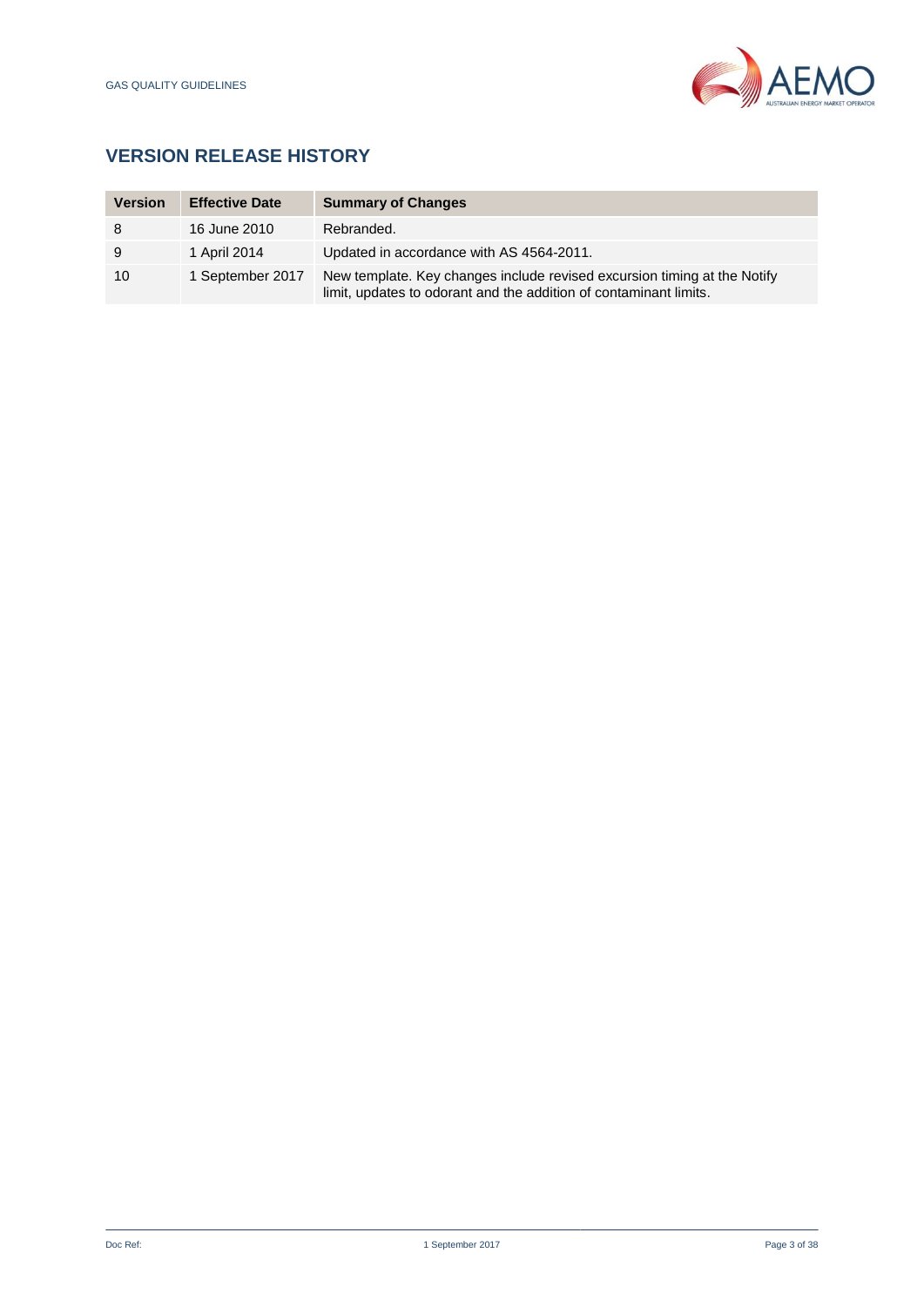

# **CONTENTS**

| <b>CHAPTER 1. INTRODUCTION</b>                                                                                                  | 5               |
|---------------------------------------------------------------------------------------------------------------------------------|-----------------|
| <b>CHAPTER 2. BASIC PRINCIPLES</b>                                                                                              | 8               |
| <b>CHAPTER 3. NOTIFICATION PROTOCOLS</b>                                                                                        | 12 <sub>1</sub> |
| CHAPTER 4. SUMMARY OF GAS QUALITY LIMITS                                                                                        | 15              |
| CHAPTER 5. PARAMETERS SPEFICIED IN THE GAS SAFETY (GAS QUALITY)<br><b>REGULATIONS INCLUDING PARAMETERS SPECIFIED IN AS 4564</b> | 17 <sup>2</sup> |
| CHAPTER 6. PARAMETERS SPECIFIED BY AEMO                                                                                         | 35              |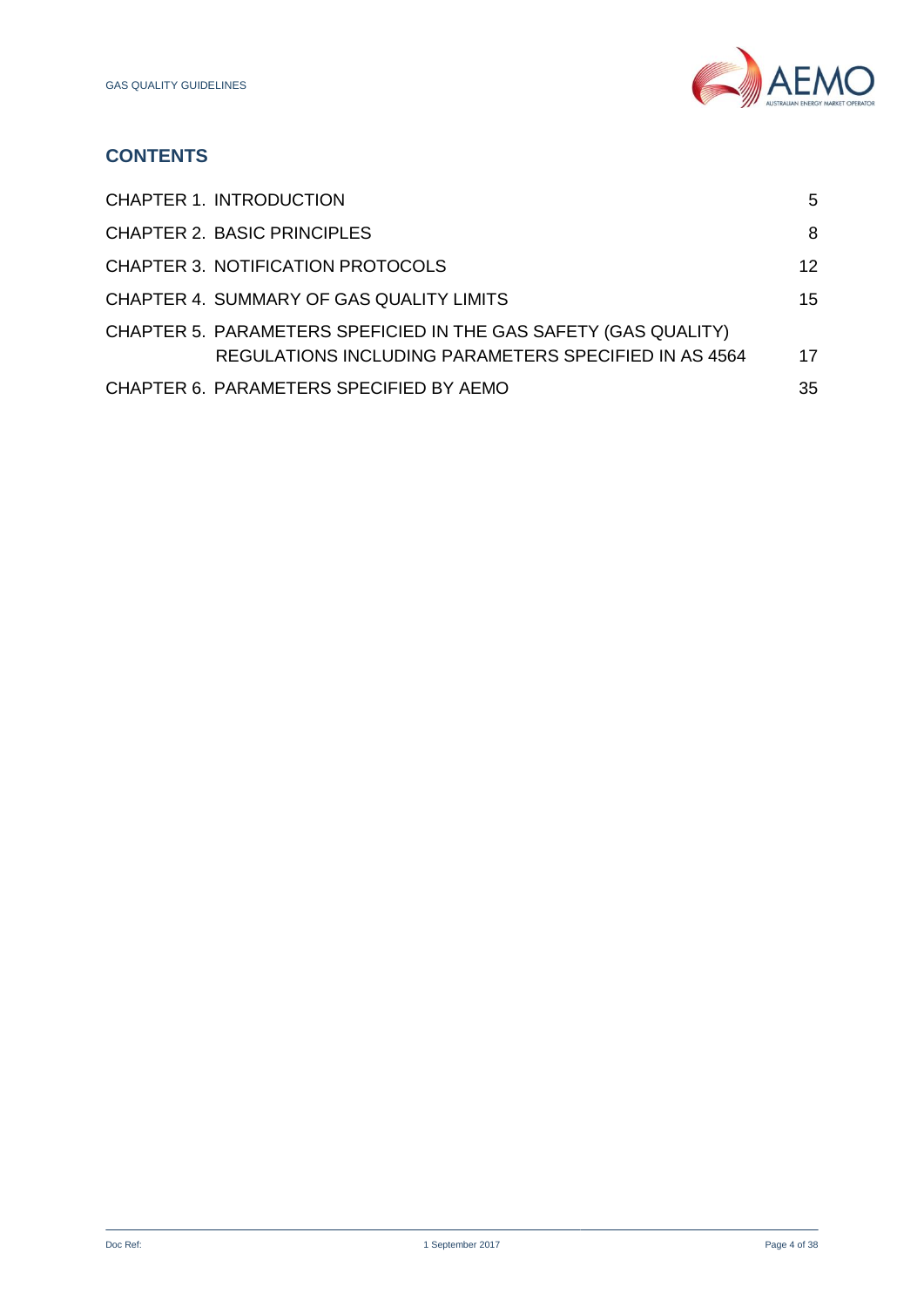

# <span id="page-4-0"></span>**CHAPTER 1. INTRODUCTION**

## **1.1. Purpose and Scope**

This document provides general information about gas quality and how AEMO will respond to shortterm gas quality excursions outside the standard gas quality specifications.

The gas quality specifications are set out in the National Gas Rules (see also AS 4564-2011 and Gas Safety (Gas Quality) Regulations<sup>1</sup>) and AEMO's "Gas Quality Standard and Monitoring Guidelines".

This document also covers the technical issues associated with gas quality parameters and AEMO's operational protocols for managing gas quality at system injection points in the Declared Transmission System (DTS).

The Guidelines seek a critical balance between risks to public safety by supply of off-specification gas, and risks to public safety associated with curtailment of the injection, subsequent system disruption and re-lights in gas consumer premises. See also the following provisions of the Gas Safety Act<sup>2</sup>:

- section  $32(c)$  a 'gas company' must manage and operate each of its facilities to minimise, as far as 'practicable', the hazards and risks to the safety of the public and customers arising from interruptions to the supply of gas and the reinstatement of an interrupted gas supply; and
- section 33 a 'gas company' must ensure that, as far as 'practicable', the gas which it conveys meets the prescribed standards of 'quality'.

Under rule 289(5), AEMO may accept the injection of off-specification gas, such as where, in AEMO's reasonable opinion, acceptance is necessary to ensure safety, security or reliability of the DTS (and the Participant has accurately notified AEMO of relevant information under rule 289(4)). However, AEMO may also refuse off-specification gas under rule 289(2), for such a period as AEMO may determine.

Where off-specification conditions become protracted, extreme and/or frequent, or otherwise represent a situation not adequately covered by these Guidelines, AEMO management (in consultation with Energy Safe Victoria) may implement different risk management strategies. For example, in the event that repeated excursions may compromise gas safety, potential curtailment actions will be evaluated on the level of impact and risk involved.

In the event of off-specification gas flows, injections may be rescheduled to minimise the overall risk by reducing the quantity of off-specification gas injected.

These Guidelines do not cover mitigation of the effects of gas quality within the gas quality specification range.

l

<sup>1</sup> Gas Safety (Gas Quality) Regulations 2007 (VIC). Version No. 003. Version as at 1 May 2017.

<sup>2</sup> Gas Safety Act 1997 (VIC).Version as at 1 May 2017.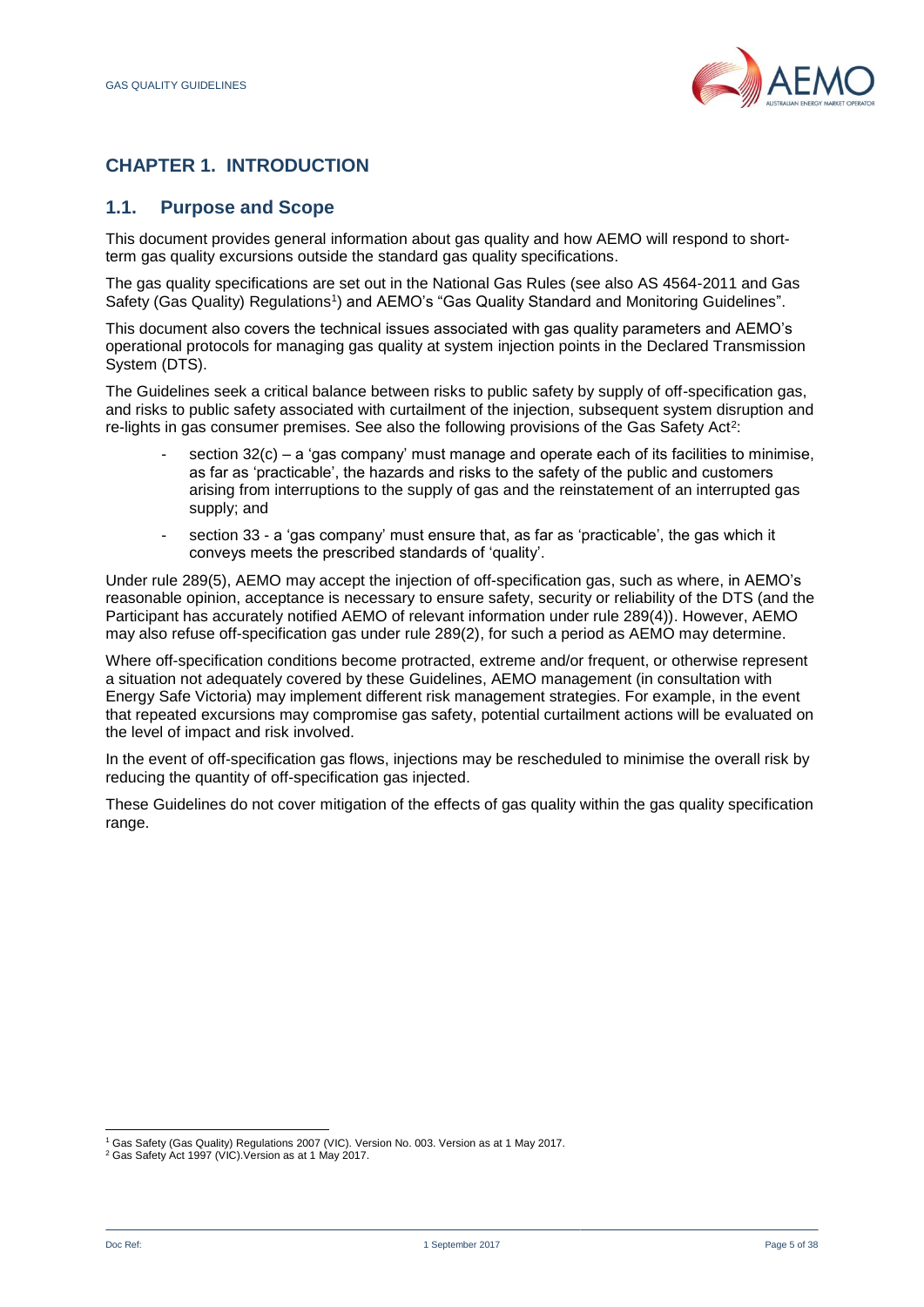

# **1.2. Definitions and Interpretation**

## **1.2.1. Glossary**

The words, phrases and abbreviations set out below have the meanings set out opposite them when used in this Guide.

Terms defined in the National Gas Law or the National Gas Rules have the same meanings in these Guidelines unless otherwise specified in this clause.

Italicised terms refer to terms as defined in the National Gas Rules.

| <b>Definition</b>                                                                                                                                                                                                                                                                                                        |
|--------------------------------------------------------------------------------------------------------------------------------------------------------------------------------------------------------------------------------------------------------------------------------------------------------------------------|
| <b>Australian Gas Association</b>                                                                                                                                                                                                                                                                                        |
| <b>Becquerel</b>                                                                                                                                                                                                                                                                                                         |
| Compressed natural gas                                                                                                                                                                                                                                                                                                   |
| Declared Transmission System                                                                                                                                                                                                                                                                                             |
| Energy Safe Victoria                                                                                                                                                                                                                                                                                                     |
| Producer, storage provider or interconnected transmission pipeline service provider<br>which are injecting facilities.                                                                                                                                                                                                   |
| Higher heating value                                                                                                                                                                                                                                                                                                     |
| A participant registered in a registrable capacity under rule 135A including the<br>description: declared transmission system service provider, Distributor, Producer,<br>Storage Provider, interconnected transmission pipeline service provider, Transmission<br>Customer, Distribution Customer, Retailer and Trader. |
| Natural gas vehicles                                                                                                                                                                                                                                                                                                     |
| Tertiary butyl mercaptan                                                                                                                                                                                                                                                                                                 |
| Tetrahydrothiophene                                                                                                                                                                                                                                                                                                      |
| Transmission pipeline owner                                                                                                                                                                                                                                                                                              |
|                                                                                                                                                                                                                                                                                                                          |

## **1.2.2. Interpretation**

The following principles of interpretation apply to these Guidelines unless otherwise expressly indicated:

- a) These Guidelines are subject to the principles of interpretation set out in Schedule 2 of the National Gas Law.
- b) References to time are references to Australian Eastern Standard Time.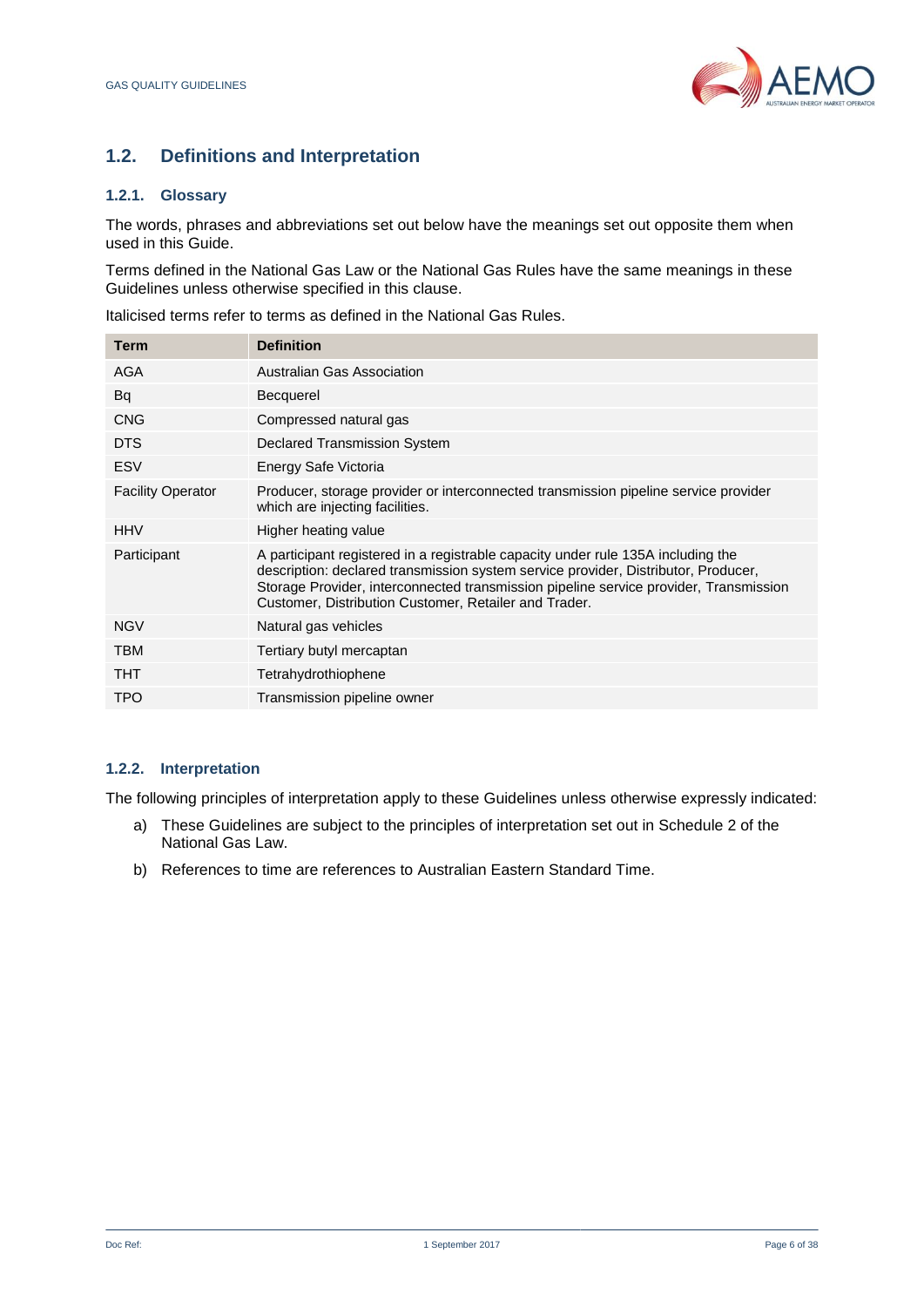

## **1.3. Related Documents**

| <b>Reference</b>                   | <b>Title</b>                                                                                                                                                                                                       | <b>Location</b>        |
|------------------------------------|--------------------------------------------------------------------------------------------------------------------------------------------------------------------------------------------------------------------|------------------------|
| AS 2885.1                          | AS 2885.1 2007 - Pipelines - Gas and Liquid Petroleum. Part 1: Design and<br>construction. Appendix P "Environment-Related Cracking".                                                                              | Online                 |
| AS 4564                            | AS 4564-2011 - "Specification for general purpose natural gas".                                                                                                                                                    | Online                 |
| AS 4838                            | AS 4838:2002/ISO 11439:2000 "Gas cylinders - High pressure cylinders for<br>the on-board storage of natural gas as a fuel for automotive vehicles.                                                                 | Online                 |
| <b>ASTM D 1142</b>                 | ASTM D 1142-95 - "Standard Test Method for Water Vapor Content of<br>Gaseous Fuels by Measurement of Dew Point Temperature".                                                                                       | Online                 |
|                                    | Bergman D. F., Tek M. R. & Katz D. L. 1975 - "Retrograde Condensation in<br>Natural Gas Pipelines". American Gas Association.                                                                                      |                        |
|                                    | Church B.J. & Winckles G.D. 1999 - "High Wobbe Index gas" - A report on<br>the 5th Draft report prepared on behalf of OGS in Victoria.                                                                             |                        |
|                                    | Gas & Fuel Corporation - "Natural Gas Data" (Various editions).                                                                                                                                                    |                        |
|                                    | Gas & Fuel Corporation, 1991 - Engineering Policy EP.DD.4005 - "Policy on<br>design temperatures for system components".                                                                                           |                        |
| Regulations                        | Gas Safety (Gas Quality) Regulations 2007 - Victoria.                                                                                                                                                              | Online                 |
|                                    | Huffaker R. W. 1995 - "Results of Gas Integration Project Gas Quality Task<br>Force" - Natural Gas Quality & Energy Measurement Practices and<br>Applications, February 5-7, 1996, Clearwater Florida, IGT.        |                        |
| ISO 13686                          | ISO 13686 - International Organisation for Standardisation 1998 - "Natural<br>Gas - Quality Designation."                                                                                                          | Online                 |
| ISO 6976                           | ISO 6976 – International Organisation for Standardisation 1995 (Corrected<br>and reprinted 1996) - "Natural Gas - Calculation of calorific values, density,<br>relative density and Wobbe index from composition." | Online                 |
| <b>ISO/TS 16922</b>                | ISO/TS 16922:2002 Natural Gas - Guidelines for odorising gases.                                                                                                                                                    | Online                 |
| <b>NACE</b><br>MR0175/ISO<br>15156 | NACE MR0175/ISO 15156-2-2003 - Petroleum and natural gas industries -<br>Materials for use in H2S-containing environments in oil and gas production.                                                               | Online                 |
| <b>NZS 5442</b>                    | NZS 5442:1990 - New Zealand standard - "Specification for Reticulated<br>Natural Gas."                                                                                                                             | Online                 |
|                                    | Office of Gas Safety 2001 - "Specification for Combustion Quality and<br>Excess Air Level When Utilising Natural Gas", September 2001.                                                                             |                        |
|                                    | Petroleum and Gas (Production and Safety) Regulation 2004 - Queensland.                                                                                                                                            |                        |
|                                    | Shnidman L. (Editor) "Gaseous Fuels" - American Gas Association. 1954.                                                                                                                                             |                        |
| <b>Gas Quality</b><br>Standard     | AEMO's "Gas Quality Standard and Monitoring Guidelines (Declared<br>Transmission System)".                                                                                                                         | <b>AEMO</b><br>Website |
|                                    | Watkins and Vaughn - Materials Performance, January 1986 - "Effects of<br>H <sub>2</sub> S Partial Pressure on the Sulphide Stress Cracking Resistance of Steel".                                                  |                        |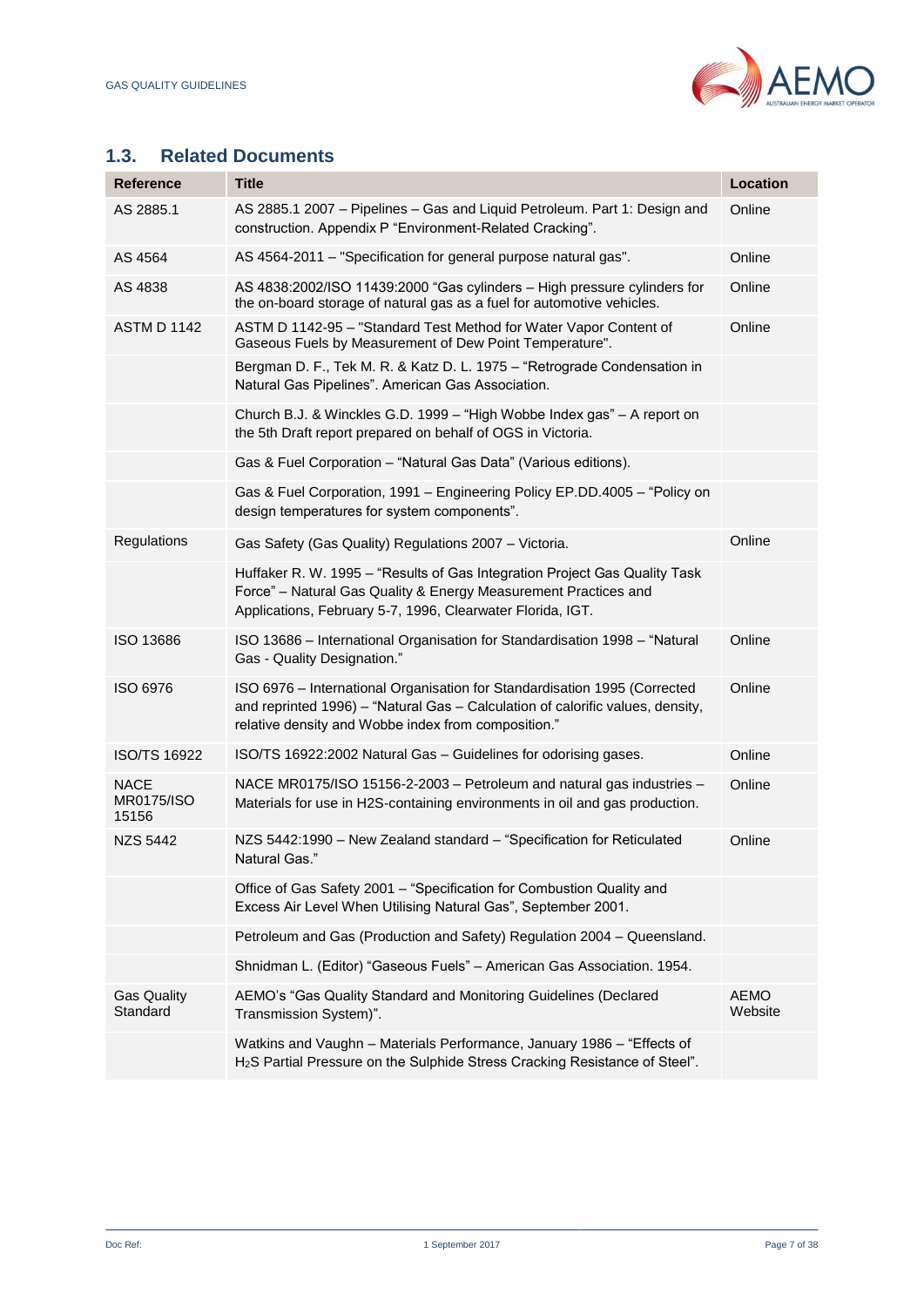

# <span id="page-7-0"></span>**CHAPTER 2. BASIC PRINCIPLES**

As these Guidelines involve matters which may increase risk to the wider community, the understanding of these Guidelines and notification procedures is critical to all Participants.

## **2.1. General**

Reports of off-specification gas entering the system may originate from monitoring equipment at the system injection point(s), or from faxed or telephoned reports. In the event of major plant failure, there may also be supplementary notification from the Facility Operator. Major off-specification gas conditions usually arise as a result of an abnormal operating event or equipment failure.

Some gas quality monitoring equipment is located within production and storage facilities, remote from the system injection point. In these circumstances, off-specification gas quality notifications will be issued based on readings from within the production facility where there is no comparable monitoring at the injection point. This may mean that the notification of off-specification gas may occur before the gas is actually injected. It may not be possible to accurately predict the time when off-specification gas is injected.

Repeated excursions or protracted oscillation between on-specification and off-specification gas will be cause for curtailment until the Facility Operator can demonstrate these excursions have been adequately addressed. AEMO will base this assessment on the level of risk involved.

## **2.2. Gas Quality Data**

As the decisions made using these guidelines may impact on the health and safety of the wider community, it is essential that such decisions be based on data that is practical as well as reliable.

Although notifications of off-specification gas are based on readings from monitoring equipment where feasible, these readings will be confirmed. Typical confirmation involves contacting the parties responsible for the monitoring equipment and other parties who may have additional information, and comparing related data. The confirmation process may continue after the initial notification of offspecification gas.

## **2.3. Responses to Off-Specification Gas**

AEMO applies a hierarchy of responses to off-specification gas, based on the severity and duration of the event outside specification. The order of responses can be briefly outlined as follows, from requiring least to most action:

- **Confirm:** This response level applies to gas that is in specification, but close to the specified limit. It is a trigger point to check the gas quality monitoring equipment and confirm it is measuring correctly.
- **Notify (gas quality specification limit):** This response level applies to gas that has breached specification. It is a trigger point for Participants to be notified and for the Facility Operator to take immediate action to bring the given parameter within specification.
- **Mitigate:** This response level applies to gas that may adversely impact certain parties. It is a trigger point for actions to be taken by relevant parties to mitigate any risk from the offspecification gas and indicates possible curtailment of injections.
- **Curtail:** This response level applies to gas that may cause significant adverse impacts to one or more parties. It is a trigger point for the injection of the gas to be stopped.

Responses to injection of off-specification gas are listed in Chapter 5 and 6. Different off-specification conditions may require different responses.

The limits include specific excursion duration and a physical limit for a given parameter.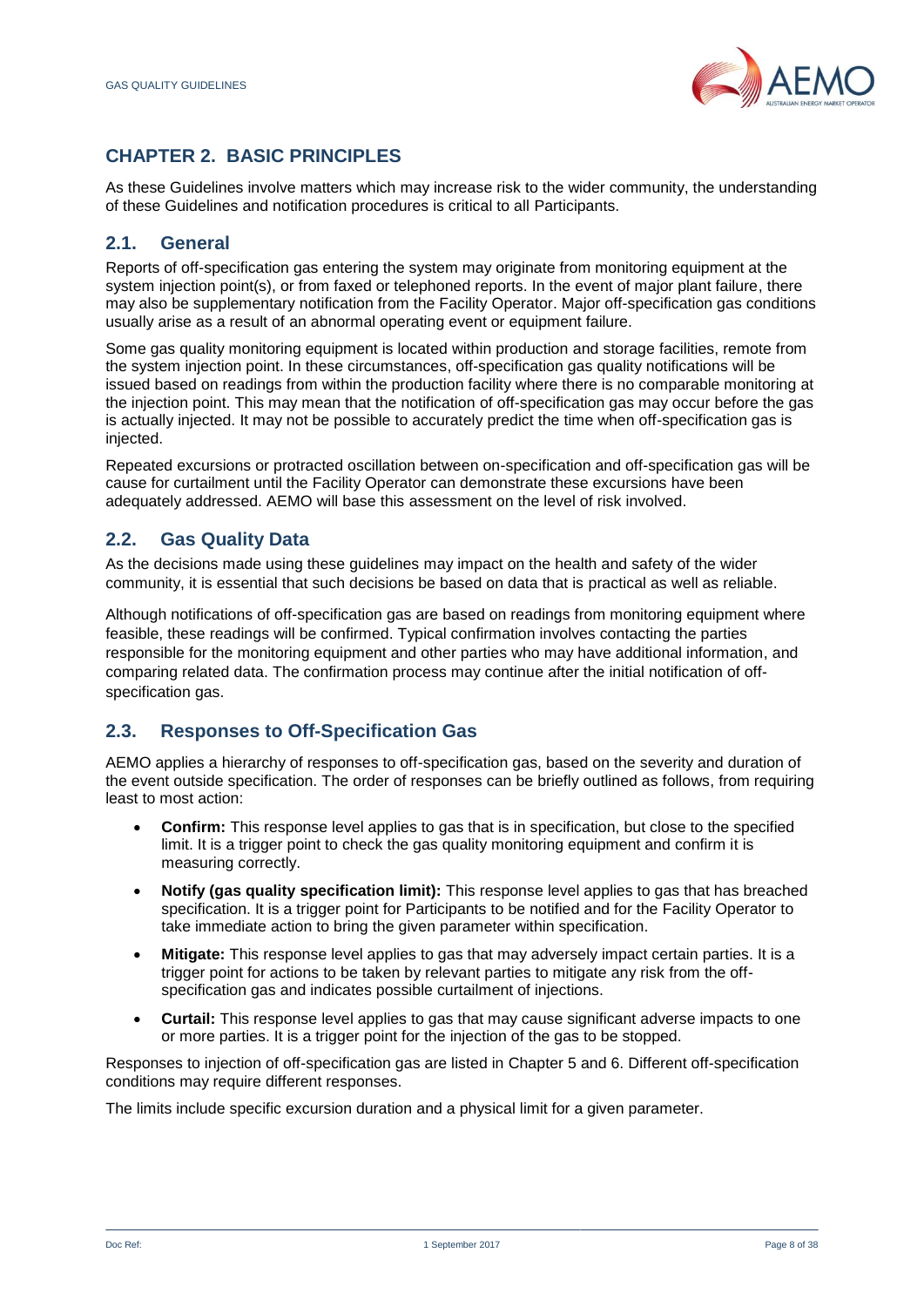

Registered Participants, such as Facility Operators, must notify AEMO under rule 289(4) as soon as they become aware that off-specification gas has been delivered at a DTS system injection point. Facility Operators should confirm and validate off-line test results before providing these to AEMO. AEMO must treat all results received as real in the absence of alternative test and/or measurement results.

AEMO will notify the relevant Facility Operator control centre by telephone when gas composition parameters reach the Confirm limit. A System Wide Notice (SWN) will be sent when the gas composition parameters reach the Notify limit.

## **2.4. Duration of Excursions**

The Confirm and Notify limits for each gas parameter are set out in Chapter 4. They are based on a 15 minute continuous excursion or separate excursions that occur in any 30-minute period for a total of more than 15 minutes. For example, such excursions may involve a two-minute, four-minute and fiveminute excursion in the same 30-minute time block.

For Gas Quality excursions with non-continuous measurement devices, the time is counted from the first off-specification measurement result to the first on-specification measurement result.

One exception for this 15-minute limit, is odorant during start-up or shut-down conditions. The Confirm and Notify limits for odorant during start-up or shut-down are based on a 30-minute continuous excursion. However, odorant concentration during this period still must be within the low or high Mitigate limits set out in Chapter 4.

## **2.4.1. Confirm limit**

Any excursion of a gas parameter that is greater than the Confirm limit may result in the Facility Operator or the DTS Service Provider being contacted to perform confirmation and/or validation checks.

## **2.4.2. Notify limit**

The Notify limit in this document is the gas quality specification limit as per AEMO's "Gas Quality Standard and Monitoring Guidelines (Declared Transmission System)". Any excursion of a gas quality parameter greater than the Notify limit will result in the relevant parties being notified (refer to Chapter 5 and 6) in accordance with AEMO notification procedures.

Where off-specification gas excursions are intermittent, an interval where the gas is within specification for more than 30 minutes before again exceeding the Notify limit defines the start of a separate excursion and further notifications are required.

Injection of off-specification gas for more than twelve hours (except for odorant, hydrogen sulphide and Wobbe which is 5 hours) will result in a rate reduction or curtailment of the Facility Operator. This time should be sufficient to address any operational issues that may have caused the off-specification event.

## **2.4.3. Mitigate limits and industry response requirements**

Any excursion of a gas parameter greater than the Mitigate limit will result in the relevant affected parties being notified.

The onus is on the respective Participants to carry out any necessary mitigation for off-specification gas appropriate for their organisations based on independent expert advice. Mitigation steps may include notifications to specific categories of gas consumer.

The Mitigate limits for each gas parameter are set out in Chapter 4. The limits include specific excursion duration and a physical limit for a given parameter. For example, the Wobbe index (maximum) exceeds the Mitigate limit if it is above 52.5 MJ/m<sup>3</sup> for 30 minutes. The Mitigate time starts from the first offspecification result and the excursion needs to be continuous before AEMO starts the Mitigate actions.

The notification period is based on the 15-minute continuous excursion or separate excursions that occur in any 30-minute period for a total of more than 15 minutes (as for Confirm and Notify limits).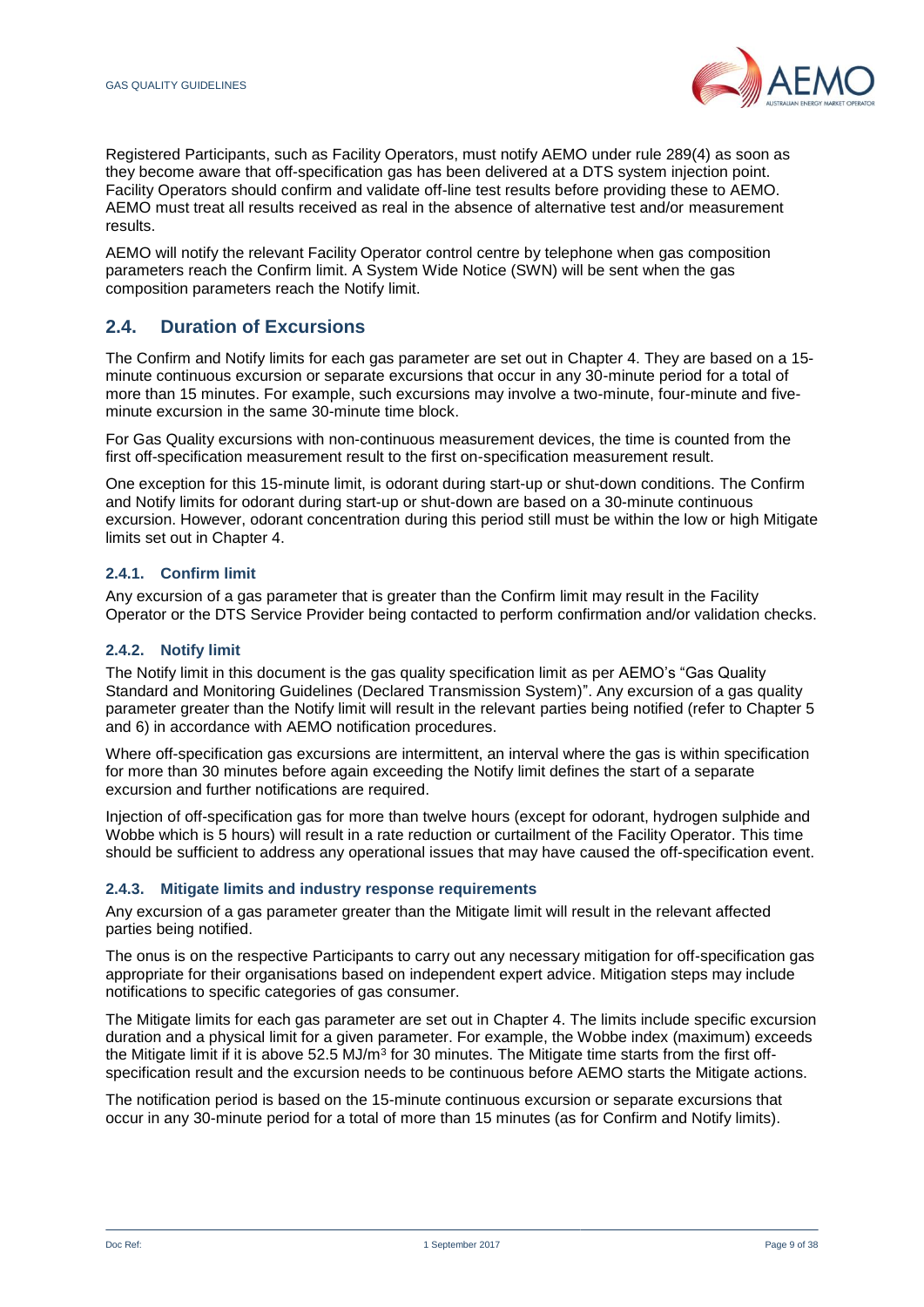

Participants need to be aware that if gas quality remains outside the Mitigate limits for more than three hours, the injection will be curtailed and the source of the off-specification gas will be scheduled down until the gas can be injected at an acceptable quality.

## **2.4.4. Curtail limits and required response**

The Curtail limits for each gas parameter are set out in Chapter 4, and in the parameter information tables. When the Curtail limit is reached, the Facility Operator will be instructed to cease injections until the gas can be injected at an acceptable quality. For example the Wobbe index (maximum) exceeds the Curtail limit if Wobbe is above 53.5 MJ/ $m^3$  for 30 minutes. The Curtail time starts from the first offspecification result and the excursion needs to be continuous before AEMO starts the Curtail actions.

The notification period is based on the 15-minute continuous excursion or separate excursions that occur in any 30-minute period for a time totalling more than 15 minutes (as for Confirm and Notify limits). The onus is on the Facility Operator to carry out any necessary mitigation for off-specification gas and the curtailment of gas injections appropriate for their organisations.

## **2.4.5. Reinstate Level**

The Reinstate level is the quality level that the Facility Operator must be able to achieve before injection can be recommenced after curtailment. The Facility Operator must notify AEMO in writing when they are able to achieve this.

## **2.5. Acceptance of Off-Specification Gas for System Security**

Where long-term acceptance of off-specification gas is required for continuing system security, AEMO is unlikely to accept gas with gas quality parameters more than halfway from the Notify limit to the Mitigate limit for any extended period.

These events will be treated on a case-by-case basis and risk assessed by AEMO (in consultation with Energy Safe Victoria). Any incident will be managed under AEMO's Gas Emergency Protocol<sup>3</sup> .

## **2.6. Offline testing and additional requirements**

In general, gas quality parameters are measured by the Facility Operator or DTS Service Provider, and monitored continuously by AEMO (also known as 'real time' monitoring). However, continuous monitoring is not always feasible and offline (or laboratory) testing can be used in its place. This is typically the case for measuring contaminants such as mercury, radioactivity and elemental sulphur.

Offline testing is less frequent with the duration between results varying from days to weeks, as opposed to minutes for continuously monitored parameters. As well, the total time from sampling to the test result can take days or weeks. Due to these increased timings, the approach to gas quality limits for offline testing needs to be modified accordingly to mitigate risks from off-specification gas.

In general, the larger the excursion, the shorter the time it can be tolerated for. This is the historic basis for the Confirm, Notify, Mitigate and Curtail times. This approach has been extended for offline testing. The limits and duration of offline testing conducted by Facility Operators can be found in Table 6.

In addition to the operational responses covered by section 2.4, AEMO will work with the Facility Operator to further minimise the overall risk, which may include operational responses such as reducing or stopping the production rate of the offending field(s).

l <sup>3</sup> AEMO Gas Emergency Protocol.<http://www.aemo.com.au/Gas/Emergency-management/Victorian-role.>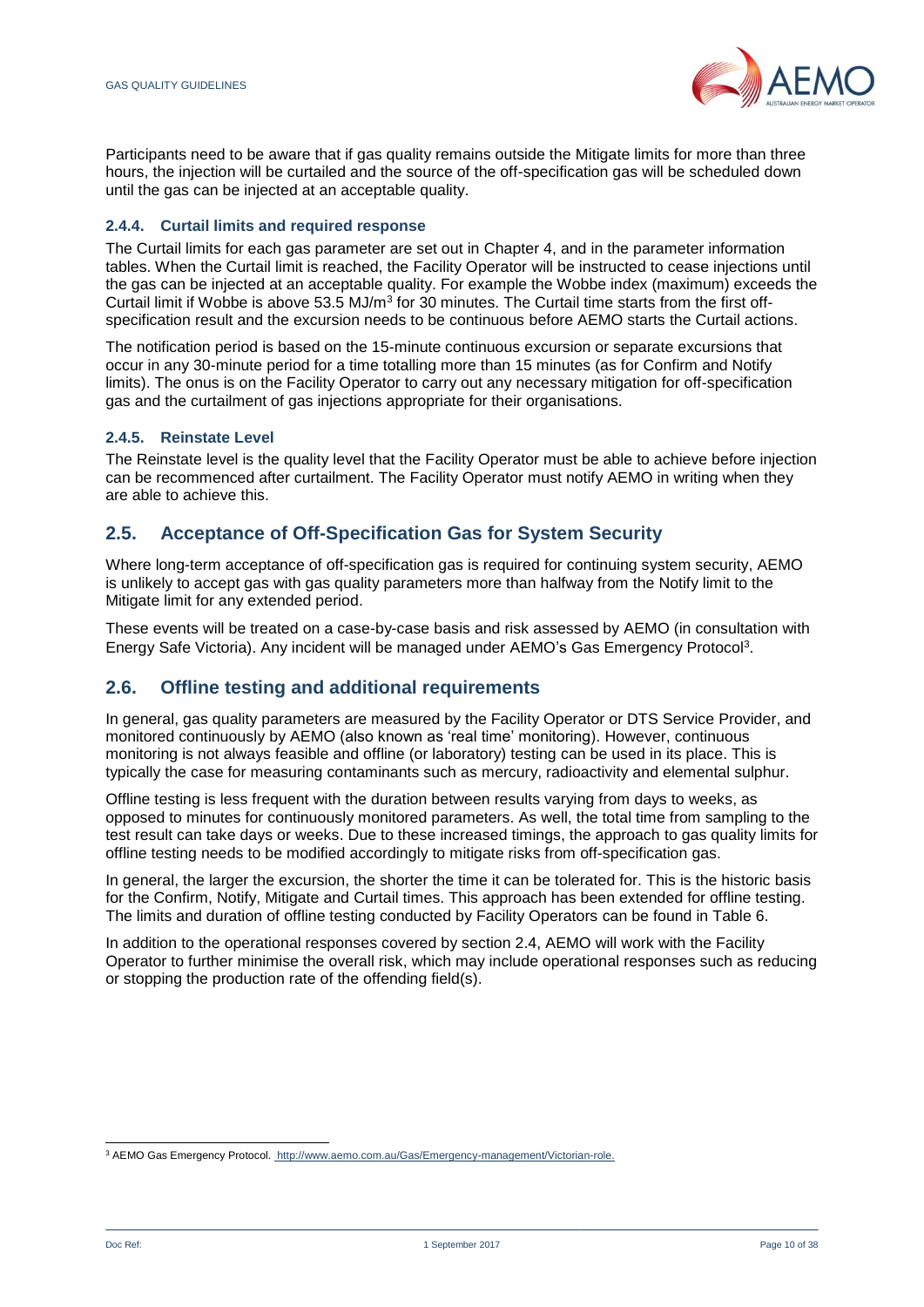

## **2.6.1. Response to incorrect results**

In the case of incorrect results, AEMO will work with the Facility Operator to balance the risk of losing gas supply versus the risk of injecting off-specification gas. AEMO will consider historic baseline test results, any treatment of the parameter (i.e. guard beds or coalesces) and operational responses that are documented in the Gas Quality Monitoring Plan. The plan should also include an agreed re-test period, where the Facility Operator will investigate and rectify any potential issues during this period.

In the event of an offline test result that could be incorrect, the following re-testing and risk assessment processes will be used:

- Re-testing as soon as possible (within 48 hours).
- Comparison to historic test results and background levels.
- Review of other factors (plant operating conditions, testing equipment performance etc.).

If AEMO suspects a measurement error but cannot positively rule it out, AEMO will notify the market by a SWN (refer to Section 3) that 'measurement error is suspected' until such time as it can be confirmed.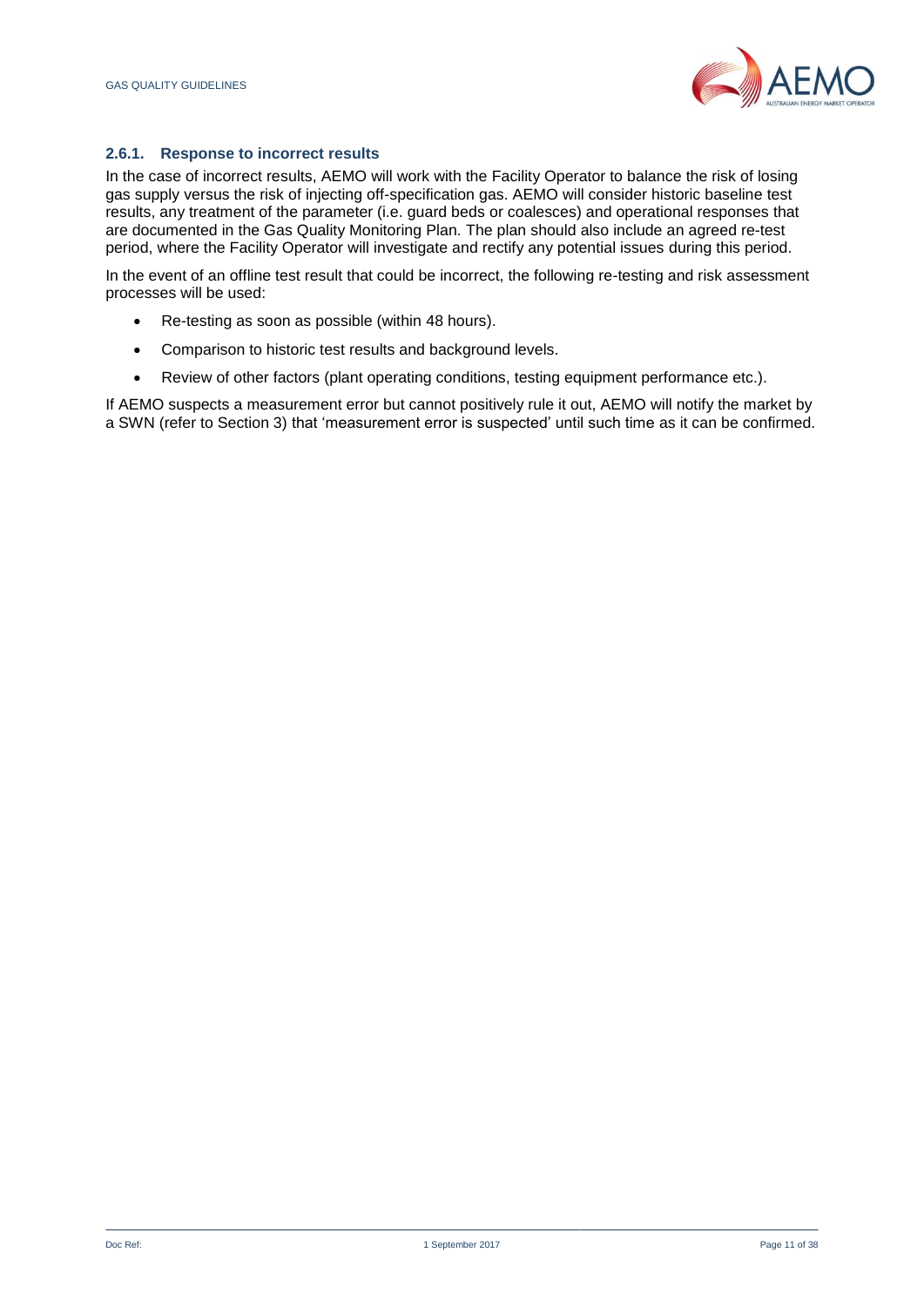

# <span id="page-11-0"></span>**CHAPTER 3. NOTIFICATION PROTOCOLS**

Rule 289 (6)(b) requires AEMO to notify affected Participants where it accepts or intends to accept offspecification gas. To this end, system wide notices (SWN) are issued to relevant Participants (refer to Section 3.1), when gas quality parameters exceed the Notify, Mitigate and Curtail levels.

To register for these notices, Participants should contact AEMO's Information and Support Hub<sup>4</sup>. The SWNs can be configured for email and/or text message alerts. Participants should ensure they use the SWN information to then communicate to affected end customers.

For the Confirm level, AEMO will only contact the Facility Operator (by phone) that injected the gas to confirm the reading, as the gas is still within specification.

The Notify, Mitigate and Curtail SWNs contain information to inform Participants when off-specification gas was injected, the amount and duration (if known). These are explained in more detail below.

All parties registered for SWNs are notified of a gas quality excursion. Based on the information received from the Facility Operator, AEMO if possible will include the impacted zone in the SWN. It may not always be feasible for AEMO to accurately determine which locations may or may not be affected. In these cases, AEMO will notify that all zones are impacted.

## **3.1. System Wide Notices (SWN)**

The SWN includes the Facility Operator that injected the gas, the off-specification gas quality parameter and the level, time of notification, flow rate and, if known, the impacted zone and likely duration of the excursion. All information is based on the best-known information at the time of the message.

For example, a SWN may contain:

[Location] – [gas quality parameter] off spec. – HIGH/LOW – [Level] – [First Value] at HHMM hrs DD/MM/YYYY – [Current Rate] TJ/h – [Estimated Duration] HHMMhrs – [Zone] Impacted.

where:

- Level is either Notify, Mitigate or Curtail.
- Rate is based on the current scheduled rate at the time of the excursion.
- Duration is based on the best information provided by the Facility Operator that injected the gas at the time of the initial SWN. If it is not clear, AEMO will leave this as 'unknown.'

Tables 1-3 contain abbreviations for Location, Gas Quality Parameter and impacted zone, required because SWNs notices are limited to 160 characters.

Once the measured gas quality parameter returns to the Normal or within the "Notify" limit and remains so for more than 30 minutes, a SWN notice will be sent out. For example:

[Location] – [gas quality parameter] Returned to Specification – at HHMM hrs DD/MM/YYYY.

If the parameter stays-off specification and curtailment is possible, further SWNs will be sent out 15 minutes later, updating all registered participants. For example:

[Location] – [gas quality parameter] off spec. – HIGH/LOW – Level – [First Value] at HHMM hrs DD/MM/YYYY, possible curtailment in HHMM hrs.

If the curtailment of off-specification gas impacts system security, this will be managed under the AEMO Gas Emergency Protocols in consultation with Energy Safe Victoria (ESV)<sup>5</sup>.

l

<sup>&</sup>lt;sup>4</sup> Contact details available a[t http://www.aemo.com.au/Contact-us](http://www.aemo.com.au/Contact-us)

<sup>5</sup> AEMO Gas Emergency Protocol.<http://www.aemo.com.au/Gas/Emergency-management/Victorian-role.>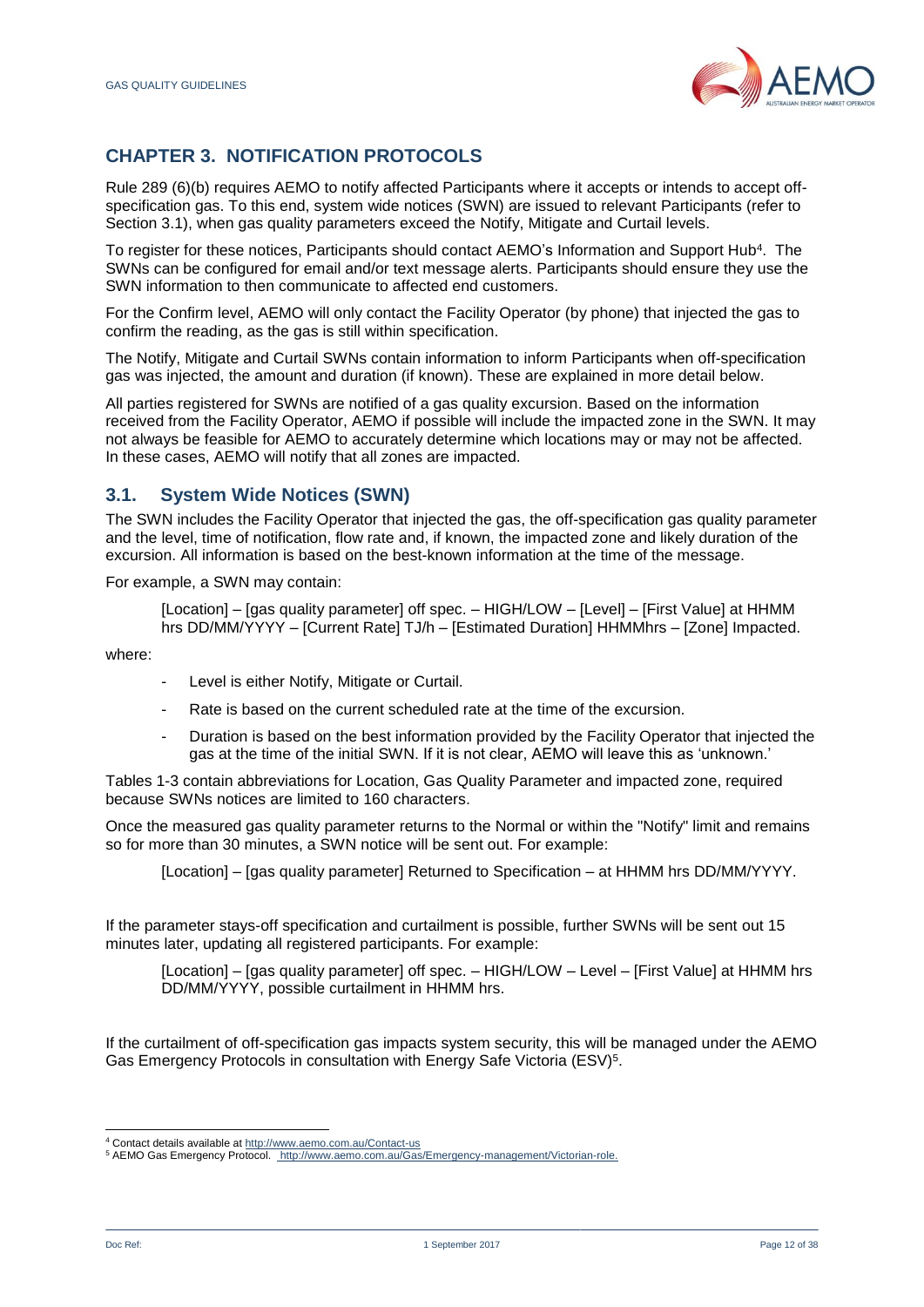

| Table 1         | Location                      |
|-----------------|-------------------------------|
| <b>ACRONYM</b>  | <b>LOCATION</b>               |
| <b>LONGFORD</b> | Longford                      |
| <b>IONA</b>     | Iona Underground Gas Storage  |
| <b>BASSGAS</b>  | <b>Bass Gas</b>               |
| <b>SEAGAS</b>   | <b>SEA Gas</b>                |
| <b>TASHUB</b>   | <b>Tasmanian Gas Pipeline</b> |
| <b>CULCAIRN</b> | Culcairn                      |
| <b>DNG LNG</b>  | Dandenong LNG                 |
| <b>MORTLAKE</b> | Mortlake                      |
| <b>OTWAY</b>    | Otway                         |
| <b>VICHUB</b>   | Vic Hub                       |

**Table 2 Gas Quality Parameter** 

| <b>ACRONYM</b>     | <b>GAS QUALITY PARAMETER</b> |  |  |
|--------------------|------------------------------|--|--|
| <b>WOBBE</b>       | Wobbe                        |  |  |
| <b>HHV</b>         | <b>Higher Heating Value</b>  |  |  |
| O <sub>2</sub>     | Oxygen                       |  |  |
| H2S                | Hydrogen sulphide            |  |  |
| <b>TOTSULP</b>     | <b>Total sulphur</b>         |  |  |
| H <sub>20</sub> DP | Water dew point              |  |  |
| H <sub>20</sub>    | Water content                |  |  |
| <b>HCDP</b>        | <b>Hydrocarbon Dew Point</b> |  |  |
| <b>INERT</b>       | <b>Total inerts</b>          |  |  |
| <b>ODO</b>         | Gas odorisation              |  |  |
| <b>MERCSUL</b>     | Mercaptan sulphur            |  |  |
| <b>TEMP</b>        | Temperature                  |  |  |
| OIL                | Oil                          |  |  |
| <b>OBJC</b>        | Objectionable constituents   |  |  |
| <b>MERC</b>        | Mercury                      |  |  |
| <b>RAD</b>         | Radioactivity                |  |  |
| <b>ELEMSUL</b>     | Elemental sulphur            |  |  |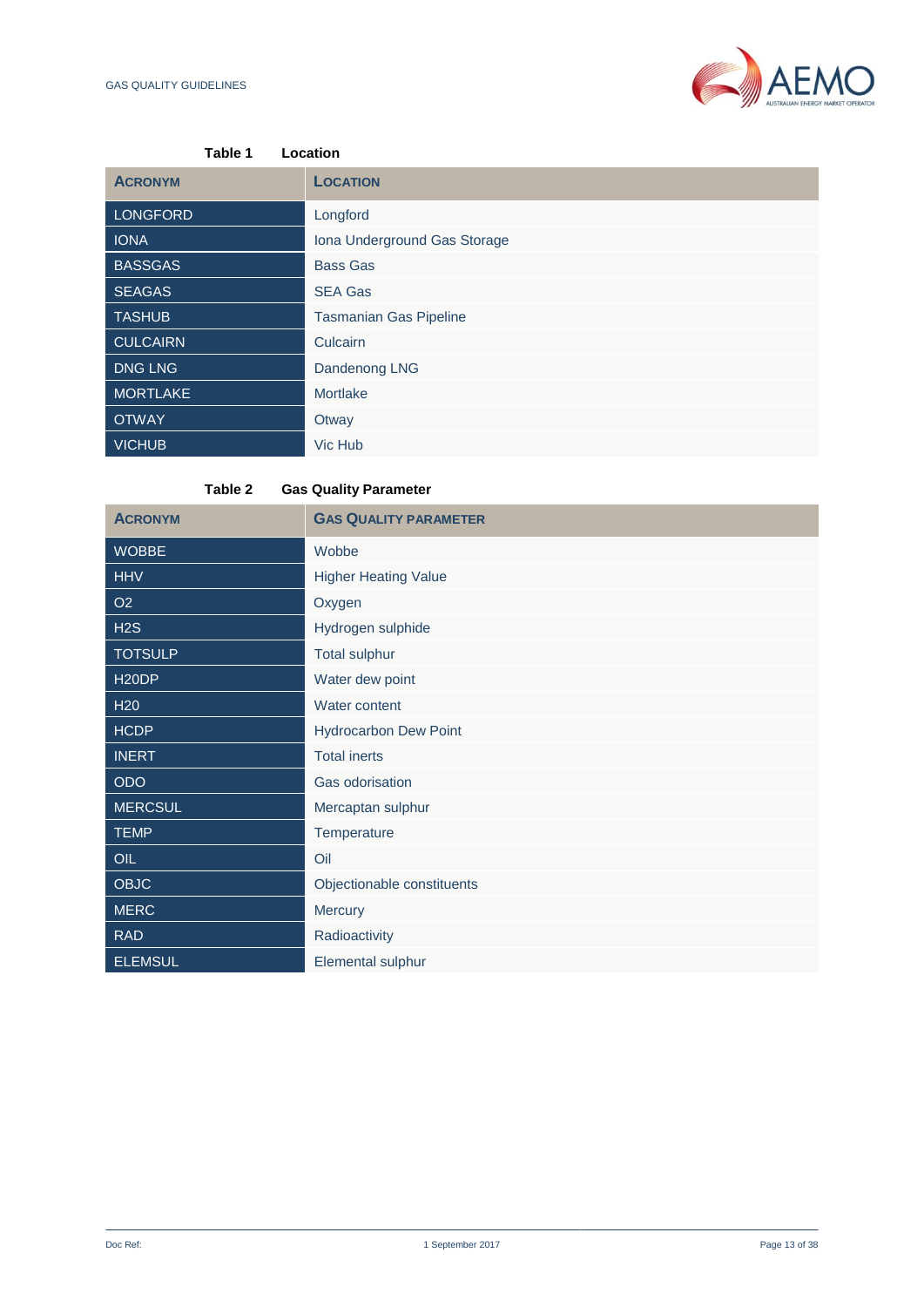

| <b>Impacted Zones</b>                            |
|--------------------------------------------------|
| <b>ZONE</b>                                      |
| All Zones                                        |
| Includes all of Gippsland and the Lurgi pipeline |
| Melbourne                                        |
| Northern including Bendigo.                      |
| Includes Western, Ballarat and Geelong zones     |
|                                                  |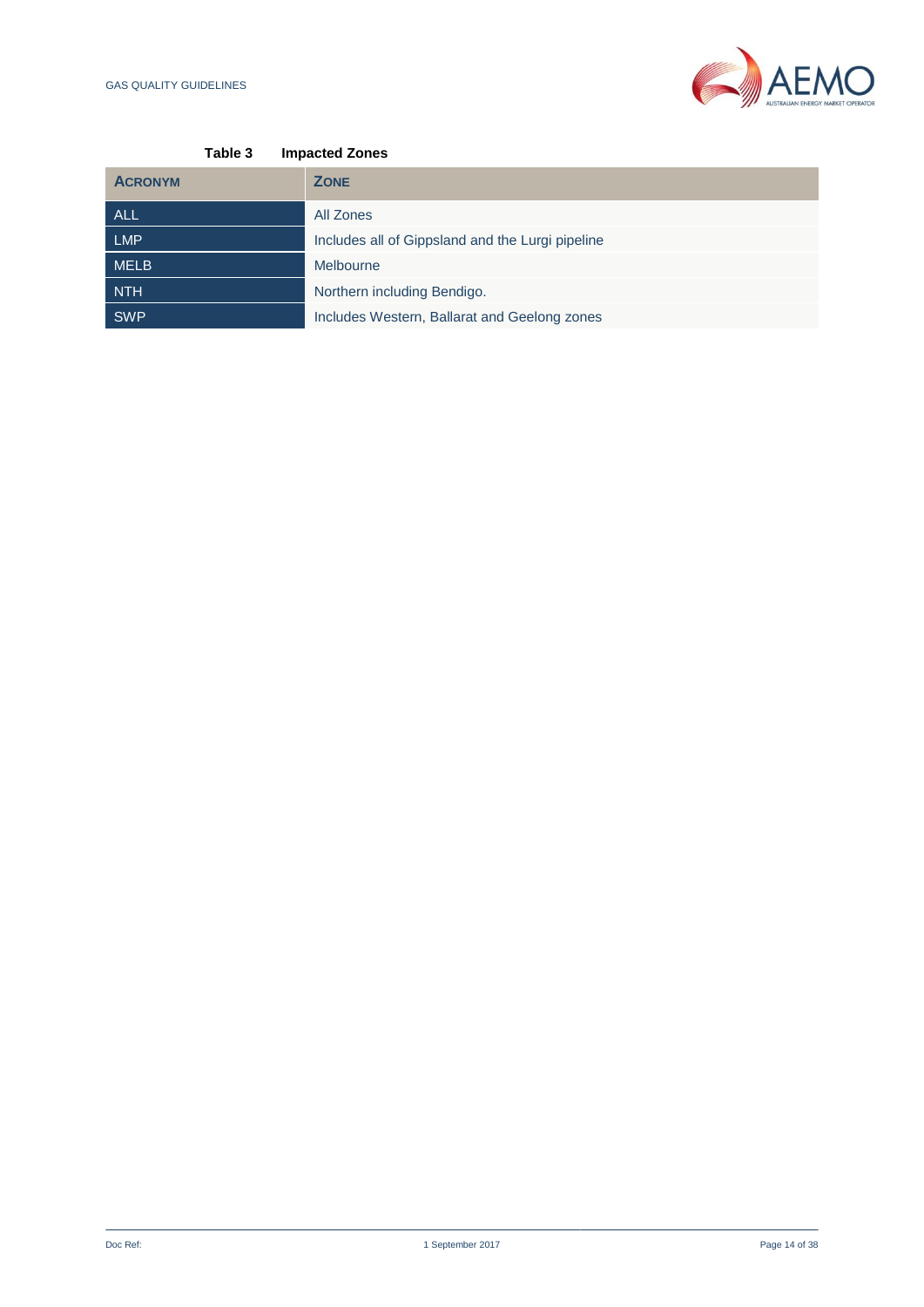

# <span id="page-14-0"></span>**CHAPTER 4. SUMMARY OF GAS QUALITY LIMITS**

| <b>Parameter</b>                                                           | <b>Confirm</b><br>(15)<br>minutes) | Notify (15<br>minutes) | Mitigate (curtail if<br>more than 3 hours)      | <b>Curtail</b>                            | <b>Reinstate</b><br>levels <sup>6</sup> |
|----------------------------------------------------------------------------|------------------------------------|------------------------|-------------------------------------------------|-------------------------------------------|-----------------------------------------|
|                                                                            |                                    |                        | REQUIRED BY GAS SAFETY (GAS QUALITY) REGULATION |                                           |                                         |
| Wobbe<br>maximum<br>(MJ/m <sup>3</sup> )                                   | 51.5                               | 52.0                   | 52.5<br>30 minutes                              | 53.5<br>30 minutes                        | 52.0                                    |
| Wobbe<br>minimum<br>(MJ/m <sup>3</sup> )                                   | 47.0                               | 46.0                   | 45.0<br>30 minutes                              | 44.0<br>30 minutes                        | 46.0                                    |
| HHV maximum<br>(MJ/m <sup>3</sup> )                                        | 41.8                               | 42.3                   | 42.8<br>30 minutes                              | 44.3<br>30 minutes                        | 42.3                                    |
| Oxygen<br>maximum<br>(mod %)                                               | 0.15%                              | 0.2%                   | 2%<br>30 minutes                                | 5%<br>30 minutes                          | 2%                                      |
| Hydrogen<br>sulphide (H <sub>2</sub> S)<br>maximum<br>(mg/m <sup>3</sup> ) | 4.5                                | 5.7                    | 5.8<br>30 minutes                               | 10<br>30 minutes                          | 5.7                                     |
| <b>Total sulphur</b><br>maximum<br>(mg/m <sup>3</sup> )                    | 45                                 | 50                     | 100<br>30 minutes                               | 200<br>30 minutes                         | 50                                      |
| Water dew<br>point @ 15,000<br>kPa                                         | $-2.0$ <sup>o</sup> C              | $0.0$ °C               | $4.0^{\circ}$ C<br>30 minutes                   | $6.0$ °C<br>30 minutes                    | $0.0$ °C                                |
| Water content<br>(H <sub>2</sub> O)<br>maximum<br>(mg/m <sup>3</sup> )     | 65                                 | 73                     | 93<br>30 minutes                                | 105<br>30 minutes                         | 73                                      |
| Hydrocarbon<br>Dew Point @<br>3,500 kPag                                   | $1^{\circ}$ C                      | $2^{\circ}$ C          | $3^{\circ}$ C<br>30 minutes                     | $5^{\circ}$ C<br>30 minutes               | $2^{\circ}$ C                           |
| <b>Total inerts</b><br>maximum<br>(mod %)                                  | 6.5%                               | 7.0%                   | 7.2%<br>30 minutes                              | 7.5%<br>30 minutes                        | 7.0%                                    |
| Gas<br>odorisation<br>minimum<br>(mg/m <sup>3</sup> )                      | N/A <sup>7</sup>                   | 7.0 <sup>8</sup>       | 4.0<br>30 minutes                               | 2.0<br>120 minutes                        | 7.0                                     |
| Gas<br>odorisation<br>maximum<br>(mg/m <sup>3</sup> )                      | N/A <sup>9</sup>                   | 14.010                 | 24<br>30 minutes                                | See<br>Odorisation <sup>11</sup>          | 14.0                                    |
|                                                                            |                                    |                        | <b>REQUIRED BY AEMO</b>                         |                                           |                                         |
| Mercaptan<br>sulphur<br>maximum<br>(mg/m <sup>3</sup> )                    | 4.5                                | 5.0                    | 10.0<br>30 minutes                              | See<br>Mercaptan<br>Sulphur <sup>12</sup> |                                         |

## **Table 4 Online Gas Quality Limits**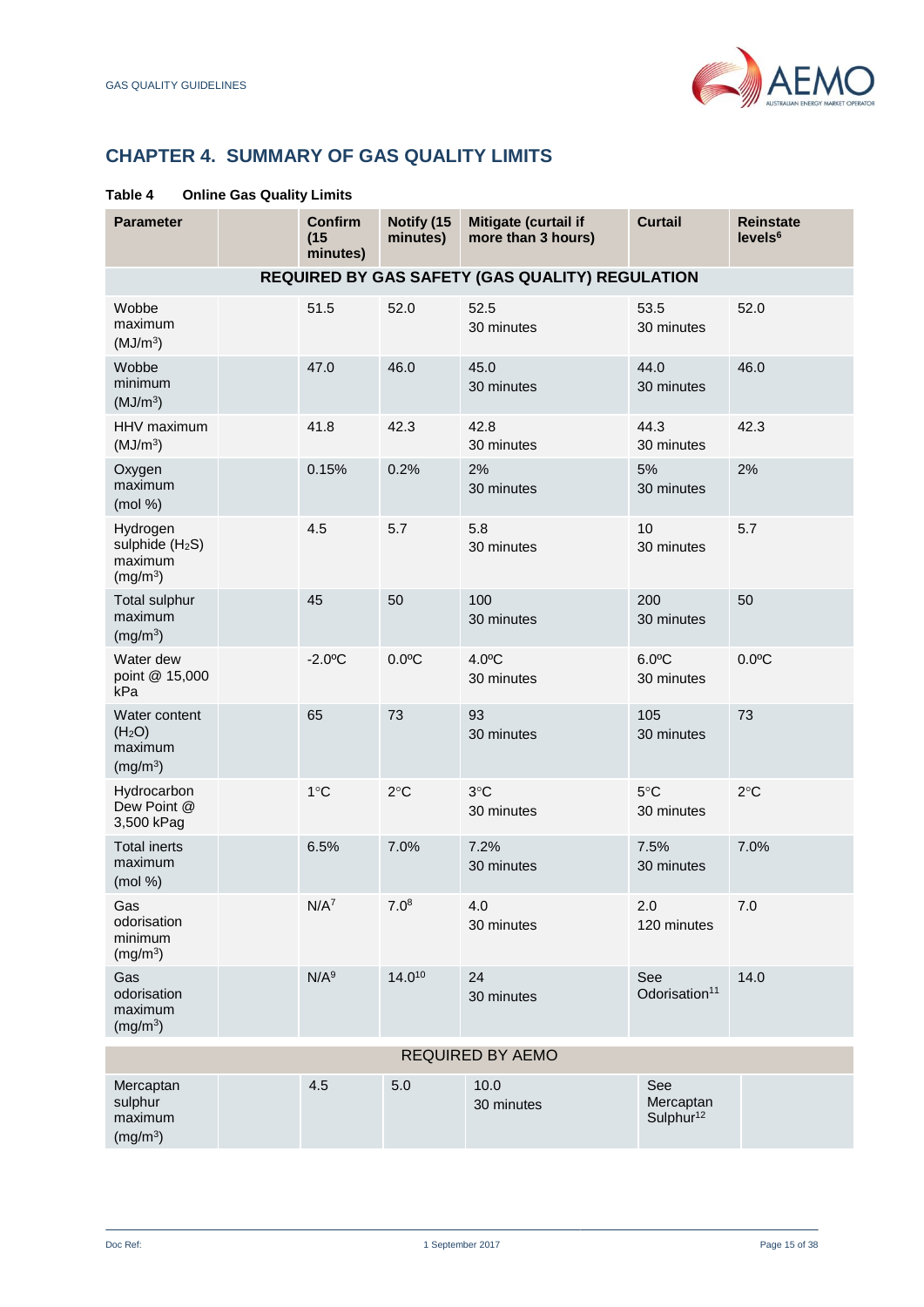#### GAS QUALITY GUIDELINES



| Temperature<br>maximum                                                                   | $45^{\circ}$ C  | $50^{\circ}$ C  | $55^{\circ}$ C<br>30 minutes | $60^{\circ}$ C<br>30 minutes | $50^{\circ}$ C  |
|------------------------------------------------------------------------------------------|-----------------|-----------------|------------------------------|------------------------------|-----------------|
| Temperature<br>minimum<br>(unless HCDP<br>or $H2O$ dew<br>point is off<br>specification) | $3.0^{\circ}$ C | $2.0^{\circ}$ C | $-2.0^{\circ}$ C<br>24 hours | $-10.0^{\circ}$ C<br>2 hours | $2.0^{\circ}$ C |

#### **Table 5 Offline Gas Quality Limits**

| Parameter                             |                                                                                                                                       | Confirm | <b>Notify</b> | Mitigate (curtail if more<br>than 7 days) | <b>Curtail</b>                            | <b>Reinstate</b><br>levels <sup>13</sup> |  |
|---------------------------------------|---------------------------------------------------------------------------------------------------------------------------------------|---------|---------------|-------------------------------------------|-------------------------------------------|------------------------------------------|--|
|                                       | <b>REQUIRED BY GAS SAFETY (GAS QUALITY) REGULATION</b>                                                                                |         |               |                                           |                                           |                                          |  |
| Oil $(mL/TJ)^{14}$                    |                                                                                                                                       |         | 20            |                                           |                                           | 20                                       |  |
| Objectionable<br>constituents         | Refer to Objectionable Constituents section (this does not including mercury, radioactivity and<br>elemental sulphur captured below). |         |               |                                           |                                           |                                          |  |
| Mercury<br>$(\mu g/m^3)$              |                                                                                                                                       | N/A     | 1.0           | 4.0                                       | 7.0                                       | 1.0                                      |  |
| Radioactivity<br>(Bq/m <sup>3</sup> ) |                                                                                                                                       | N/A     | 600           | 2,500                                     | 5,000                                     | 600                                      |  |
| Elemental<br>Sulphur<br>$(\mu g/m^3)$ |                                                                                                                                       | N/A     | 1.0           | See Elemental Sulphur <sup>15</sup>       | See<br>Elemental<br>Sulphur <sup>15</sup> | 1.0                                      |  |

l

 $6$  The gas must be within the boundary of the Reinstate level (i.e. with the specification) for injection to recommence.

 $^7$  As short term Odorant exceedances average out overtime, the Confirm limit is not required for odorant as the gas is within specification.

 $8$  The Notify limits for odorant during start-up or shut-down is based on a 30-minute continuous excursion if concentration is within the mitigate limits. <sup>9</sup> Refer to footnote 7.

<sup>&</sup>lt;sup>10</sup> Refer to footnote 8.

<sup>&</sup>lt;sup>11</sup> Refer to the Curtailment section on Odorant in section 5.11.

<sup>&</sup>lt;sup>12</sup> Refer to the Curtailment section on Mercaptan Sulphur in section 6.1.

<sup>&</sup>lt;sup>13</sup> The gas must be within the boundary of the Reinstate level (i.e. with the specification) for injection to recommence.

<sup>&</sup>lt;sup>14</sup> As there are no suitable real time methods for measurement of entrained oil, compliance is verified from retrospective logging and the excursion durations in the table do not apply. <sup>15</sup> Refer to the Elemental Sulphur in section 5.15.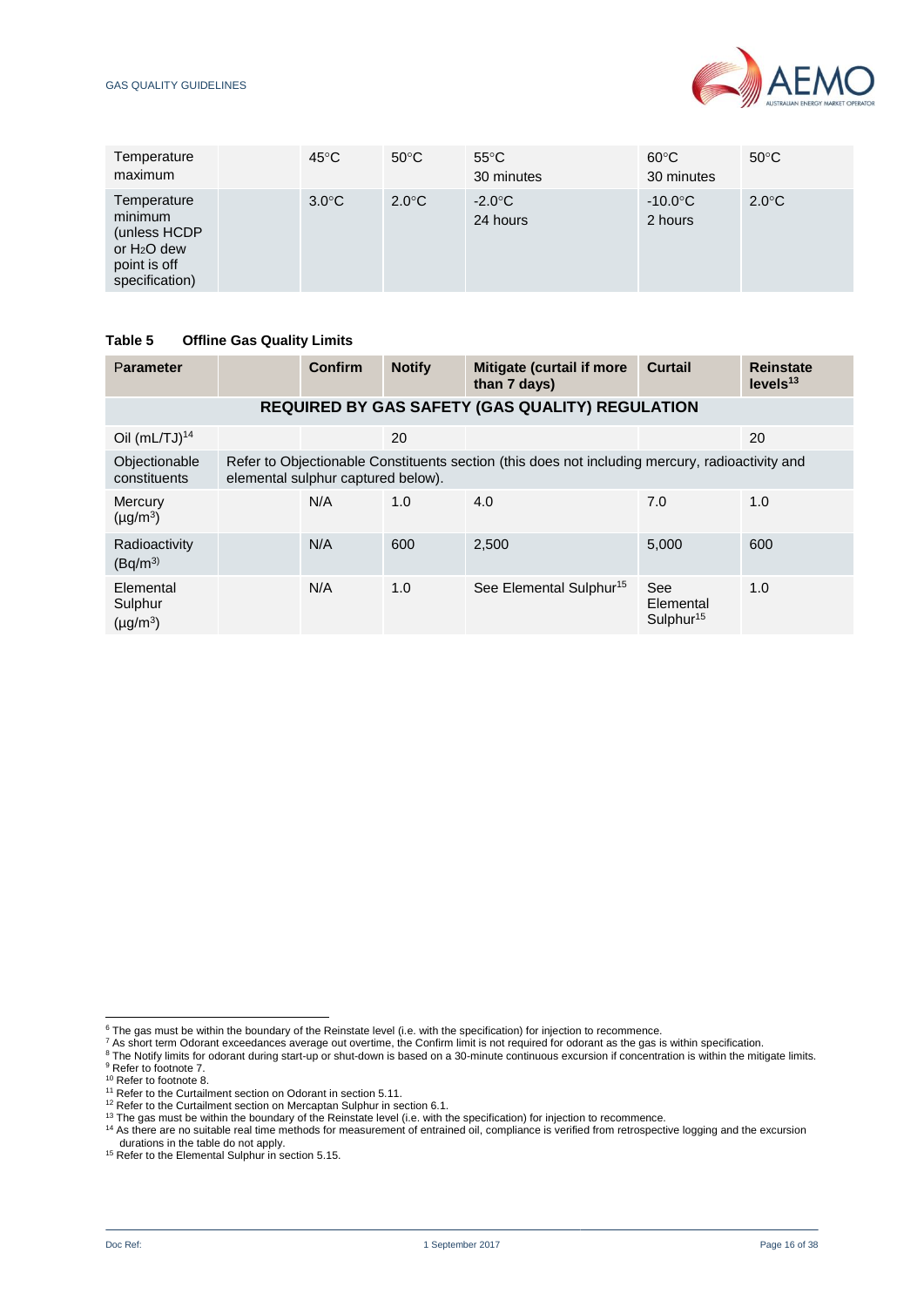

# <span id="page-16-0"></span>**CHAPTER 5. PARAMETERS SPEFICIED IN THE GAS SAFETY (GAS QUALITY) REGULATIONS INCLUDING PARAMETERS SPECIFIED IN AS 4564**

## **5.1. Wobbe Index Maximum**

| Description | The Wobbe Index of a gas is an indicator of its combustion acceptability for a given population of<br>appliances. It is the most significant parameter in gas combustion safety.<br>The Wobbe Index is the higher heating value (HHV) divided by the square root of the relative density<br>(RD), sometimes called the specific gravity.<br>WobbeIndex = $\frac{HHV}{\sqrt{RD}}$                                                                                                                                                                                                                                                                                                                                                                                                                       |
|-------------|--------------------------------------------------------------------------------------------------------------------------------------------------------------------------------------------------------------------------------------------------------------------------------------------------------------------------------------------------------------------------------------------------------------------------------------------------------------------------------------------------------------------------------------------------------------------------------------------------------------------------------------------------------------------------------------------------------------------------------------------------------------------------------------------------------|
|             | Gas with a Wobbe Index that is too high can result in overheating and eventual burning out or<br>perforation of heat exchangers, and "spillage" (some combustion products entering the room rather<br>than all passing up the flue).                                                                                                                                                                                                                                                                                                                                                                                                                                                                                                                                                                   |
|             | High Wobbe Index gases can also cause excessive carbon monoxide formation. While this may not<br>be an issue with flued appliances, there are unflued appliances and possibly appliances with faulty<br>fluing systems.                                                                                                                                                                                                                                                                                                                                                                                                                                                                                                                                                                                |
|             | High Wobbe Index gas can increase the likelihood of soot build-up on finned heat exchangers.<br>Industrial furnaces adjusted to the minimum air for combustion may also be adversely affected if<br>combustion quality excess air" levels (minimum air/qas ratio) set by Energy Safe Victoria (ESV) have<br>not been adhered to. High Wobbe Index gases tend to have a higher combustion air requirement. If a<br>furnace has been adjusted for low Wobbe Index gases, potential exists for these furnaces to have<br>insufficient air for combustion when receiving very high Wobbe Index gas. The resulting incomplete<br>combustion may create enough carbon monoxide and hydrogen to cause an explosion if additional air<br>is inadvertently admitted to the combustion chamber during operation. |
| Limits      | Short-term small excursions can be tolerated from a safety perspective provided the average levels<br>are kept within specification.<br>The Curtailment limit has been chosen to ensure that levels of carbon monoxide and hydrogen<br>created by incomplete combustion will not create an explosive mixture with air. This limit<br>accommodates a wide range of gas compositions for furnaces adjusted at the low Wobbe Index limit,<br>provided minimum air/gas ratios set by ESV are adhered to.                                                                                                                                                                                                                                                                                                   |

## **Wobbe Index maximum**

|                                        | Confirm | <b>Notify</b> | <b>Mitigate</b> | Curtail | <b>Reinstate Level</b> |
|----------------------------------------|---------|---------------|-----------------|---------|------------------------|
| Wobbe Index<br>(MJ/m <sup>3</sup> )    | 51.5    | 52.0          | 52.5            | 53.5    | 52.0                   |
| <b>Excursion duration</b><br>(minutes) | 15      | 15            | 30              | 30      | N/A                    |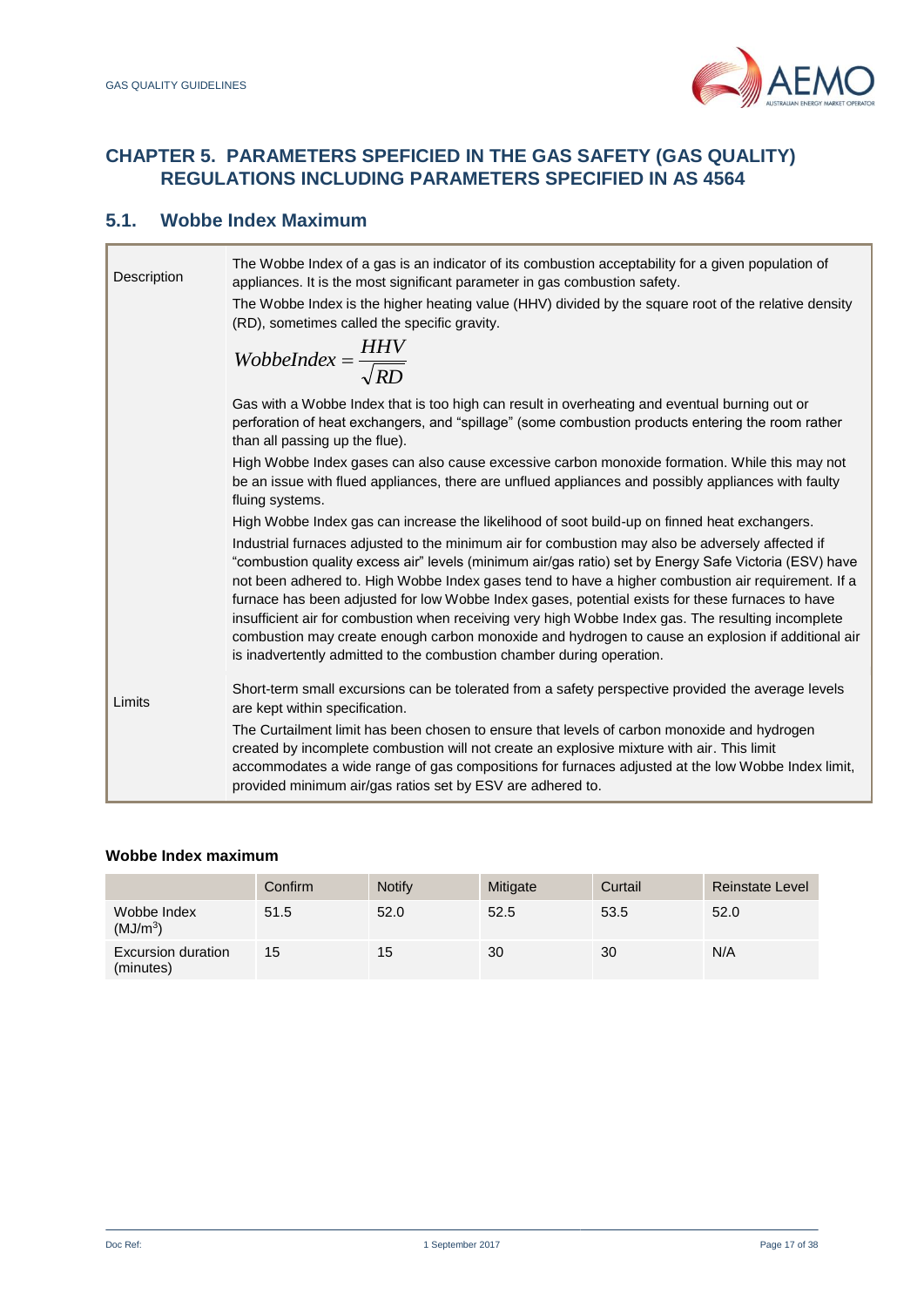

| <b>Notifications</b> | When the Notify level has been exceeded continuously for more than 15 minutes (or for a<br>total of more than 15 minutes in any 30-minute period), affected parties will be notified<br>according to AEMO notification protocols.<br>The affected parties will also be notified when Mitigate and Curtail limits are exceeded.                                                                                                                                                            |
|----------------------|-------------------------------------------------------------------------------------------------------------------------------------------------------------------------------------------------------------------------------------------------------------------------------------------------------------------------------------------------------------------------------------------------------------------------------------------------------------------------------------------|
| Mitigation           | Mitigation steps may include:<br>Scheduled quantities may be adjusted down.<br>$\bullet$<br>Allowing the Facility Operator to change injection rate to help bring plant under<br>$\bullet$<br>control.<br>Participants may choose to notify their customers based on their assessment of the<br>$\bullet$<br>situation.<br>Restricting the transmission of off-specification gas to limited areas (using line pack<br>$\bullet$<br>to maintain other areas) until the episode has passed. |
| Curtailment          | Once the curtailment limit has been breached for the specified time, the injecting party will be<br>instructed to cease injection.<br>Note that the Curtailment may also occur under Mitigation above.                                                                                                                                                                                                                                                                                    |
| Reinstatement        | The injection of gas can be reinstated once the gas quality is brought to within the Reinstate<br>Level above.                                                                                                                                                                                                                                                                                                                                                                            |

# **5.2. Wobbe Index Minimum**

| Description | WobbeIndex = $\frac{HHV}{\sqrt{RD}}$                                                                                                                                                                                                                                                                    |
|-------------|---------------------------------------------------------------------------------------------------------------------------------------------------------------------------------------------------------------------------------------------------------------------------------------------------------|
|             | A low Wobbe Index can result in flame instability, "flashback", and ignition difficulties, which may lead<br>to flame loss and resultant gas accumulations where there is no auto shut-off. Low Wobbe index<br>gases may increase carbon monoxide formation in surface-combustion tile type appliances. |
| Limits      | Short-term small excursions can be tolerated from a safety perspective provided the average levels<br>are kept within specification.                                                                                                                                                                    |
|             | The Curtailment limit has been set at the AGA test gas limit. At these limits, AGA approved (Type A)<br>domestic appliances should still function safely.                                                                                                                                               |

## **Wobbe Index minimum**

|                                     | Confirm | <b>Notify</b> | Mitigate | Curtail | Reinstate level |
|-------------------------------------|---------|---------------|----------|---------|-----------------|
| Wobbe Index<br>(MJ/m <sup>3</sup> ) | 47.0    | 46.0          | 45.0     | 44.0    | 46.0            |
| Excursion duration<br>(minutes)     | 15      | 15            | 30       | 30      | N/A             |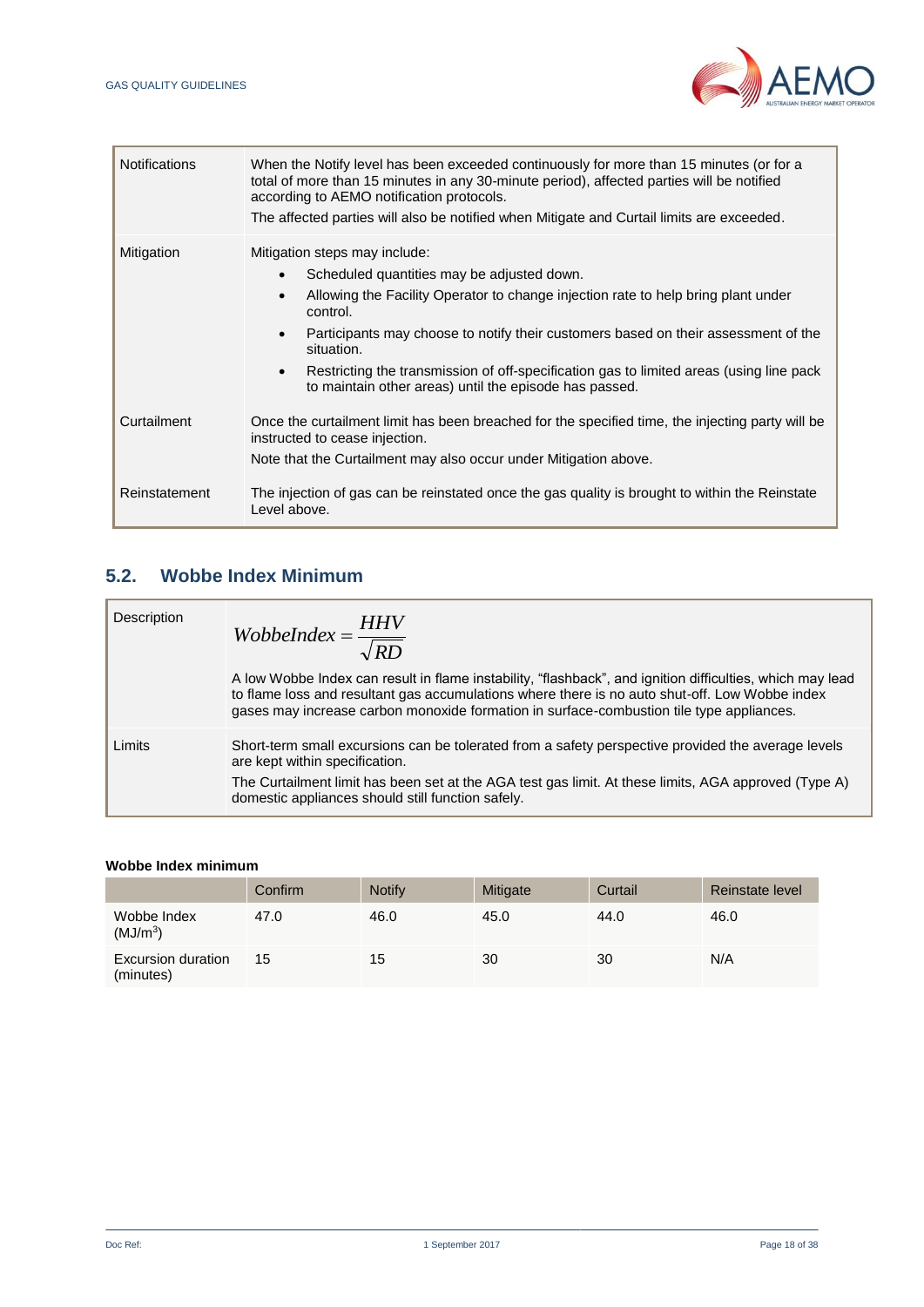

| <b>Notifications</b> | When the Notify level has been exceeded continuously for more than 15 minutes (or in total,<br>more than 15 minutes in any 30-minute period), affected parties will be notified according to<br>AEMO notification protocols. |
|----------------------|------------------------------------------------------------------------------------------------------------------------------------------------------------------------------------------------------------------------------|
|                      | The affected parties will also be notified when Mitigate and Curtail Limits are exceeded.                                                                                                                                    |
| Mitigation           | Mitigation steps may include:                                                                                                                                                                                                |
|                      | Scheduled quantities may be adjusted down.<br>$\bullet$                                                                                                                                                                      |
|                      | Allowing the Facility Operator to change injection rate to help bring the plant under<br>$\bullet$<br>control.                                                                                                               |
|                      | Participants may choose to provide notifications to their customers based on their<br>$\bullet$<br>assessment of the situation.                                                                                              |
|                      | Restricting the transmission of <i>off-specification gas</i> to limited areas (using line pack<br>$\bullet$<br>to maintain other areas) until the episode has passed.                                                        |
| Curtailment          | Once the Curtailment limit has been breached for the specified time, the injecting party will be<br>instructed to cease injection.                                                                                           |
|                      | Note that Curtailment may also occur under Mitigation above.                                                                                                                                                                 |
| Reinstatement        | The injection of gas can be reinstated once the gas quality is brought to within the Reinstate<br>Level above.                                                                                                               |

# **5.3. Higher Heating Value Maximum**

| Description | The higher heating value of a gas is defined as: "The amount of energy, in $MJ/m3$ , released<br>when one cubic meter of dry gas, at standard conditions, is completely burnt in air. With the<br>products of combustion brought to standard conditions, and the water produced by combustion<br>condensed to the liquid state."                                        |
|-------------|-------------------------------------------------------------------------------------------------------------------------------------------------------------------------------------------------------------------------------------------------------------------------------------------------------------------------------------------------------------------------|
|             | Testing, as part of AS 4564-2011, has found that gases with a higher heating value over<br>$42.3$ MJ/m <sup>3</sup> can result in the build-up of soot on finned heat exchangers, even if the Wobbe<br>Index is below 52 MJ/m <sup>3</sup> . In severe cases, soot build-up can block the flue and combustion<br>products can spill into a building through the burner. |
| Limits      | Short-term small excursions can be tolerated from a safety perspective provided the average<br>levels are kept within specification.<br>The Curtail limit is relatively close to the Notify limit as sooting problems may occur at values                                                                                                                               |
|             | close to the Notify limit, particularly for gases with a high Wobbe Index.                                                                                                                                                                                                                                                                                              |

## **Higher Heating Value Maximum**

|                                       | Confirm | <b>Notify</b> | Mitigate | Curtail | Reinstate<br>level |
|---------------------------------------|---------|---------------|----------|---------|--------------------|
| Heating value<br>(MJ/m <sup>3</sup> ) | 41.8    | 42.3          | 42.6     | 43.0    | 42.3               |
| Excursion duration<br>(minutes)       | 15      | 15            | 30       | 30      | N/A                |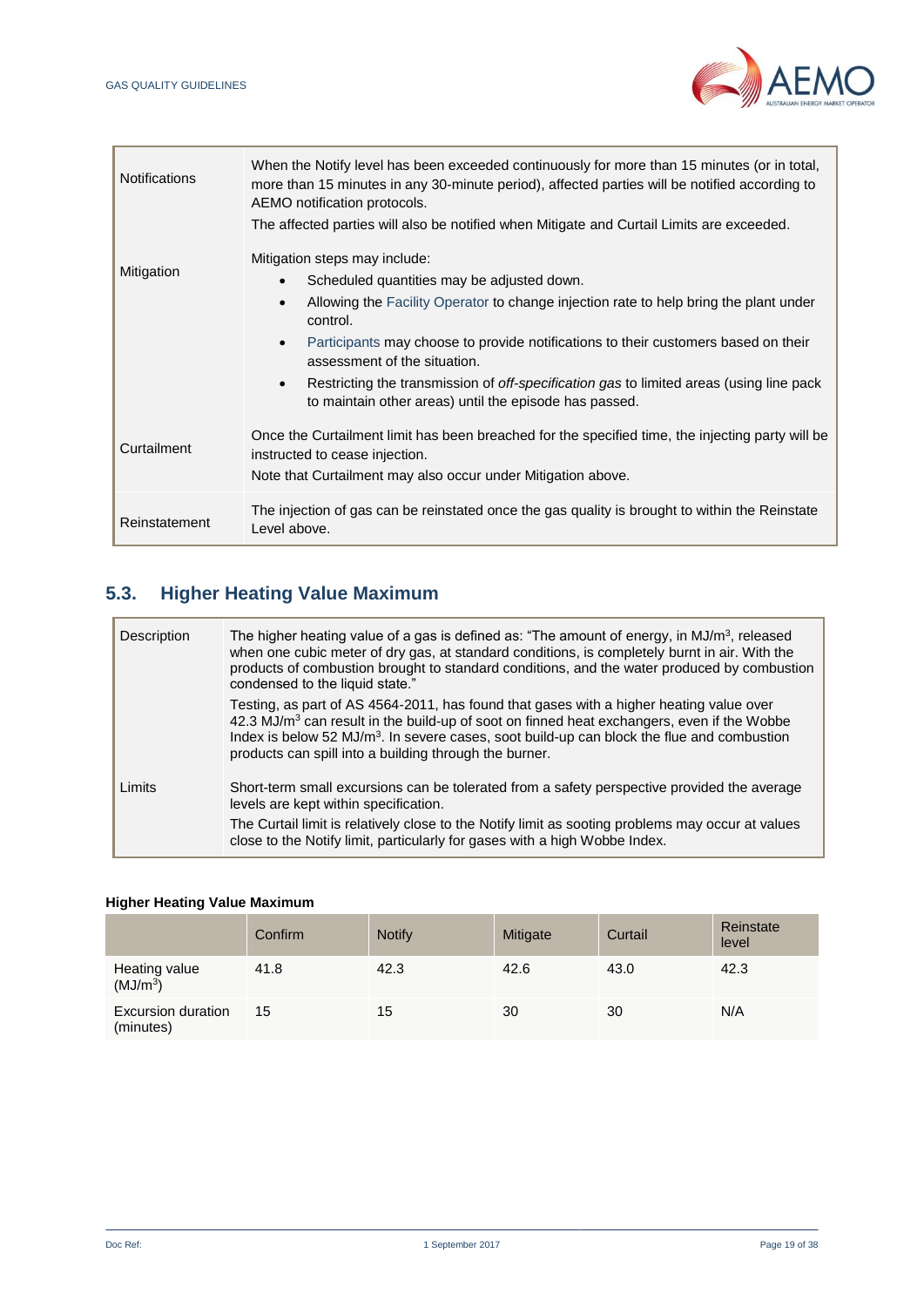

| <b>Notifications</b> | When the Notify level has been exceeded continuously for more than 15 minutes (or in total<br>more than 15 minutes in any 30-minute period), affected parties will be notified according to<br>AEMO notification protocols.<br>The affected parties will also be notified when Mitigate and Curtail limits are exceeded.                                                                                                                                                                       |
|----------------------|------------------------------------------------------------------------------------------------------------------------------------------------------------------------------------------------------------------------------------------------------------------------------------------------------------------------------------------------------------------------------------------------------------------------------------------------------------------------------------------------|
| Mitigation           | Mitigation steps may include:<br>Scheduled quantities may be adjusted down.<br>$\bullet$<br>Allowing the injecting facility to change injection rate to help bring the plant under<br>$\bullet$<br>control.<br>Participants may choose to notify their customers based on their assessment of the<br>$\bullet$<br>situation.<br>Restricting the transmission of off-specification gas to limited areas (using line pack<br>$\bullet$<br>to maintain other areas) until the episode has passed. |
| Curtailment          | Once the Curtailment limit has been breached for the specified time, the Injecting Party will be<br>instructed to cease injection.<br>Note that Curtailment may also occur under Mitigation above.                                                                                                                                                                                                                                                                                             |
| Reinstatement        | The injection of gas can be reinstated once the gas quality is brought to within the Reinstate<br>Level above.                                                                                                                                                                                                                                                                                                                                                                                 |

# **5.4. Oxygen Maximum**

| Description | Oxygen can cause corrosion within pipelines.<br>At very high levels, there is the potential to form an explosive mixture.                                                                                                                                                                                                                             |
|-------------|-------------------------------------------------------------------------------------------------------------------------------------------------------------------------------------------------------------------------------------------------------------------------------------------------------------------------------------------------------|
| Limits      | Relatively long periods of higher-than-specification oxygen content can be tolerated from a<br>safety perspective, provided the average levels are kept within specification.<br>The Curtailment limit is based on keeping the gas and oxygen mixture above the upper<br>explosive limit for natural gas, and is aligned with the Total Inerts limit. |

## **Oxygen maximum**

|                                        | Confirm | <b>Notify</b> | Mitigate | Curtail | Reinstate<br>level |
|----------------------------------------|---------|---------------|----------|---------|--------------------|
| Oxygen Maximum.<br>(mod %)             | 0.15%   | 0.2%          | 2.0%     | 5.0%    | 2.0%               |
| <b>Excursion Duration</b><br>(minutes) | 15      | 15            | 30       | 30      | N/A                |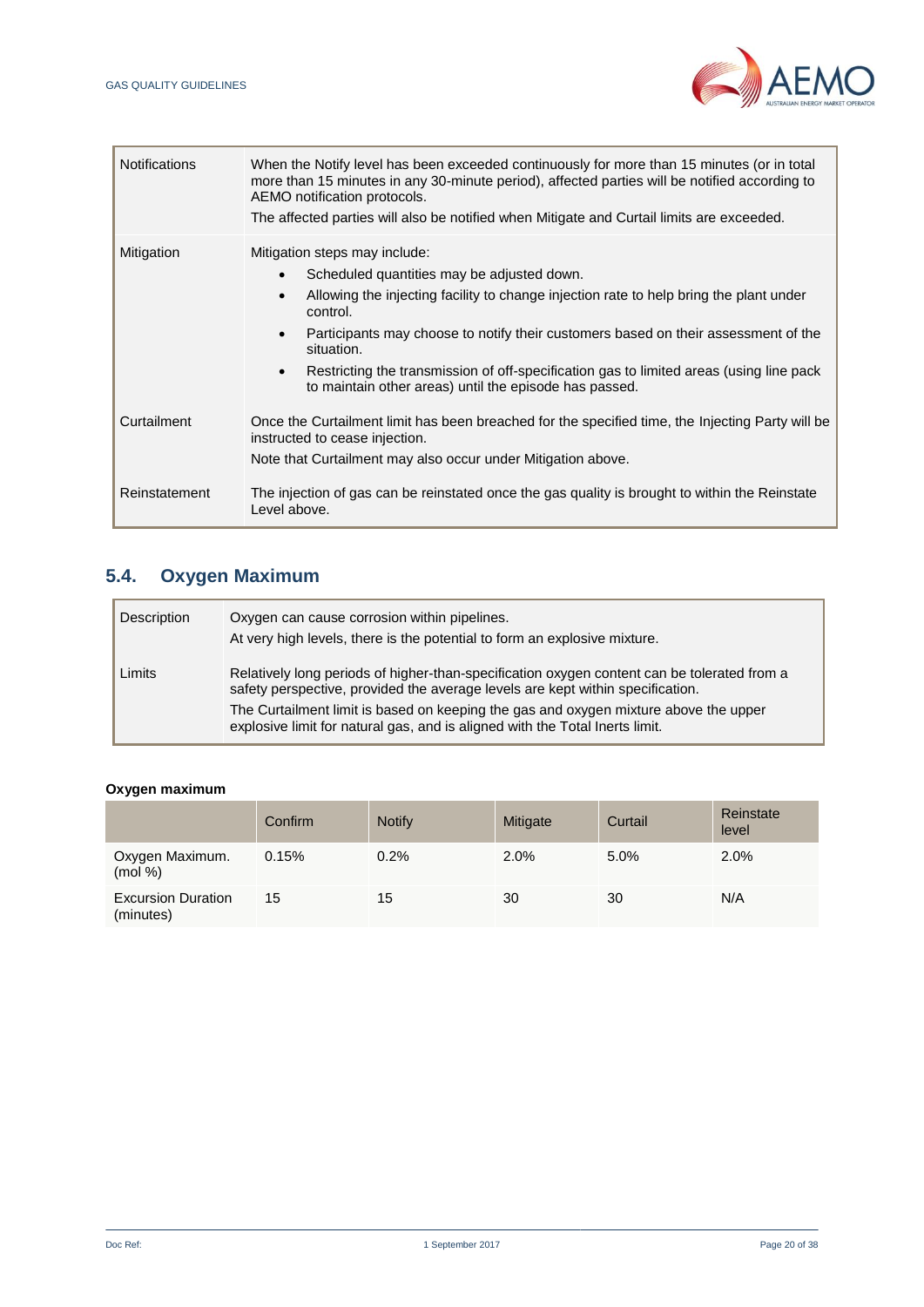

| <b>Notifications</b> | When the Notify level has been exceeded continuously for more than 15 minutes (or in total<br>more than 15 minutes in any 30-minute period), affected parties will be notified according to<br>AEMO notification protocols.<br>The affected parties will also be notified when Mitigate and Curtail limits are exceeded.                                     |
|----------------------|--------------------------------------------------------------------------------------------------------------------------------------------------------------------------------------------------------------------------------------------------------------------------------------------------------------------------------------------------------------|
| Mitigation           | If the oxygen content is over the Mitigate limit for more than three hours, the injection will be<br>curtailed.<br>Scheduled quantities may be adjusted down.                                                                                                                                                                                                |
| Curtailment          | Once the Curtailment limit has been exceeded for the specified time, the injecting party will be<br>instructed to cease injection.<br>Note that this limit is unlikely to ever be reached because, in practice, there is not enough<br>oxygen in the system to reach the curtailment figure.<br>Note that Curtailment may also occur under Mitigation above. |
| Reinstatement        | The injection of gas can be reinstated once gas quality is brought to within the Reinstate Level<br>above.                                                                                                                                                                                                                                                   |

# **5.5. Hydrogen Sulphide Maximum**

| Description | Hydrogen sulphide $(H_2S)$ is a corrosive, poisonous gas that has a cumulative effect on<br>pipelines and copper components in gas installations.<br>Short periods of high hydrogen sulphide can be tolerated from a safety perspective, provided<br>the average levels are kept within specification.<br>Hydrogen sulphide is also a stress-cracking agent for steel. The likelihood of creating stress<br>cracks depends on the partial pressure of $H_2S$ . Higher gas pressures require a lower $H_2S$ level. |
|-------------|-------------------------------------------------------------------------------------------------------------------------------------------------------------------------------------------------------------------------------------------------------------------------------------------------------------------------------------------------------------------------------------------------------------------------------------------------------------------------------------------------------------------|
|             | A maximum partial pressure of 0.1 kPa (0.015 psi) was used to define the Mitigation and<br>Curtailment limits, as it is the lowest partial pressure reported to create stress cracking <sup>16</sup> . This<br>provides a margin for safety over the NACE standard (MR01750/ISO 15156 -2003) 0.3 kPa<br>(0.05 psi) H <sub>2</sub> S partial pressure lower limit requirement for resistant steels.                                                                                                                |
|             | High hydrogen sulphide levels can pose a threat to the compressed natural gas (CNG)<br>cylinders of natural gas vehicles (NGV) as they are exposed to pressures up to 26,000 kPa.*<br>The current standard for NGV cylinders (AS 4838-2002) specifies that they should be designed<br>to handle H <sub>2</sub> S levels up to 23 mg/m <sup>3</sup> however some cylinders may pre-date the first issue of<br>the standard $(2002)^{17}$ .                                                                         |
| Limits      | The Mitigate limit has been chosen at the $H_2S$ level likely to be of concern for NGV cylinders<br>(not compliant with AS 4838-2002) being exposed to pressures up to 26,000 kPa.<br>The Curtail limit has been chosen based on an expected maximum transmission pressure of<br>15,000 kPa. Gas injected into the AEMO-operated gas transmission system may pass into<br>connected 15,000 kPa transmission systems.                                                                                              |

l

<sup>16</sup> Watkins & Vaughn, 1986

<sup>&</sup>lt;sup>17</sup> AS 4838-2002 (section 4.2) – the maximum filling pressure limit for NGV cylinders.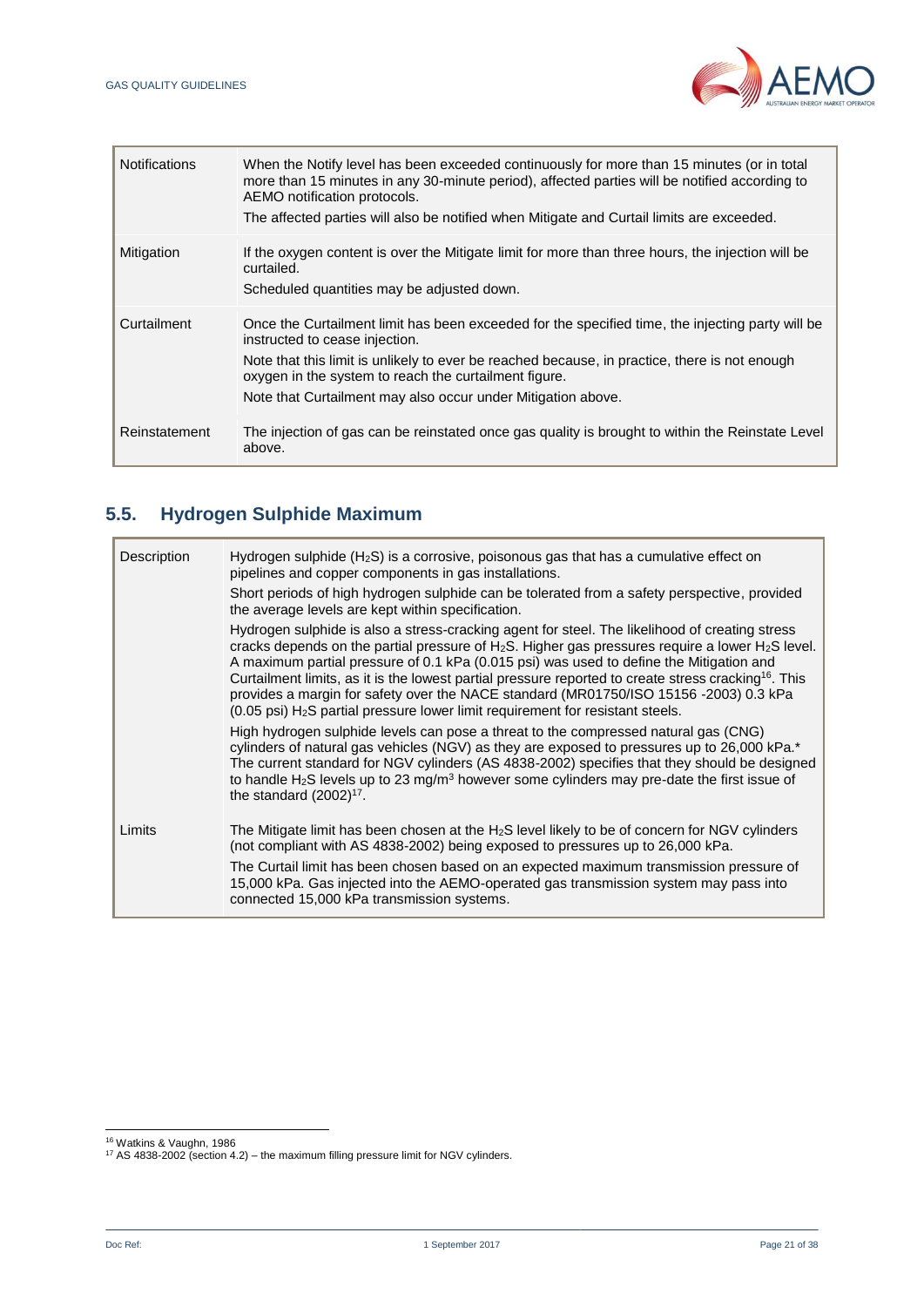

## **Hydrogen Sulphide Maximum**

|                                                                         | Confirm | <b>Notify</b> | Mitigate | Curtail | Reinstate<br>level |
|-------------------------------------------------------------------------|---------|---------------|----------|---------|--------------------|
| Hydrogen sulphide<br>(H <sub>2</sub> S) maximum<br>(mg/m <sup>3</sup> ) | 4.5     | 5.7           | 5.8      | 10.0    | 5.7                |
| <b>Excursion Duration</b><br>(minutes)                                  | 15      | 15            | 30       | 30      | N/A                |

| <b>Notifications</b> | When the Notify level has been exceeded continuously for more than 15 minutes (or in total<br>more than 15 minutes in any 30-minute period), affected parties will be notified according to<br>AEMO notification protocols.<br>The affected parties will also be notified when Mitigate and Curtail limits are exceeded.                                                                                                                                                                                                                                                                                                                                                                                                                                                                                                                                         |
|----------------------|------------------------------------------------------------------------------------------------------------------------------------------------------------------------------------------------------------------------------------------------------------------------------------------------------------------------------------------------------------------------------------------------------------------------------------------------------------------------------------------------------------------------------------------------------------------------------------------------------------------------------------------------------------------------------------------------------------------------------------------------------------------------------------------------------------------------------------------------------------------|
| Mitigation           | Mitigation steps may include:<br>Scheduled quantities may be adjusted down.<br>Allowing the injecting facility to change injection rate to help bring the plant under<br>control.<br>Participants should notify users of CNG that they should not refill cylinders that may<br>be susceptible to H <sub>2</sub> S concentrations of up 10 mg/m <sup>3</sup> until after high H <sub>2</sub> S has been<br>eliminated from the gas transmission system. This is the most critical $H_2S$ mitigation.<br>Cylinders constructed to AS 4838-2002 "Gas cylinders - High pressure cylinders for<br>the on-board storage of natural gas as a fuel for automotive vehicles" would not<br>require any mitigation steps under these guidelines.<br>Participants should to notify consumers known to be affected by sulphur compounds<br>in gas (e.g. glass manufacturers). |
| Curtailment          | Once the Curtailment limit has been exceeded for the specified time, the injecting party will be<br>instructed to cease injection.<br>Note that Curtailment may also occur under Mitigation above. The notification to users of CNG<br>should still be made by the Participants.                                                                                                                                                                                                                                                                                                                                                                                                                                                                                                                                                                                 |
| Reinstatement        | The injection of gas can be reinstated once gas quality is brought to within the Reinstate Level<br>above.                                                                                                                                                                                                                                                                                                                                                                                                                                                                                                                                                                                                                                                                                                                                                       |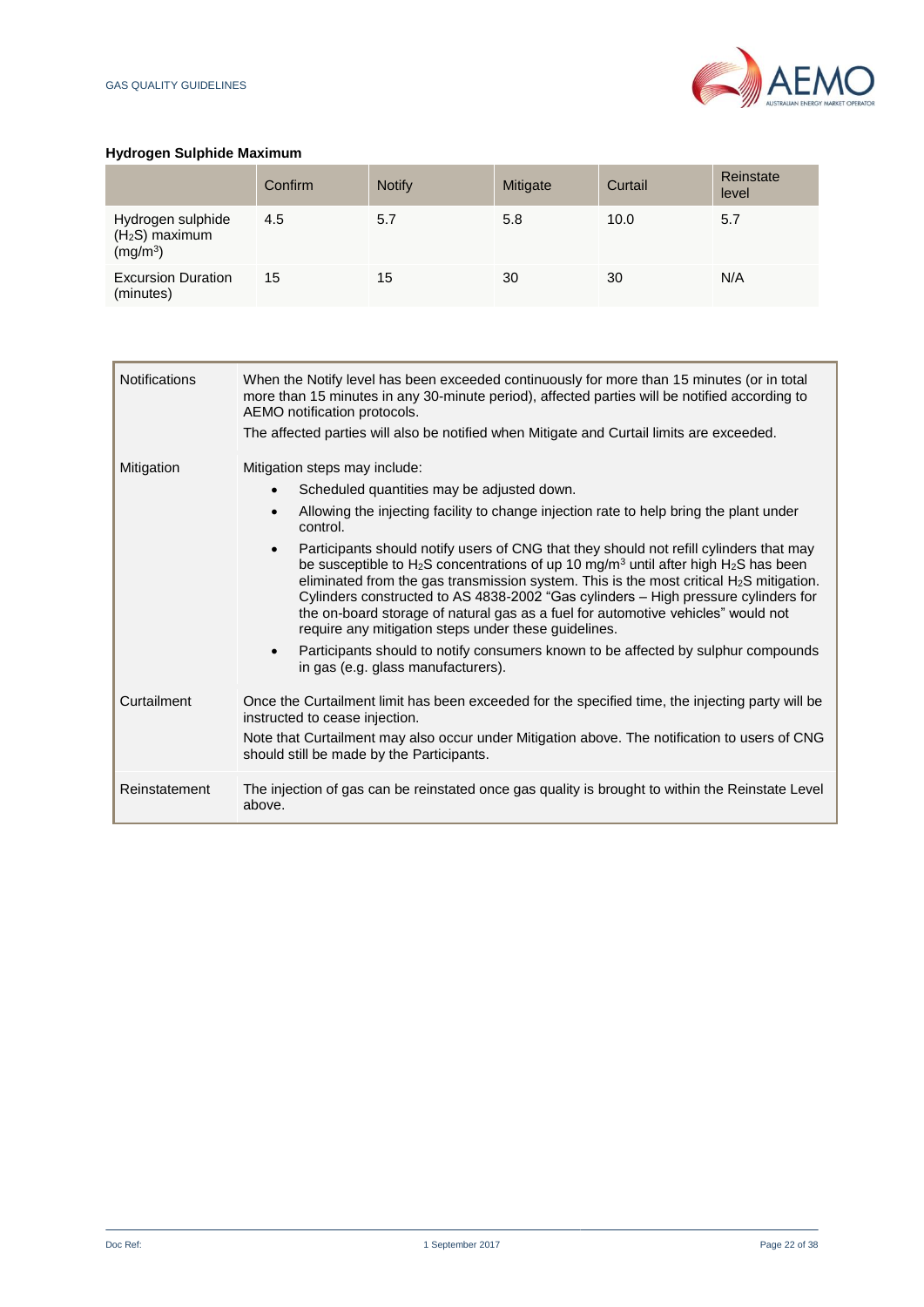

# **5.6. Total Sulphur Maximum**

| Description | This parameter is the quantity of sulphur contained in gas compounds. This includes any<br>sulphur-containing odorants.                                                                                                                                       |
|-------------|---------------------------------------------------------------------------------------------------------------------------------------------------------------------------------------------------------------------------------------------------------------|
|             | This specification is related to air pollution and indoor air quality control. High levels of sulphur<br>compounds in gas increase the amount of sulphur dioxide (SO <sub>2</sub> ) created when the gas is burnt<br>and may lead to corrosion of appliances. |
|             | Sulphur compounds in the gas may lead to deposits elemental sulphur in pipelines.                                                                                                                                                                             |
|             | The sulphur compounds may have a very strong unpleasant smell and may lead to "nuisance"<br>leak reports.                                                                                                                                                     |
|             | Short excursions can be tolerated from a safety perspective provided the average levels are<br>kept within specification.                                                                                                                                     |
| Limits      | The Mitigate limit is based on twice the injection specification limit and the Curtail limit on four<br>times the injection specification limit.                                                                                                              |

## **Total sulphur maximum**

|                                          |                                                                                                                                                                                                                                                                                                                                                                                                                                                                                                                                                                                                                                                                                                                                                      | confirm                                                                                                                                                                                                                                                                                                                  | notify | mitigate | curtail | reinstate level |  |  |
|------------------------------------------|------------------------------------------------------------------------------------------------------------------------------------------------------------------------------------------------------------------------------------------------------------------------------------------------------------------------------------------------------------------------------------------------------------------------------------------------------------------------------------------------------------------------------------------------------------------------------------------------------------------------------------------------------------------------------------------------------------------------------------------------------|--------------------------------------------------------------------------------------------------------------------------------------------------------------------------------------------------------------------------------------------------------------------------------------------------------------------------|--------|----------|---------|-----------------|--|--|
| Sulphur Maximum.<br>(mg/m <sup>3</sup> ) |                                                                                                                                                                                                                                                                                                                                                                                                                                                                                                                                                                                                                                                                                                                                                      | 45                                                                                                                                                                                                                                                                                                                       | 50     | 100      | 200     | 50              |  |  |
| <b>Excursion Duration</b><br>(minutes)   |                                                                                                                                                                                                                                                                                                                                                                                                                                                                                                                                                                                                                                                                                                                                                      | N/A<br>15<br>15<br>30<br>30                                                                                                                                                                                                                                                                                              |        |          |         |                 |  |  |
| <b>Notifications</b>                     |                                                                                                                                                                                                                                                                                                                                                                                                                                                                                                                                                                                                                                                                                                                                                      | When the Notify level has been exceeded continuously for more than 15 minutes (or in total<br>more than 15 minutes in any 30-minute period), affected parties will be notified according to<br>AEMO notification protocols.<br>The affected parties will also be notified when Mitigate and Curtail limits are exceeded. |        |          |         |                 |  |  |
| Mitigation                               | The onus is on the respective businesses to carry out any necessary mitigation steps<br>appropriate for their organisations as they see fit.<br>If the total sulphur content is over the Mitigate limit for more than three hours, then the injection<br>will be curtailed.<br>Mitigation steps may include:<br>Scheduled quantities may be adjusted down.<br>$\bullet$<br>Allowing the injecting facility to change the injection rate to help bring the plant under<br>$\bullet$<br>control.<br>Participants should notify consumers known to be affected by sulphur compounds in<br>$\bullet$<br>the gas [e.g. glass manufacturers].<br>Gas retail and distribution businesses may prepare for an increase in reported gas<br>$\bullet$<br>leaks. |                                                                                                                                                                                                                                                                                                                          |        |          |         |                 |  |  |
| Curtailment                              | Once the Curtailment limit has been exceeded for the specified time, the injecting party will be<br>instructed to cease injection.<br>Note that Curtailment may also occur under Mitigation above.                                                                                                                                                                                                                                                                                                                                                                                                                                                                                                                                                   |                                                                                                                                                                                                                                                                                                                          |        |          |         |                 |  |  |
| Reinstatement                            | The injection of gas can be reinstated once the gas quality is brought to within the Reinstate<br>Level above.                                                                                                                                                                                                                                                                                                                                                                                                                                                                                                                                                                                                                                       |                                                                                                                                                                                                                                                                                                                          |        |          |         |                 |  |  |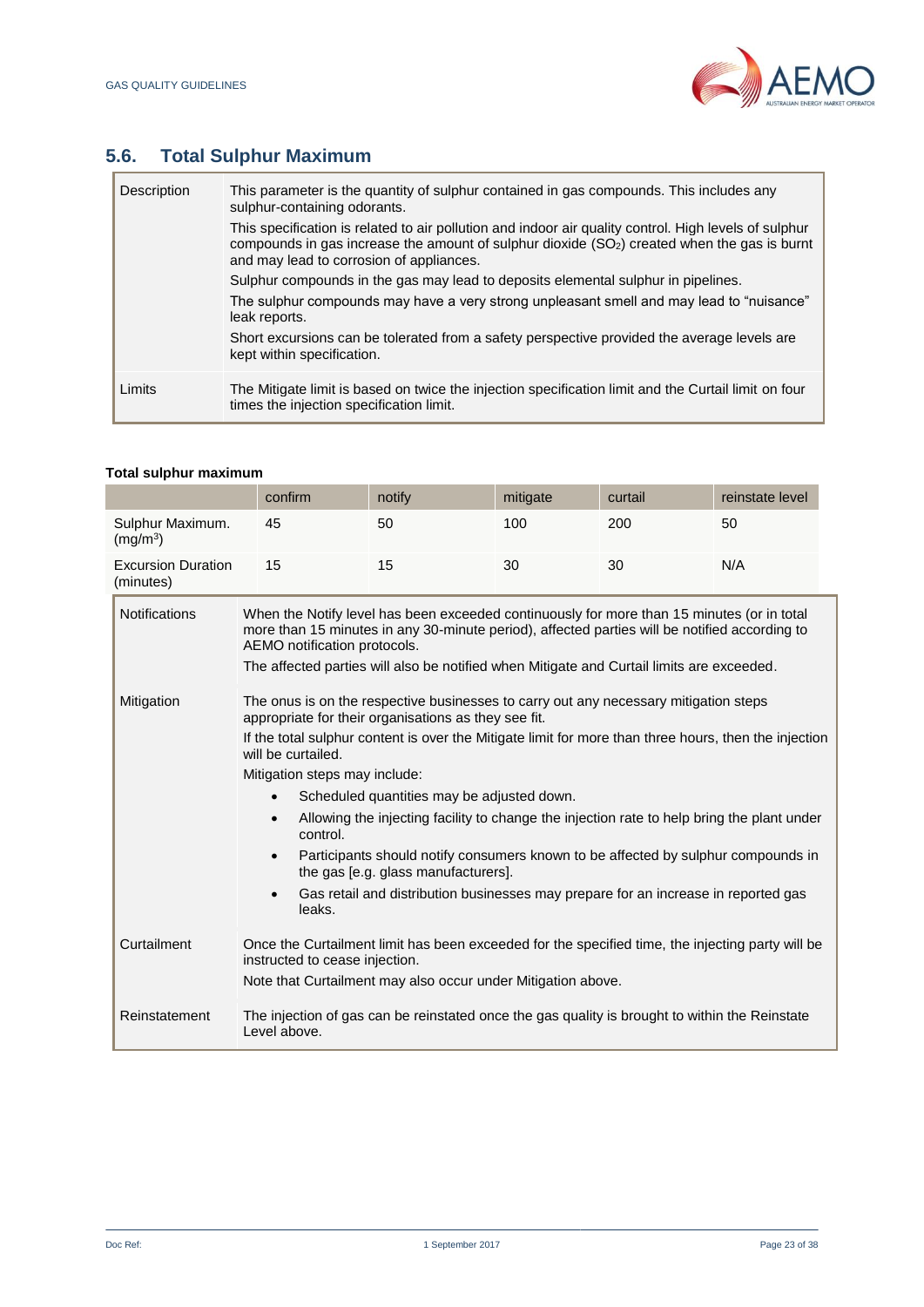

# **5.7. Water Content / Dew Point**

| Excess water in natural gas can condense and absorb $CO2$ and sulphur compounds from the<br>gas, thus creating a corrosive liquid in the pipe.                                                                                                                                                                                                       |
|------------------------------------------------------------------------------------------------------------------------------------------------------------------------------------------------------------------------------------------------------------------------------------------------------------------------------------------------------|
| Excess water in natural gas can also cause formation of solid or semi-solid hydrates. Hydrates<br>are an ice-like mix of water and hydrocarbons. Hydrates can block or cause problems in<br>metering equipment, pressure regulators or the pipeline itself. There is potential for hydrates to<br>block pressure control-sensing lines.              |
| There is also potential to form hydrates in high-pressure NGV cylinders.                                                                                                                                                                                                                                                                             |
| Short-term small excursions can be tolerated from a safety perspective, provided the average<br>levels are kept well within specification.                                                                                                                                                                                                           |
| To provide for uniformity in reporting, the water content is the parameter monitored and<br>reported.                                                                                                                                                                                                                                                |
| For the purposes of gas injected at an injection point, the relevant transmission pressure is<br>deemed to be 15,000 kPa unless otherwise approved by AEMO. For typical natural gas<br>compositions, a 0°C dew point corresponds to a water content of 73 mg/m <sup>3</sup> , and AEMO will<br>use this as the basis for limits in these guidelines. |
| The Confirm limit (65 mg/m <sup>3</sup> ) is based on a water dew point of -2 <sup>o</sup> C at 15,000 kPa.                                                                                                                                                                                                                                          |
| The Notify limit (73 mg/m <sup>3</sup> ) is based on a water dew point of $0^{\circ}$ C at 15,000 kPa.                                                                                                                                                                                                                                               |
| The Curtailment limit of $6^{\circ}$ C is based on maintaining a water dew point margin that is $6^{\circ}$ C<br>below Victoria's winter ground temperature (12°C). A water dew point of 6°C at 15,000 kPa<br>corresponds to a water content of 105 mg/m <sup>3</sup> .                                                                              |
| The $6^{\circ}$ C margin between the winter ground temperature and the Curtailment limit is to allow for<br>Joule Thompson (JT) cooling that may occur at regulator stations, plus a small additional<br>safety factor because of the potential for (solid) hydrates to block regulators and pressure<br>control sensing lines.                      |
|                                                                                                                                                                                                                                                                                                                                                      |

#### **Injection temperature considerations**

If the gas injection temperature is below 2 $\degree$  (i.e. Notify level) and the water content is above 73 mg/m $\degree$  (i.e. Notify level), the injection should be curtailed if the injection pressure is above 11,000 kPa.

If the gas injection temperature is below 2 $\degree$  (i.e. Notify level) and the water content is above 93 mg/m $\degree$  (i.e. Mitigate level), the injection should be curtailed if the injection pressure is above 7,000 kPa.

If the gas injection temperature is below -2 $\degree$  (i.e. Mitigate level) and the water content is above 73 mg/m<sup>3</sup> (i.e. Notify level), the injection should be curtailed if the injection pressure is above 4,500 kPa.

#### **Water content / water dew point**

| Both parameters to<br>be met                    | Confirm      | <b>Notify</b> | Mitigate    | Curtail       | Reinstate<br>level |
|-------------------------------------------------|--------------|---------------|-------------|---------------|--------------------|
| Content $(H2O)$<br>Maximum (mg/m <sup>3</sup> ) | 65           | 73            | 93          | 105           | 73                 |
| Dew point @ 15,000<br>kPa                       | $-2^\circ$ C | $0^{\circ}$ C | $4^\circ$ C | $6^{\circ}$ C | $0^{\circ}$ C      |
| Excursion duration<br>(minutes)                 | 15           | 15            | 30          | 30            | N/A                |

The equivalent water dew point readings are shown for information only; monitoring is based on water concentration.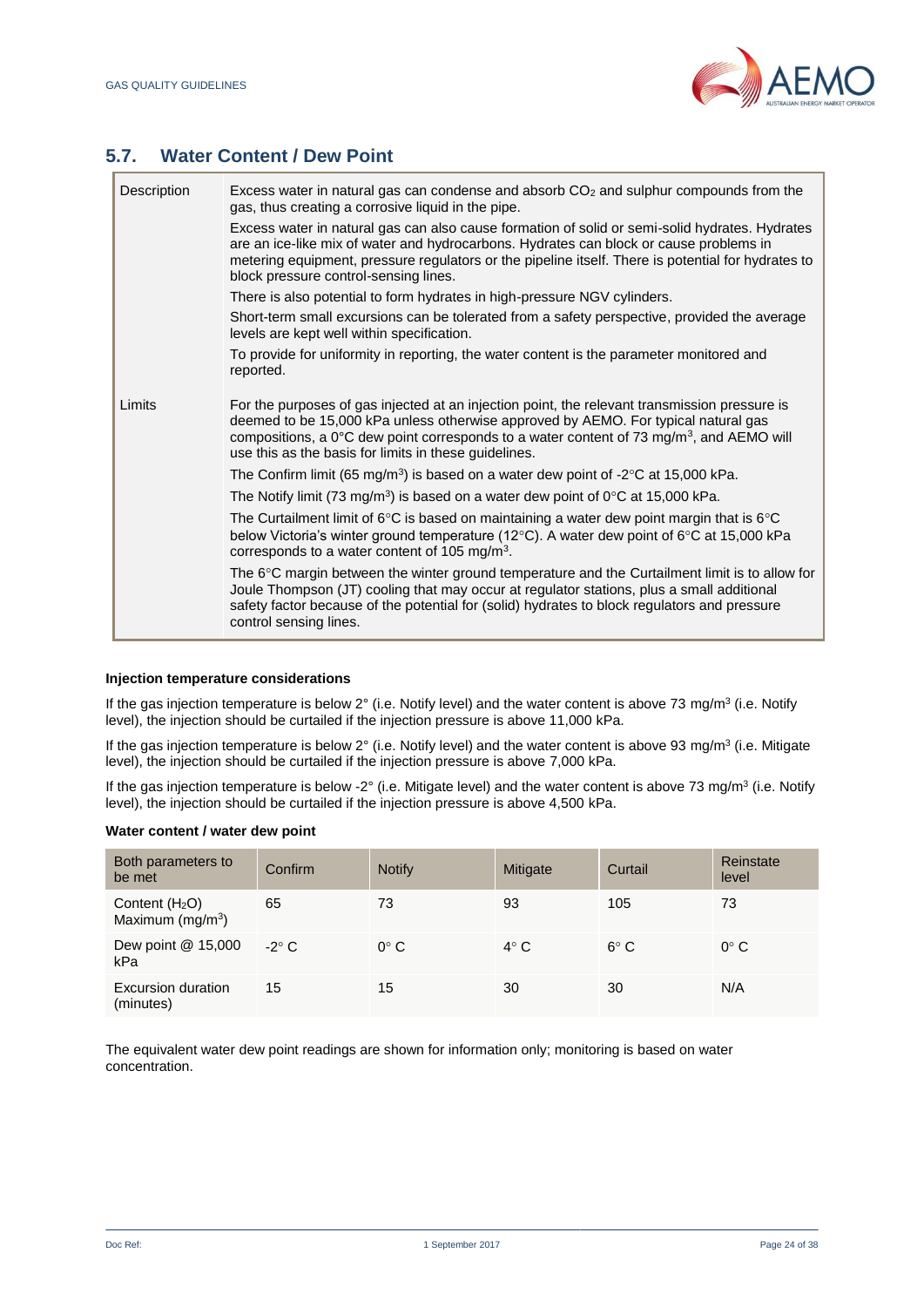

| <b>Notifications</b> | When the Notify level has been exceeded continuously for more than 15 minutes (or more than<br>15 minutes in any 30-minute period), affected parties will be notified according to AEMO<br>notification protocols.<br>The affected parties will also be notified when Mitigate and Curtail limits are exceeded.                                                                                                                                                                                                     |
|----------------------|---------------------------------------------------------------------------------------------------------------------------------------------------------------------------------------------------------------------------------------------------------------------------------------------------------------------------------------------------------------------------------------------------------------------------------------------------------------------------------------------------------------------|
| Mitigation           | If the water content is over the Mitigate limit for more than three hours, the injection will be<br>curtailed.<br>Mitigation steps may include:<br>Scheduled quantities may be adjusted down.<br>Allowing the injecting facility to change injection rate to help bring the plant under<br>control.<br>The temperature settings of pre-heaters at pressure reduction stations may be<br>increased to reduce the risk of formation of ice or liquid water.<br>The gas retail businesses should notify NGV refillers. |
| Curtailment          | Once the curtailment limit has been exceeded for the specified time, the injecting party will be<br>instructed to cease injection.<br>Note that Curtailment may also occur under Mitigation above.                                                                                                                                                                                                                                                                                                                  |
| Reinstatement        | The injection of gas can be reinstated once the gas quality is brought to within the Reinstate<br>Level above.                                                                                                                                                                                                                                                                                                                                                                                                      |

# **5.8. Hydrocarbon Dew Point**

| Description | The hydrocarbon dew point is the temperature at which hydrocarbon liquids begin to<br>condense. A high hydrocarbon dew point may mean that liquid can collect and form waves or<br>"slugs" of liquid which could travel along the pipeline.                                                                                                                                                                                                                       |
|-------------|-------------------------------------------------------------------------------------------------------------------------------------------------------------------------------------------------------------------------------------------------------------------------------------------------------------------------------------------------------------------------------------------------------------------------------------------------------------------|
|             | These slugs of liquid can potentially damage flow regulation and measuring equipment and<br>may cause local loss of supply. Liquids may also pass into the distribution system and cause<br>damage to consumers' meters and appliances.                                                                                                                                                                                                                           |
|             | The hydrocarbon dew point is a measure of the point at which hydrocarbon liquids start to<br>form. It does not allow a prediction of the quantity of liquid that will condense at temperatures<br>below the dew point.                                                                                                                                                                                                                                            |
|             | Hydrocarbon liquids also cause odorant removal from the gas phase. The presence of both<br>hydrocarbons and odorant in the liquid phase can cause degradation of the rubber<br>components of regulating stations.                                                                                                                                                                                                                                                 |
|             | Short-term small excursions can be tolerated from a safety perspective provided the average<br>levels are kept well within specification.                                                                                                                                                                                                                                                                                                                         |
|             | There are relatively few purpose-built permanent liquid "slug catchers" in the DTS or at<br>withdrawal points, so even relatively small quantities of liquid may create problems.                                                                                                                                                                                                                                                                                 |
| Limits      | The Curtailment limit of 5°C is based on a hydrocarbon dew point that is 7°C below Victoria's<br>winter ground temperature (12 $\textdegree$ C). The 7 $\textdegree$ C margin between the winter ground temperature<br>and the Curtailment limit is to allow for Joule Thompson cooling that may occur at regulator<br>stations, which may cool the gas significantly below 12°C and that may increase the actual<br>dew point at pressures other than 3,500 kPa. |
|             | Note that the maximum dew point temperature (cricondentherm) may not be at the 3,500 kPa<br>pressure in AS 4654.                                                                                                                                                                                                                                                                                                                                                  |
|             | It should be noted that actual gas temperature might be significantly below the local ground<br>temperature if pressure reduction stations are upstream. This should be taken into account in<br>the design of gas withdrawal and pressure reduction installations.                                                                                                                                                                                               |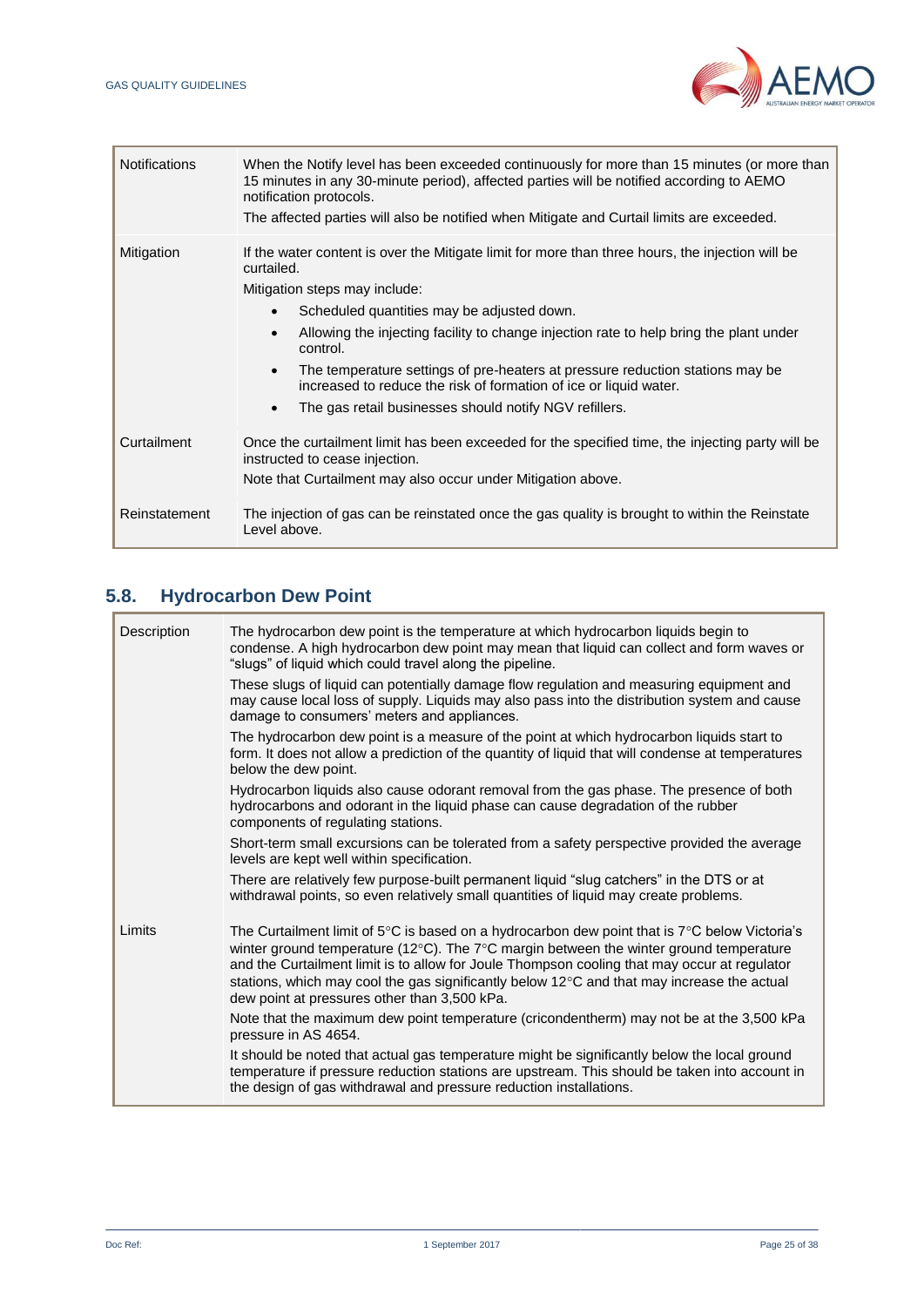

#### **Injection temperature considerations:**

If the gas injection temperature is below the hydrocarbon dew point (@3,500 kPa) temperature, the injection should be curtailed if the injection pressure is below 6,000 kPa.

The calculation of hydrocarbon dew point is not precise and the risk of liquid drop-out is high when the calculated hydrocarbon dew point and gas temperature are similar.

#### **Hydrocarbon dew point**

|                                      | Confirm       | <b>Notify</b> | Mitigate      | Curtail       | Reinstate<br>level |
|--------------------------------------|---------------|---------------|---------------|---------------|--------------------|
| Hydrocarbon dew<br>point @ 3,500 kPa | $1.0^\circ$ C | $2.0^\circ$ C | $3.0^\circ$ C | $5.0^\circ$ C | $2.0^\circ$ C      |
| Excursion duration<br>(minutes)      | 15            | 15            | 30            | 30            | N/A                |

| <b>Notifications</b> | When the Notify level has been exceeded continuously for more than 15 minutes (or in total<br>more than 15 minutes in any 30-minute period), affected parties will be notified according to<br>AEMO notification protocols.<br>The affected parties will also be notified when Mitigate and Curtail limits are exceeded.                                                                                                                                                                                                                                                                                                                                                                                                                                      |
|----------------------|---------------------------------------------------------------------------------------------------------------------------------------------------------------------------------------------------------------------------------------------------------------------------------------------------------------------------------------------------------------------------------------------------------------------------------------------------------------------------------------------------------------------------------------------------------------------------------------------------------------------------------------------------------------------------------------------------------------------------------------------------------------|
| Mitigation           | If the hydrocarbon dew point is over the Mitigate limit for more than three hours, the injection<br>will be curtailed.<br>Mitigation steps may include:<br>Scheduled quantities may be adjusted down.<br>$\bullet$<br>Allowing the injecting facility to change injection rate to help bring the plant under<br>$\bullet$<br>control.<br>Participants should to notify consumers likely to be affected by high hydrocarbon dew<br>$\bullet$<br>point [e.g. fuel cells, large gas engines].<br>The temperature settings of pre-heaters at pressure reduction stations may be<br>$\bullet$<br>increased to reduce the risk of liquids forming.<br>Responsible parties should monitor the operation of regulator stations likely to be<br>$\bullet$<br>affected. |
| Curtailment          | Once the curtailment limit has been exceeded for the specified time, the injecting party will be<br>instructed to stop injections unless they can demonstrate that there is no safety hazard. The<br>Injecting Party would need to show that the gas injected only contains quantities of liquids that<br>could be handled safely within the transmission system.<br>Note that Curtailment may also occur under Mitigation above.                                                                                                                                                                                                                                                                                                                             |
| Reinstatement        | The injection of gas can be reinstated once gas quality is brought to within the Reinstate Level<br>above.                                                                                                                                                                                                                                                                                                                                                                                                                                                                                                                                                                                                                                                    |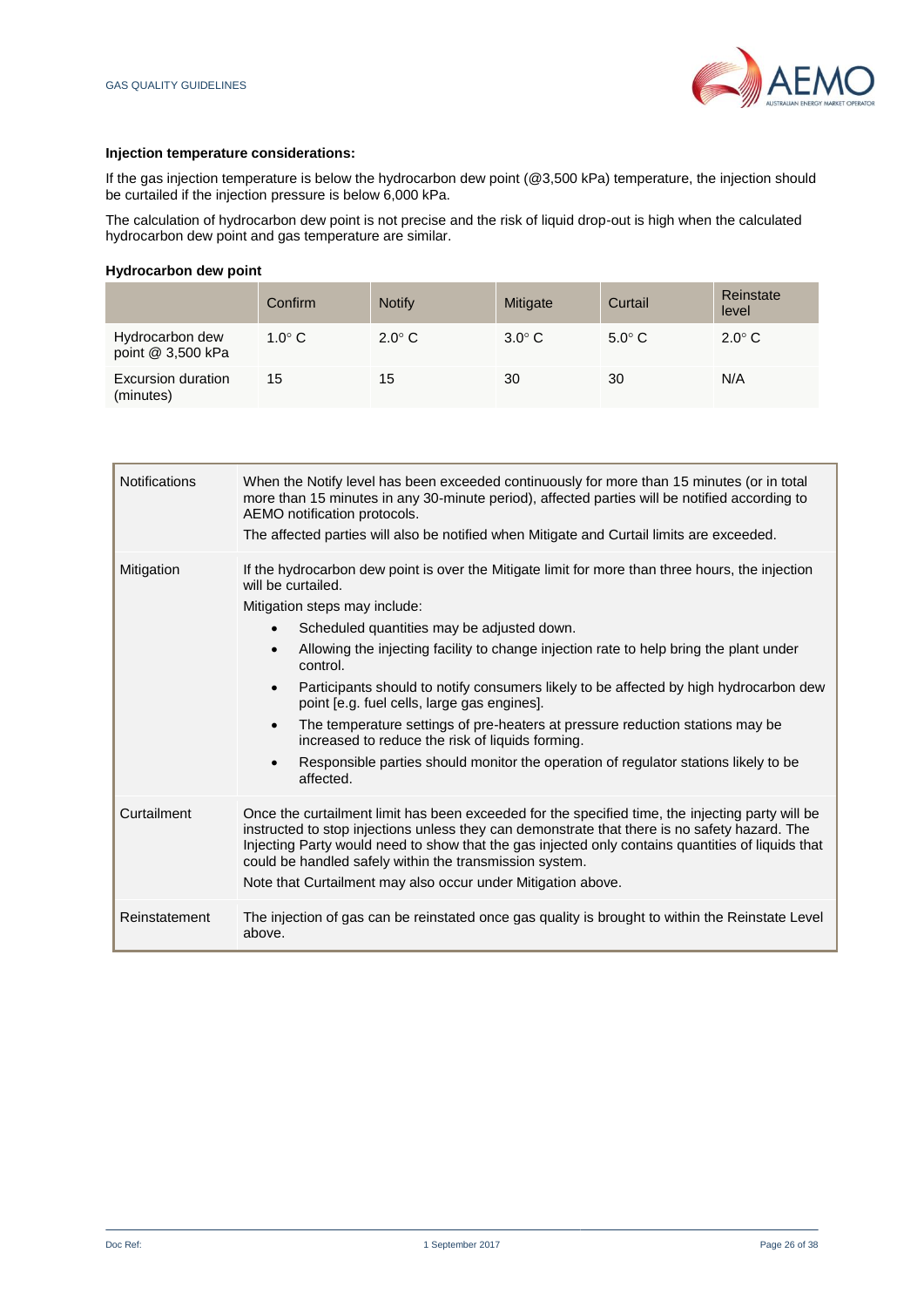I



# **5.9. Total Inerts Maximum**

| Description | Inerts in natural gas under the Gas Safety (Gas Quality) Regulations are carbon dioxide (CO <sub>2</sub> ),<br>nitrogen $(N_2)$ , helium (He), argon (Ar) and oxygen $(O_2)$ . Where a process gas chromatograph is<br>used to measure gas composition, the total inerts is obtained by adding the mol % of the $CO2$<br>and $N_2$ readings from the chromatograph. The $N_2$ reading will actually include the $O_2$ and Ar<br>composition. Any helium content would have to be added separately. Mol % is essentially<br>equivalent to the volume %. |
|-------------|--------------------------------------------------------------------------------------------------------------------------------------------------------------------------------------------------------------------------------------------------------------------------------------------------------------------------------------------------------------------------------------------------------------------------------------------------------------------------------------------------------------------------------------------------------|
|             | Note that for the purposes of this document and for consistency with the regulations, oxygen is<br>classed as an "inert".                                                                                                                                                                                                                                                                                                                                                                                                                              |
|             | lnerts by themselves do not create a safety hazard. The specification for inerts is a method of<br>controlling the levels of non-methane hydrocarbons such as ethane or propane. Limiting the<br>total inerts in a gas restricts the non-methane hydrocarbons that can be present in the gas<br>without exceeding the Wobbe Index limits. High non-methane hydrocarbon levels may cause<br>incorrect combustion and create soot in gas appliances.                                                                                                     |
| Limits      | The level of inerts is relatively high compared to what has been distributed in Victoria in the<br>past, which is why the Mitigate and Curtail limits are set only slightly above the specification<br>(Notify) limit.                                                                                                                                                                                                                                                                                                                                 |

#### **Total inerts maximum**

|                                 | Confirm | <b>Notify</b> | Mitigate | Curtail | Reinstate<br>level |
|---------------------------------|---------|---------------|----------|---------|--------------------|
| Inerts maximum<br>(mod %)       | 6.5%    | 7.0%          | $7.2\%$  | 7.5%    | 7.0%               |
| Excursion duration<br>(minutes) | 15      | 15            | 30       | 30      | N/A                |

| <b>Notifications</b> | When the Notify level has been exceeded continuously for more than 15 minutes (or in total<br>more than 15 minutes in any 30-minute period), affected parties will be notified according to<br>AEMO notification protocols.<br>The affected parties will also be notified when Mitigate and Curtail limits are exceeded.                                                                                                                                                                                                                                                                                                                          |
|----------------------|---------------------------------------------------------------------------------------------------------------------------------------------------------------------------------------------------------------------------------------------------------------------------------------------------------------------------------------------------------------------------------------------------------------------------------------------------------------------------------------------------------------------------------------------------------------------------------------------------------------------------------------------------|
| Mitigation           | Mitigation steps may include:<br>Scheduled quantities may be adjusted down.<br>Allowing the injecting facility to change the injection rate to help bring the plant under<br>control.<br>Retailers could notify domestic consumers to ensure heaters are not left unattended<br>for extended periods.<br>Retailers could notify operators of industrial burners that burners might require<br>adjustment to burn correctly and re-adjustment when gas quality returns to normal.<br>Retailers could notify manufacturing plants that using natural gas as a feedstock<br>where high carbon dioxide or nitrogen levels may impact their processes. |
| Curtailment          | Once the Curtailment limit has been exceeded for the specified time, the Injecting Party will be<br>instructed to cease injection.<br>Note that Curtailment may also occur under Mitigation above.                                                                                                                                                                                                                                                                                                                                                                                                                                                |
| Reinstatement        | The injection of gas can be reinstated once gas quality is brought to within the Reinstate Level<br>above.                                                                                                                                                                                                                                                                                                                                                                                                                                                                                                                                        |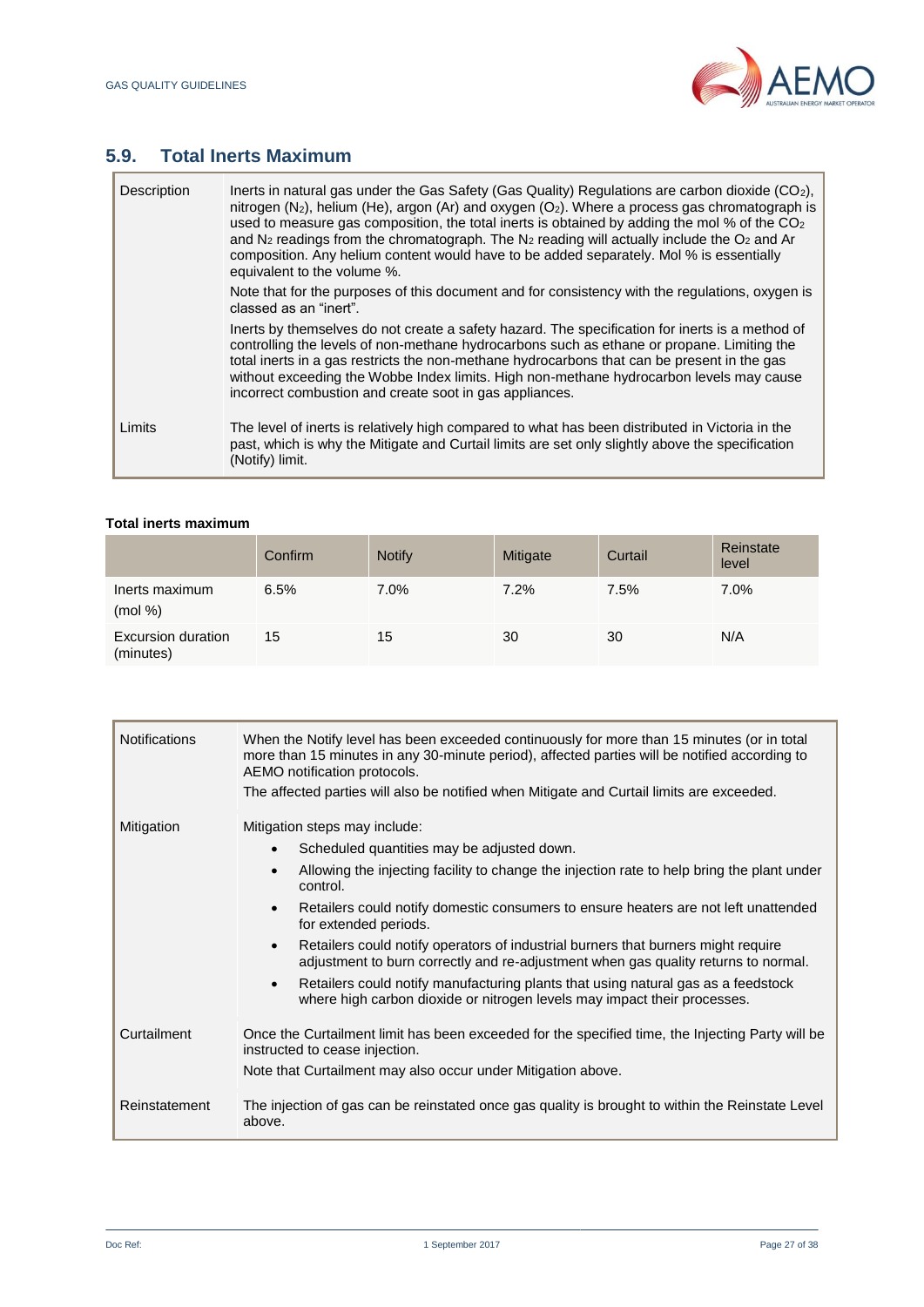

# **5.10. Objectionable Constituents**

As stated in AS 4564, the gas shall not contain:

- a) Materials, dust, and other solid or liquid matter, waxes, gums, gum-forming constituents, and unsaturated or aromatic hydrocarbons to an extent which might cause damage to, or interference with the proper operation of pipes, meters, regulators, control systems, equipment or appliances or which might cause the gas to be harmful or toxic to persons having contact with in normal work operations or usage;
- b) Unsaturated or aromatic hydrocarbons to an extent which causes unacceptable sooting; or
- c) Other substances that cause damage to, or problems in the operation of, pipelines or appliances, or that cause the products of combustion to be toxic or hazardous to health, other than substances that are usually found in natural gas combustion products.

For mercury, radioactivity and elemental sulphur; refer to sections 5.13 to 5.15.

| Description   | Solid and liquid substances can collect on meters, moving parts of compressors, valves,<br>and pipe walls to cause inefficiencies and malfunctions. They can plug consumers' burners,<br>extinguish pilots, and interfere with process equipment or be hazardous to health.                                                                                                                                                                                                                                                                                                                                                                                                                                                                                                                                                                                           |
|---------------|-----------------------------------------------------------------------------------------------------------------------------------------------------------------------------------------------------------------------------------------------------------------------------------------------------------------------------------------------------------------------------------------------------------------------------------------------------------------------------------------------------------------------------------------------------------------------------------------------------------------------------------------------------------------------------------------------------------------------------------------------------------------------------------------------------------------------------------------------------------------------|
| Examples      | Objectionable substances sometimes found in gas transmission pipelines include liquid<br>hydrocarbons, compressor lubricating oils, amines and glycols from processing plants, mill<br>scale, valve grease, and dust.<br>Substances hazardous to health include aromatic hydrocarbons, halogens, halogenated<br>hydrocarbons, polychlorinated biphenyls (PCBs), and mercury vapour.                                                                                                                                                                                                                                                                                                                                                                                                                                                                                   |
| Limits        | There are no facilities to provide continuous monitoring of "objectionable constituents", so<br>they are usually detected during regular inspections and maintenance by asset owners.<br>The excursion duration does not apply for objectionable constituents. AEMO should be<br>notified of the presence of objectionable constituents along the gas supply chain as soon as<br>is practical. AEMO will notify all affected parties only after due notification by a Participant<br>or responsible person of the detection of any such objectionable constituents.<br>Complaints by consumers can be taken as an indication that the quantity of objectionable<br>constituent has exceeded the limit to an extent that causes problems.<br>Limits for some objectionable constituents are contained in the AEMO "Gas Quality<br>Standard and Monitoring Guidelines". |
| Curtailment   | An injecting party that injects gas containing objectionable constituents to an unacceptable<br>level will be instructed to cease injection.                                                                                                                                                                                                                                                                                                                                                                                                                                                                                                                                                                                                                                                                                                                          |
| Reinstatement | Reinstatement of a curtailed injection source will be based on rectification of the matters<br>allowing the objectionable constituents to be injected.                                                                                                                                                                                                                                                                                                                                                                                                                                                                                                                                                                                                                                                                                                                |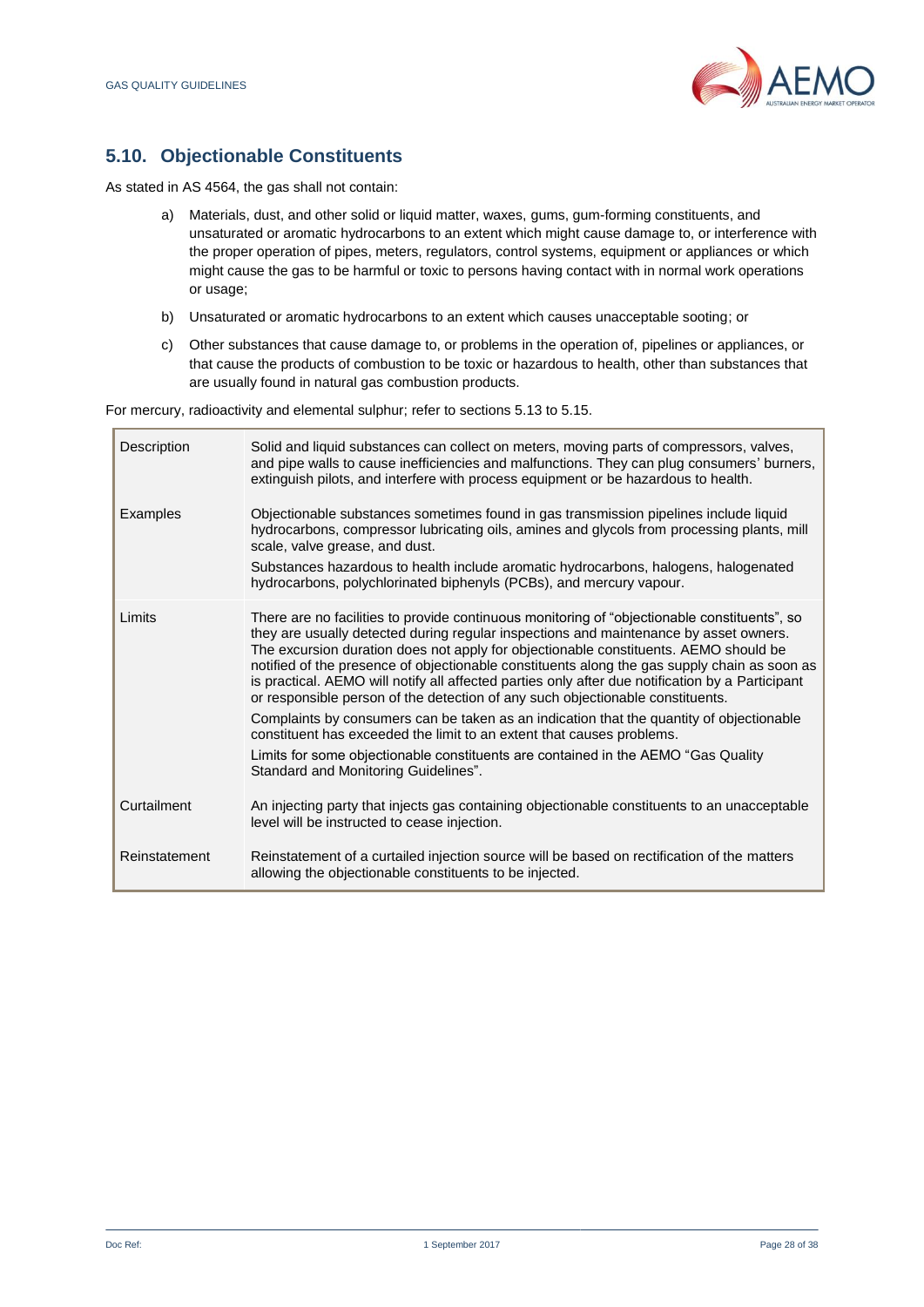

# **5.11. Gas Odorisation**

The Gas Safety (Gas Quality) Regulations require that gas must:

- (a) have an odour which is distinctive and unpleasant; and
- (b) have an odour level that is discernible at one-fifth of the lower explosive limit of the gas.

| Description         | Odorants (chemicals that have a distinct smell) are added to the normally odourless natural<br>gas to facilitate the detection of leaks.<br>While under-odorisation of natural gas creates a community safety risk, over-odorisation<br>creates a community cost in attending to "nuisance" leak reporting. Odorants can sometimes<br>lose their impact (fade) by absorption onto the walls of pipelines or by absorption in liquids<br>present in the pipeline. Pipeline owners should allow for this during the commissioning of new<br>pipelines and should ensure that gas exiting the pipeline is adequately odorised. |
|---------------------|-----------------------------------------------------------------------------------------------------------------------------------------------------------------------------------------------------------------------------------------------------------------------------------------------------------------------------------------------------------------------------------------------------------------------------------------------------------------------------------------------------------------------------------------------------------------------------------------------------------------------------|
| Acceptable<br>level | The preferred gas odorisation is a blend of 70% tetrahydrothiophene (THT) and 30% tertiary<br>butyl mercaptan (TBM) injected into the gas stream at a rate between 7 -14 mg/m <sup>3</sup> of gas. This<br>gas odorisation regime has traditionally been considered adequate to meet the requirements of<br>the Gas Safety (Gas Quality) Regulations.<br>The preference is based on what has been used in the past as the odour is familiar to the<br>community. Other odorant blends and injection rates are acceptable if they meet the<br>requirements of the Gas Safety (Gas Quality) Regulations.                      |
|                     | At some sites, where gas previously withdrawn from the transmission system is re-injected, the<br>odour levels are "topped up" to compensate for changes in odorant concentration associated<br>with gas processing. At these sites specific odour alarm levels have been set to ensure<br>adequate final odour levels.                                                                                                                                                                                                                                                                                                     |
|                     | Odorant injection rates in the range of 7 to 14 mg/m <sup>3</sup> of gas are acceptable; rates up to<br>23 mg/m <sup>3</sup> (usually limited-term associated with "conditioning" new pipelines) are acceptable<br>provided the injection is such that they do not create "nuisance" leak reporting. Blending of<br>highly odorised gas with "normally" odorised gas reduces the likelihood of "nuisance" leak<br>reporting.                                                                                                                                                                                                |

#### **Lower limits (under odorisation)**

|                                 | Confirm | <b>Notify</b> | Mitigate | Curtail | Reinstate<br>level |
|---------------------------------|---------|---------------|----------|---------|--------------------|
| Odorant $(mg/m3)$               | N/A     | 7.0           | 4.0      | 2.0     | 7.0                |
| Excursion duration<br>(minutes) | N/A     | 15            | 30       | 120     | N/A                |

The above table does not cover "top up" odorisation.

## **Upper limits (over odorisation)**

|                                 | Confirm | <b>Notify</b> | Mitigate | Curtail               | Reinstate<br>level |
|---------------------------------|---------|---------------|----------|-----------------------|--------------------|
| Odorant (mg/m3)                 | N/A     | 14.0          | 24.0     | See section<br>below. | 14.0               |
| Excursion duration<br>(minutes) | N/A     | 15            | 30       | See section<br>below. | N/A                |

The above table does not cover limited term "conditioning" odorisation where higher limits may be approved for specific periods.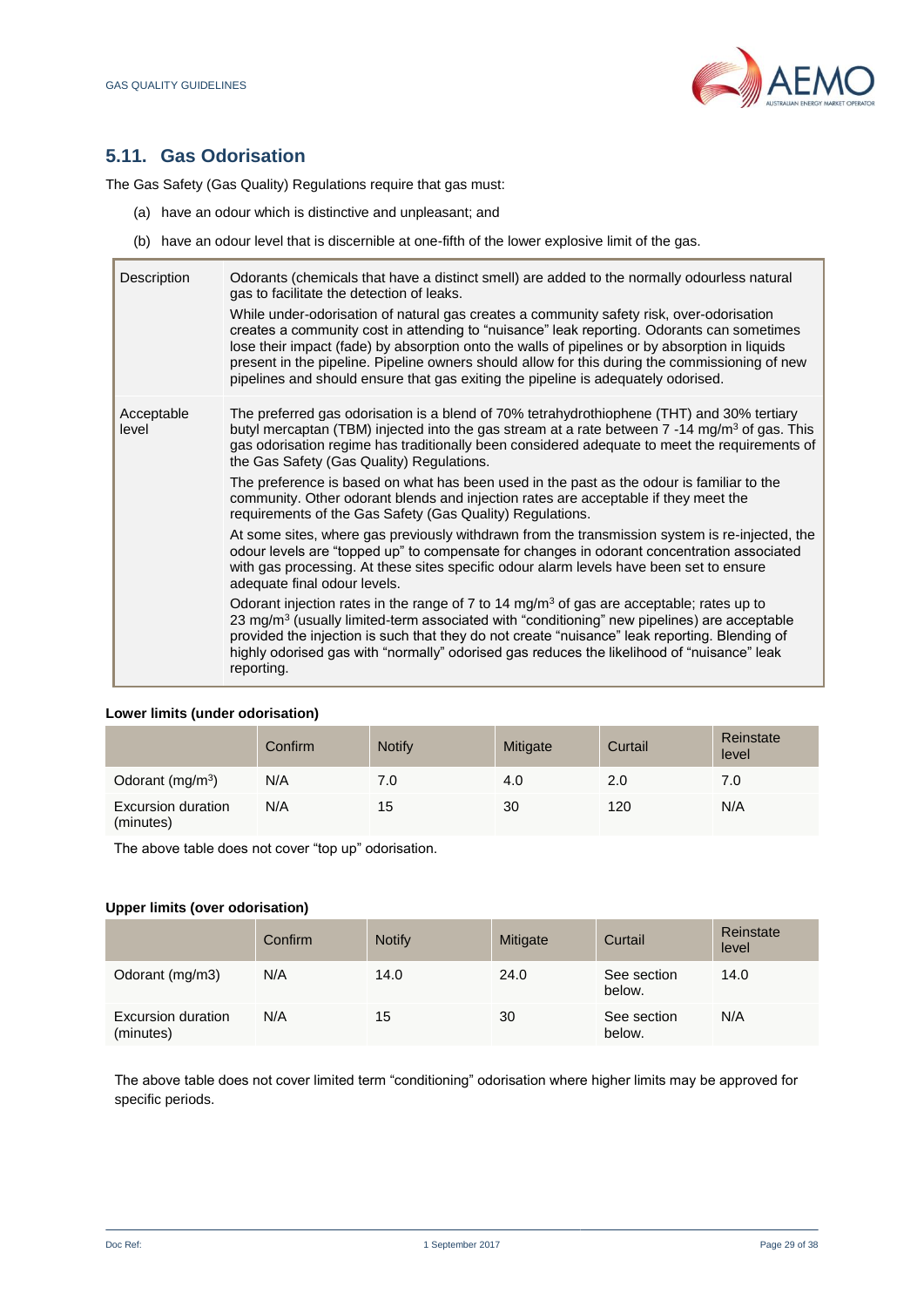

| <b>Notifications</b> | In the event of odorant injection equipment failure, or if the indicated odour injection for<br>previously un-odorised gas falls below 7 mg/m <sup>3</sup> (TBM/THT mix) or rises above 14 mg/m <sup>3</sup> for<br>more than 15 minutes continuously or 30 minutes in total during start-up or shut-down <sup>18</sup> , the<br>organisation responsible for gas odorant injection will be notified. Similarly, if "top-up"<br>odorisation falls outside the appropriate agreed levels, the organisation responsible for gas<br>odorant injection will be notified.<br>If either of the above conditions persists for more than a further 15 minutes continuously (or<br>more than 15 minutes in any 30 minute period) or 30 minutes during start-up or shut-down <sup>19</sup> ,<br>the affected parties will be notified according to AEMO notification protocols. |
|----------------------|-----------------------------------------------------------------------------------------------------------------------------------------------------------------------------------------------------------------------------------------------------------------------------------------------------------------------------------------------------------------------------------------------------------------------------------------------------------------------------------------------------------------------------------------------------------------------------------------------------------------------------------------------------------------------------------------------------------------------------------------------------------------------------------------------------------------------------------------------------------------------|
| Mitigation           | Mitigation steps may include:<br>Scheduled quantities may be adjusted down.<br>Gas transmission or distribution organisations may apply supplementary odorant<br>"dosing" into the transmission or distribution pipelines.<br>Participants should notify gas consumers.                                                                                                                                                                                                                                                                                                                                                                                                                                                                                                                                                                                               |
| Curtailment          | Once the lower curtailment limit has been exceeded for the specified time, the Injecting Party<br>will be instructed to cease injection to the extent possible consistent with system security.<br>Other (odorised) supplies will be used and the under-odorised supply will be reduced to the<br>maximum extent possible.<br>High odorant is not a cause for curtailing injection on safety grounds by itself unless the total<br>sulphur curtailment level is exceeded.                                                                                                                                                                                                                                                                                                                                                                                             |
| Reinstatement        | The injection of gas can be reinstated once the odorisation process has been rectified.                                                                                                                                                                                                                                                                                                                                                                                                                                                                                                                                                                                                                                                                                                                                                                               |

l

<sup>&</sup>lt;sup>18</sup> Odorant concentration during start-up or shutdown must remain within the mitigate limits for the 30 minutes to apply.

<sup>19</sup> Refer to footnote 13.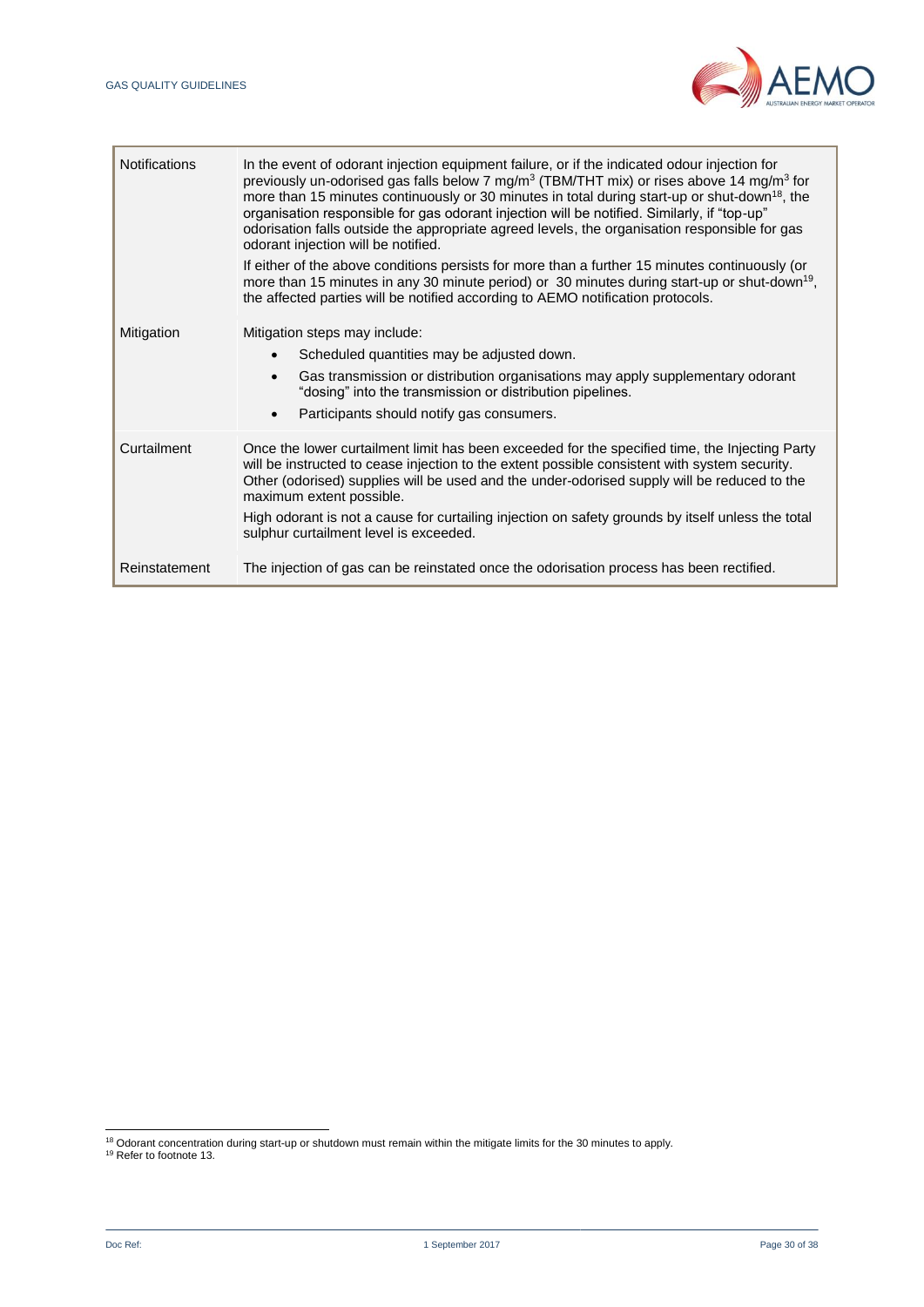

# **5.12. Oil**

П

| Description   | The limit for oil contamination comes from AS 4564, which is based on the Queensland<br>Petroleum and Gas (Production and Safety) Regulation 2004, which was based on Australian<br>Pipelines and Gas Association (APGA) good practice for compressor station operation. The<br>limit is an acknowledgement that while undesirable, it is almost inevitable that some oil from<br>compressors and facilities will escape.<br>The limit is intended to restrict oil accumulation in transmission systems to manageable levels,<br>and avoid operation and appliance safety problems in distribution systems.<br>There are currently no suitable real time methods for measuring entrained oil. Compliance is<br>verified by retrospective logging of oil collected from filters or other entrapment elements.<br>Therefore the excursion duration does not apply for oil. |
|---------------|--------------------------------------------------------------------------------------------------------------------------------------------------------------------------------------------------------------------------------------------------------------------------------------------------------------------------------------------------------------------------------------------------------------------------------------------------------------------------------------------------------------------------------------------------------------------------------------------------------------------------------------------------------------------------------------------------------------------------------------------------------------------------------------------------------------------------------------------------------------------------|
| Mitigation    | Mitigation steps may include:<br>Installation of downstream filters and coalescer.<br>$\bullet$<br>Installation of dry seal compressors.<br>$\bullet$<br>Participants should notify consumers likely to be affected.<br>$\bullet$                                                                                                                                                                                                                                                                                                                                                                                                                                                                                                                                                                                                                                        |
| Curtailment   | Once the limit has been exceeded for the specified time, the Facility Operator (or compressor<br>operator) will be instructed to cease injection (or compressor operation) to the extent possible<br>consistent with system security.                                                                                                                                                                                                                                                                                                                                                                                                                                                                                                                                                                                                                                    |
| Limits        | Limit is 20 mL/TJ for oil concentration.                                                                                                                                                                                                                                                                                                                                                                                                                                                                                                                                                                                                                                                                                                                                                                                                                                 |
| Reinstatement | The injection of gas (or use of a compressor) can be reinstated once the oil contamination<br>issue has been rectified.                                                                                                                                                                                                                                                                                                                                                                                                                                                                                                                                                                                                                                                                                                                                                  |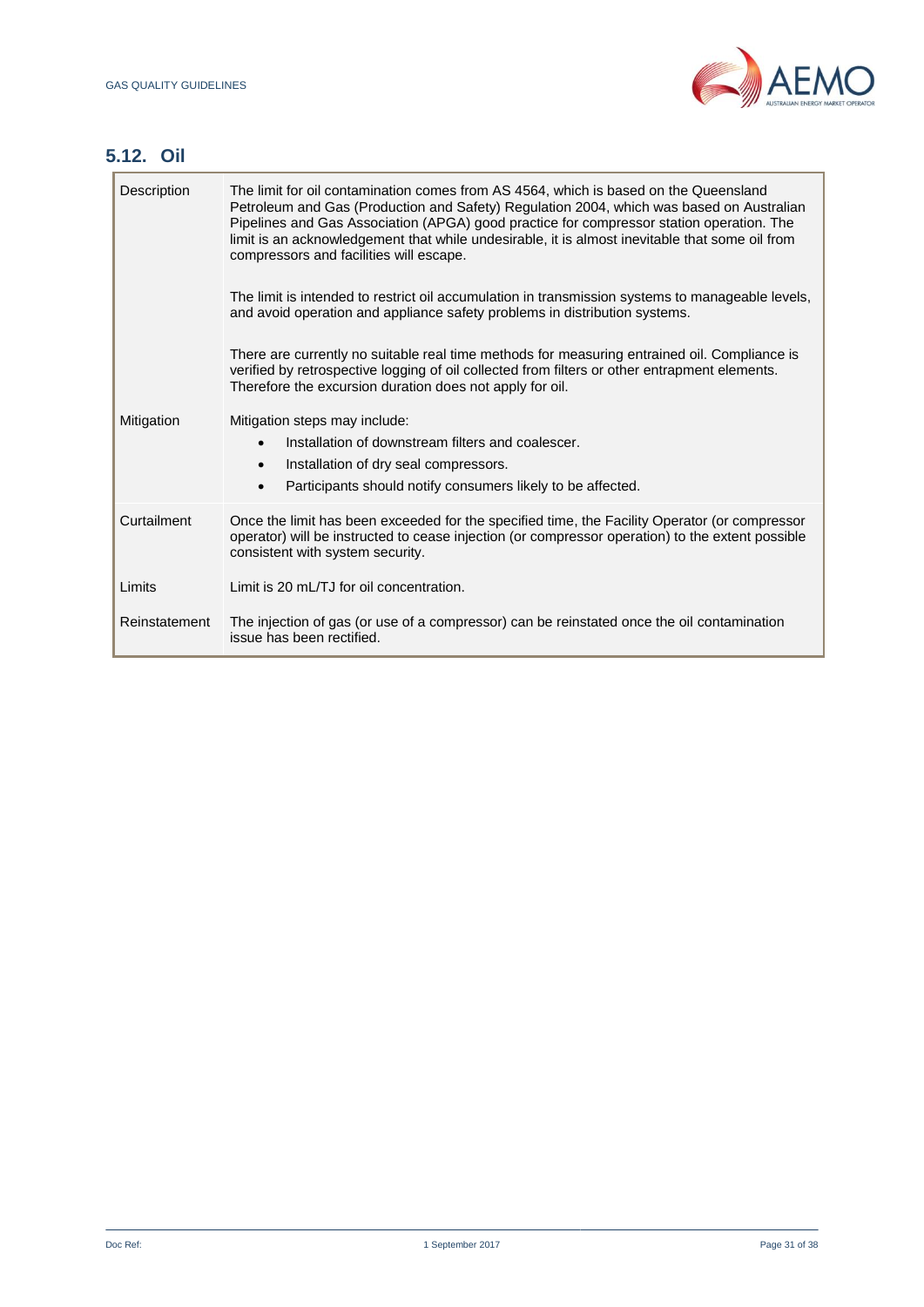

# **5.13. Mercury**

| Description                         | Mercury is hazardous to human health if ingested, absorbed through the skin or inhaled.<br>Mercury can also cause 'liquid metal embrittlement' and subsequent failure of aluminium<br>alloys. The limits below were chosen to constrain air-borne mercury to well below the<br>occupational health exposure limit set by Safe Work Australia. <sup>20</sup> |
|-------------------------------------|-------------------------------------------------------------------------------------------------------------------------------------------------------------------------------------------------------------------------------------------------------------------------------------------------------------------------------------------------------------|
| Limits for<br>Offline<br>Monitoring | The mitigate limit has been chosen at approximately half the level where liquid mercury is<br>expected not to condense in methane at cryogenic temperatures (such as Liquefied Natural<br>Gas (LNG)). The curtail limit has been chosen at a level below where liquid mercury is<br>expected not to condense in methane at cryogenic temperatures.          |
|                                     | Both the Mitigate and Curtail limits are set at levels well below the long-term tolerable<br>concentration from a health perspective. <sup>21</sup>                                                                                                                                                                                                         |

#### **Total Mercury Maximum – Offline**

|                                  | Confirm | <b>Notify</b> | Mitigate | Curtail | Reinstate<br>level |
|----------------------------------|---------|---------------|----------|---------|--------------------|
| Mercury maximum<br>$(\mu g/m^3)$ | N/A     | 1.0           | 4.0      | 7.0     | 1.0                |

| <b>Notifications</b> | When the Notify level has been exceeded continuously for more than 15 minutes (or in total<br>more than 15 minutes in any 30-minute period) for online monitoring, and when the Notify level<br>has been exceeded by one confirmed test result for offline monitoring, affected parties will be<br>notified according to AEMO notification protocols (refer to Chapter 3). |
|----------------------|----------------------------------------------------------------------------------------------------------------------------------------------------------------------------------------------------------------------------------------------------------------------------------------------------------------------------------------------------------------------------|
|                      | The affected parties will also be notified when the Mitigate and Curtail limits are exceeded.                                                                                                                                                                                                                                                                              |
| Mitigation           | Mitigation steps may include:<br>Reducing or stopping the production rate of the offending field(s).<br>Scheduled quantities may be adjusted down.<br>$\bullet$<br>Allowing the Facility Operator to change injection rate to help bring the plant under<br>$\bullet$<br>control.<br>Participants should notify consumers likely to be affected by high mercury.           |
| Curtailment          | Once the curtailment limit has been exceeded for the specified time, the Injecting Party will be<br>instructed to cease injection.<br>Note that Curtailment may also occur under Mitigation above.                                                                                                                                                                         |
| Reinstatement        | The injection of gas can be reinstated once the gas quality is brought to within the Reinstate<br>Level above.                                                                                                                                                                                                                                                             |

l  $^{20}$  Safe Work Australia Work Place Exposure Standard for Airborne Contaminants. As viewed at 1 May 2017.

<sup>&</sup>lt;sup>21</sup> Ambient air pollution by mercury (Hg) Position Paper. [www.ec.europa.eu/environment/archives/air/pdf/pp\\_mercury.pdf.](http://www.ec.europa.eu/environment/archives/air/pdf/pp_mercury.pdf) Viewed 1 May 2017.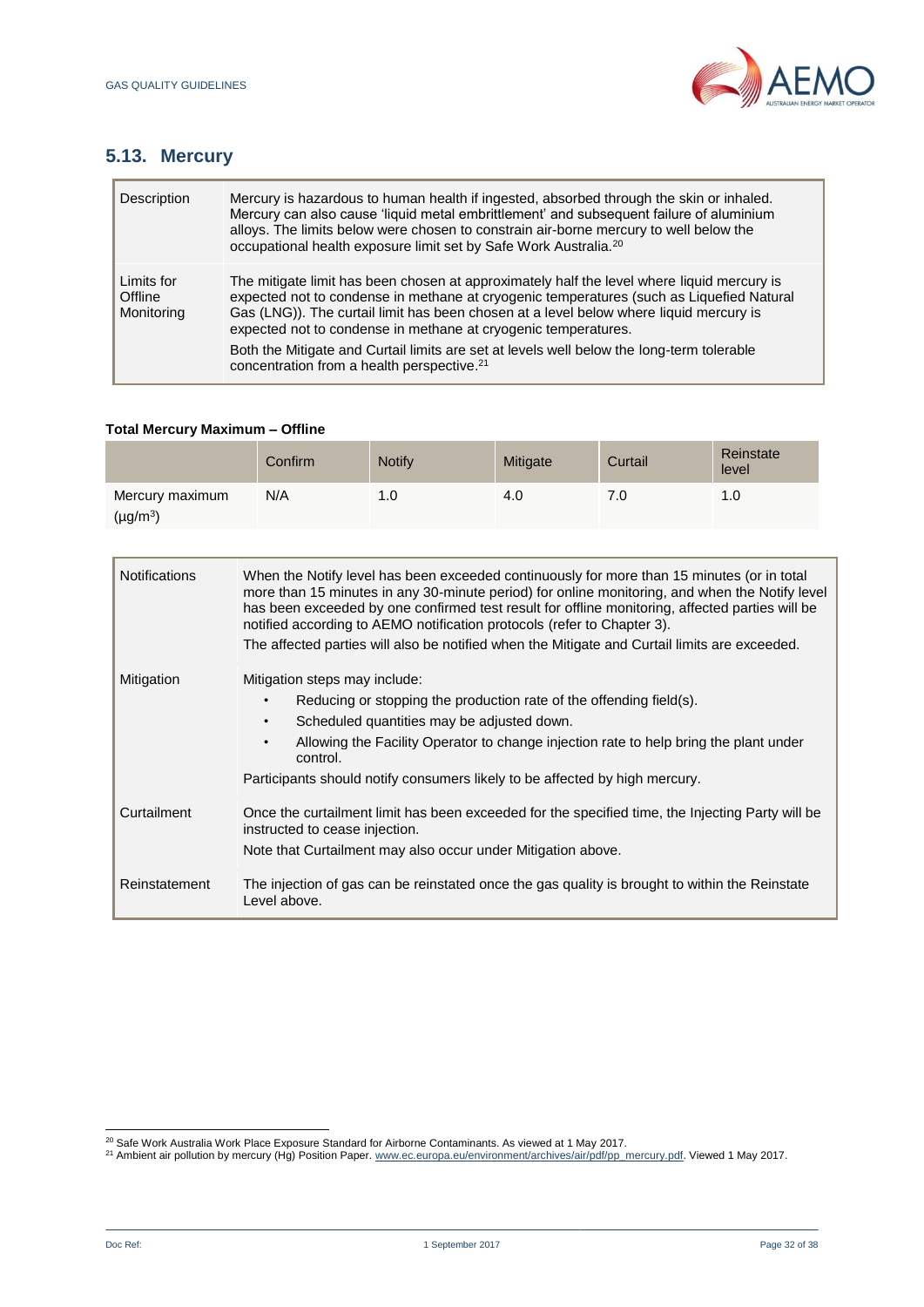

# **5.14. Radioactivity**

| Description                         | Radioactivity in natural gas is mainly due to radon. Radon is a colourless, odourless, tasteless<br>gas and is considered to be a health hazard due to its radioactivity. The limits below are based<br>on recommended levels set by the World Health Organisation. <sup>22</sup> |
|-------------------------------------|-----------------------------------------------------------------------------------------------------------------------------------------------------------------------------------------------------------------------------------------------------------------------------------|
| Limits for<br>Offline<br>Monitoring | The Mitigate limit has been set at approximately a quarter of the long-term tolerable<br>concentration from a health perspective recommended by the World Health Organisation<br>based on exposure to radon in natural gas.                                                       |
|                                     | The Curtail limit has been set at half of the long-term tolerable concentration from a health<br>perspective based on exposure to radon in natural gas.                                                                                                                           |

## **Total Radioactivity Maximum – Offline**

|                                                  | Confirm | <b>Notify</b> | Mitigate | Curtail | Reinstate<br>level |
|--------------------------------------------------|---------|---------------|----------|---------|--------------------|
| Radioactivity<br>maximum<br>(Bq/m <sup>3</sup> ) | N/A     | 600           | 2500     | 5000    | 600                |

| <b>Notifications</b> | When the Notify level has been exceeded by one confirmed test result, affected parties will be<br>notified according to AEMO notification protocols.<br>The affected parties will also be notified when Mitigate and Curtail limits are exceeded.                                                                                                                     |
|----------------------|-----------------------------------------------------------------------------------------------------------------------------------------------------------------------------------------------------------------------------------------------------------------------------------------------------------------------------------------------------------------------|
| Mitigation           | Mitigation steps may include:<br>Reducing or stopping the production rate of the offending field(s).<br>Scheduled quantities may be adjusted down.<br>$\bullet$<br>Allowing the Facility Operator to change injection rate to help bring the plant under<br>$\bullet$<br>control.<br>Participants should notify consumers likely to be affected by high radon levels. |
| Curtailment          | Once the Curtailment limit has been exceeded for the specified time, the Facility Operator will<br>be instructed to cease injection.<br>Note that Curtailment may also occur under Mitigation above.                                                                                                                                                                  |
| Reinstatement        | The injection of gas can be reinstated once the gas quality is brought to within the Reinstate<br>Level above.                                                                                                                                                                                                                                                        |

l <sup>22</sup> WHO handbook on indoor radon: a public health perspective. http://www.who.int/ionizing\_radiation/env/9789241547673/en/. Viewed 1 May 2017.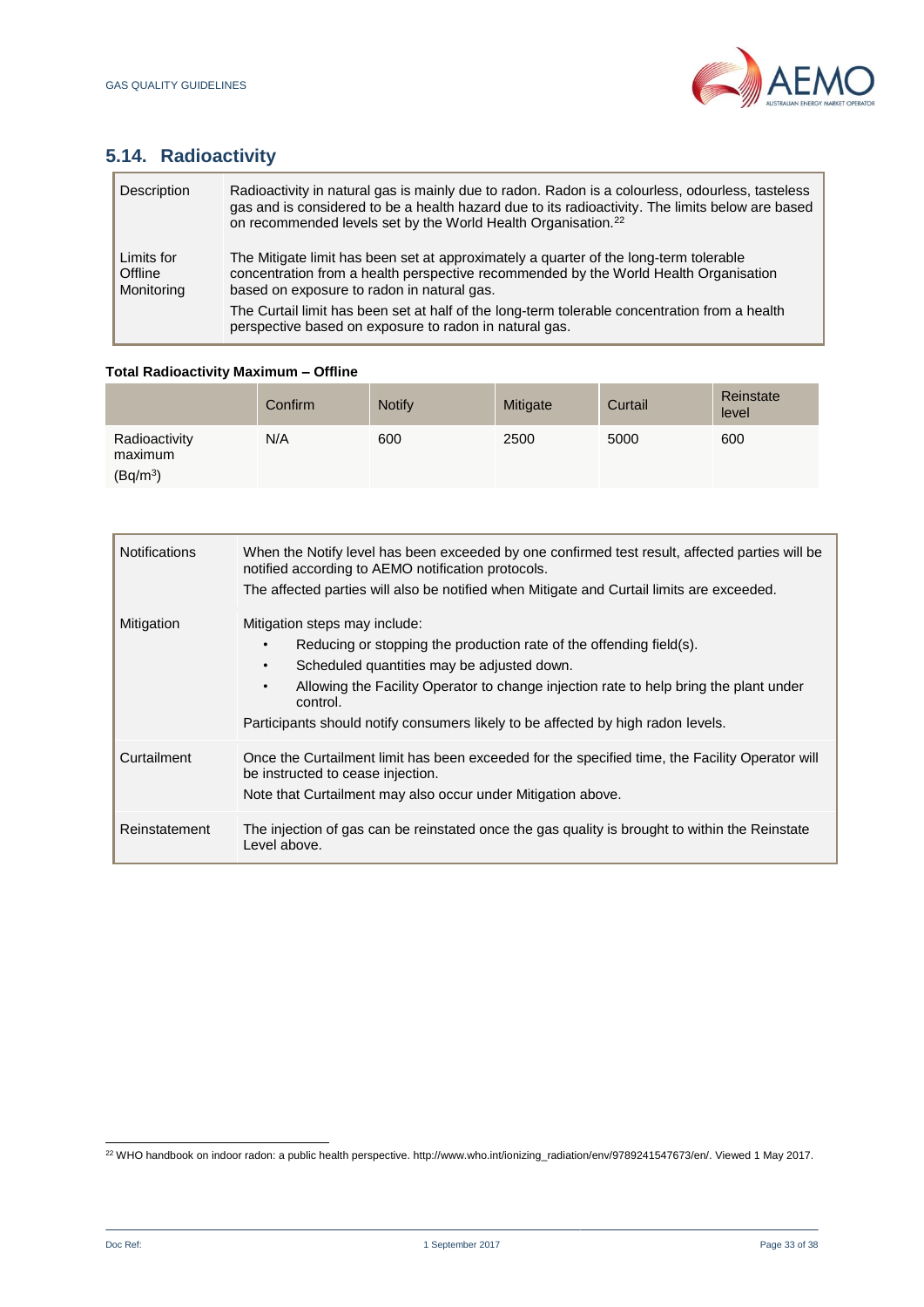

# **5.15. Elemental Sulphur**

| Description                         | Elemental sulphur deposition can cause operational problems in transmission systems.<br>Short periods of high elemental sulphur may be tolerated from a safety perspective, but this will<br>be treated on a case-by-case basis. If the excursions are significant, the increased likelihood of<br>elemental sulphur formation and deposition may lead to operational problems. |
|-------------------------------------|---------------------------------------------------------------------------------------------------------------------------------------------------------------------------------------------------------------------------------------------------------------------------------------------------------------------------------------------------------------------------------|
| Limits for<br>Offline<br>Monitoring | N/A                                                                                                                                                                                                                                                                                                                                                                             |

## **Total Elemental Sulphur – Offline**

|                                     | Confirm | <b>Notify</b> | Mitigate              | Curtail               | Reinstate<br>level |
|-------------------------------------|---------|---------------|-----------------------|-----------------------|--------------------|
| <b>Elemental Sulphur</b><br>maximum | N/A     | 1.0           | See section<br>below. | See section<br>below. | 1.0                |
| $(\mu g/m^3)$                       |         |               |                       |                       |                    |

| <b>Notifications</b> | When the Notify level has been exceeded by one confirmed test result, affected parties will be<br>notified according to AEMO notification protocols.                                                                                                                                                                |
|----------------------|---------------------------------------------------------------------------------------------------------------------------------------------------------------------------------------------------------------------------------------------------------------------------------------------------------------------|
| Mitigation           | Mitigation steps may include:<br>Reducing or stopping the production rate of the offending field(s).<br>Scheduled quantities may be adjusted down.<br>$\bullet$<br>Allowing the Facility Operator to change injection rate to help bring the plant under<br>$\bullet$<br>control.                                   |
| Curtailment          | Participants should notify consumers likely to be affected by high elemental sulphur levels.<br>High elemental sulphur may not be the single cause for curtailing injection on safety grounds,<br>unless the reliability and security of the system is impacted. This will be assessed by a case-<br>by-case basis. |
| Reinstatement        | The injection of gas can be reinstated once the gas quality is brought to within the Reinstate<br>Level above.                                                                                                                                                                                                      |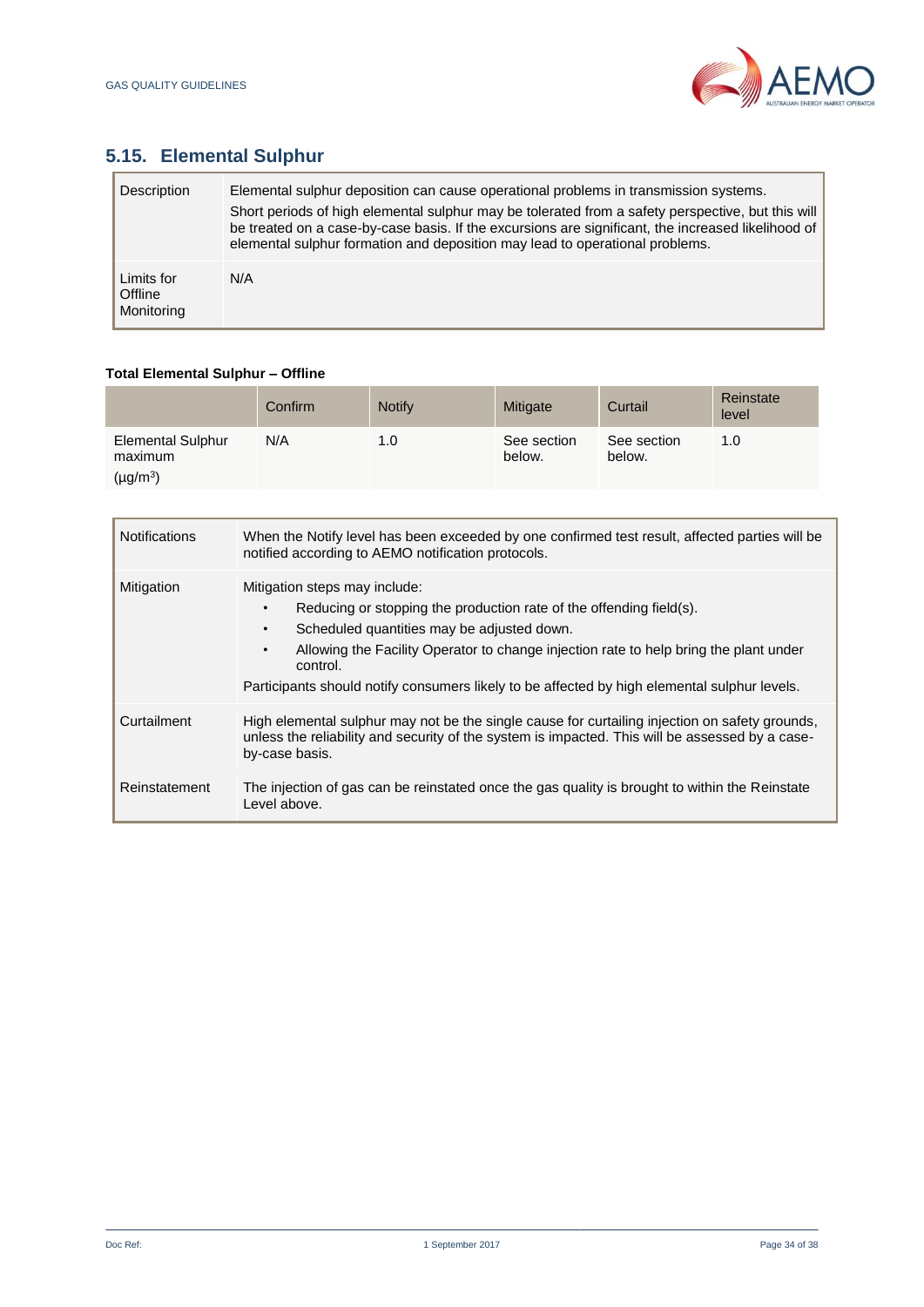

# <span id="page-34-0"></span>**CHAPTER 6. PARAMETERS SPECIFIED BY AEMO**

## **6.1. Mercaptan Sulphur Maximum**

| Description | This is an AEMO specification only and relates to the smell of gas before odorant is added.<br>Short periods of high mercaptan sulphur can be tolerated from a safety perspective. If the<br>excursions are significant, increased "nuisance" gas leak reports can be expected unless<br>odorant is reduced to compensate. |
|-------------|----------------------------------------------------------------------------------------------------------------------------------------------------------------------------------------------------------------------------------------------------------------------------------------------------------------------------|
|             | Mercaptan sulphur is continuously measured if initial measurements indicate that significant<br>levels of mercaptan sulphur are present in the gas-producing geological formations.                                                                                                                                        |
| Limits      | The limits are based on the likely impact on gas odorisation.                                                                                                                                                                                                                                                              |

## **Mercaptan sulphur maximum**

|                                         | Confirm | <b>Notify</b> | Mitigate | Curtail               | Reinstate<br>level |
|-----------------------------------------|---------|---------------|----------|-----------------------|--------------------|
| Sulphur maximum<br>(mg/m <sup>3</sup> ) | 4.5     | 5.0           | 10.0     | See section<br>below. | 5.0                |
| Excursion duration<br>(minutes)         | 15      | 15            | 30       | See section<br>below. | N/A                |

| <b>Notifications</b> | When the Notify level has been exceeded continuously for more than 15 minutes (or in total<br>more than 15 minutes in any 30-minute period), affected parties will be notified according to<br>AEMO notification protocols.<br>The affected parties will also be notified when Mitigate and Curtail limits are exceeded. |  |  |  |
|----------------------|--------------------------------------------------------------------------------------------------------------------------------------------------------------------------------------------------------------------------------------------------------------------------------------------------------------------------|--|--|--|
| Mitigation           | Mitigation steps may include:                                                                                                                                                                                                                                                                                            |  |  |  |
|                      | Scheduled quantities may be adjusted down.<br>$\bullet$                                                                                                                                                                                                                                                                  |  |  |  |
|                      | Allowing the Facility Operator to change injection rate to help bring the plant under<br>control.                                                                                                                                                                                                                        |  |  |  |
|                      | Participants may notify consumers known to be affected by sulphur compounds in the<br>$\bullet$<br>gas. For example: glass manufacturers.                                                                                                                                                                                |  |  |  |
|                      | Gas retail and distribution businesses may need to prepare for an increase in publicly-<br>reported gas leaks.                                                                                                                                                                                                           |  |  |  |
|                      | Mitigation may involve reducing the injection of gas odorant but this should only be<br>$\bullet$<br>the case if the level of mercaptan sulphur is likely to remain relatively constant and<br>reduction is based on the odour level of the mercaptan sulphur compounds.                                                 |  |  |  |
| Curtailment          | Mercaptan sulphur is not a cause for curtailing injection on safety grounds by itself unless the<br>total sulphur curtailment level is exceeded.                                                                                                                                                                         |  |  |  |
| Reinstatement        | The injection of gas can be reinstated once the gas quality is brought to within the Reinstate<br>Level above.                                                                                                                                                                                                           |  |  |  |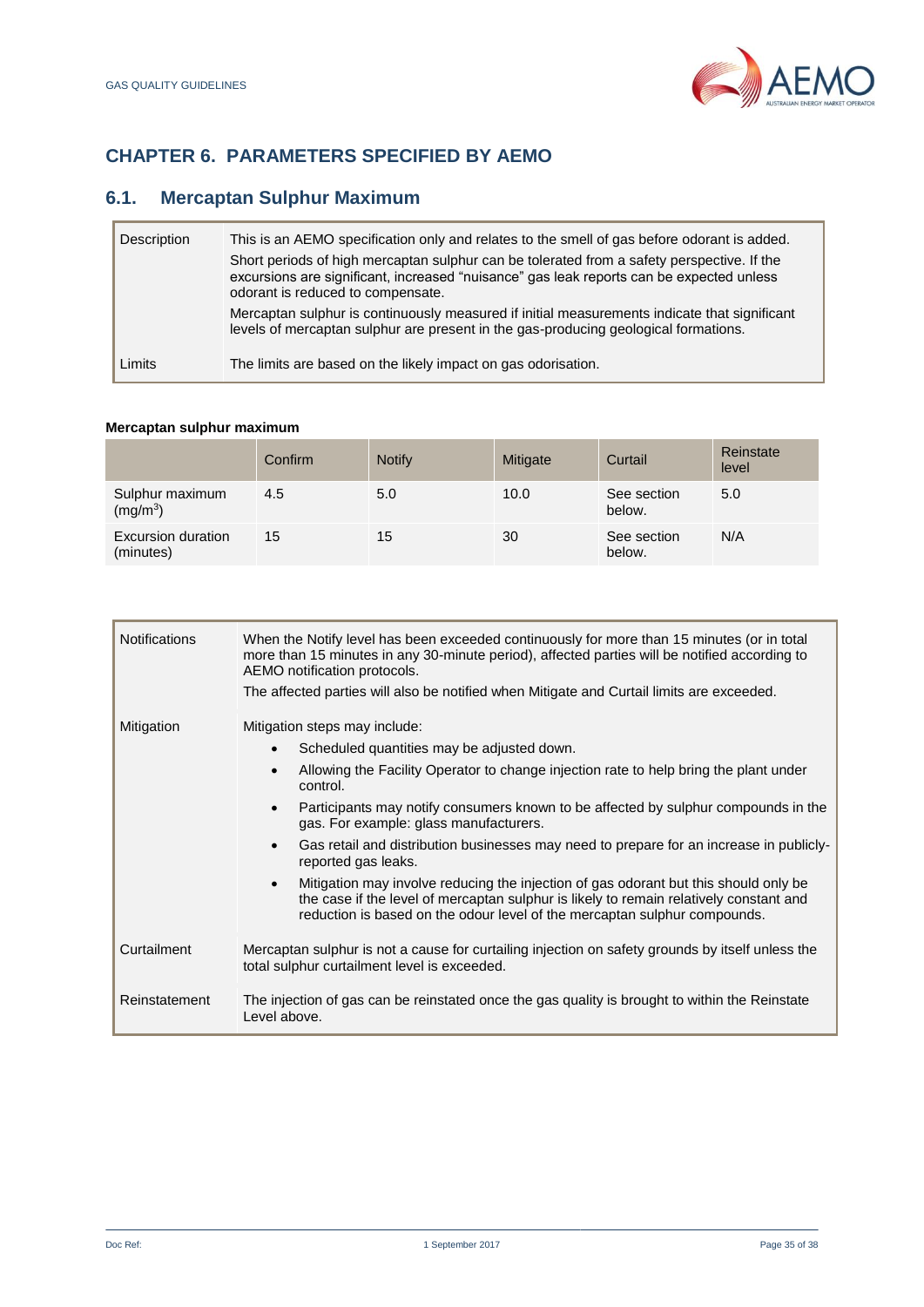

# **6.2. Temperature Maximum**

| Description | Prolonged high gas temperatures can have a harmful effect on pipeline steels (stress)<br>cracking), valve and regulator seals and components, and corrosion protection coatings.                                                                                                                                  |
|-------------|-------------------------------------------------------------------------------------------------------------------------------------------------------------------------------------------------------------------------------------------------------------------------------------------------------------------|
| Limits      | The Curtailment limit is based on a short-term excursion from the standard upper design limit.<br>Some sections of pipework may be able to tolerate higher temperatures by design. Any<br>exemptions would need to be assessed on a case-by-case basis and the impact on withdrawal<br>points taken into account. |

## **Temperature maximum**

|                                        | Confirm | <b>Notify</b>    | Mitigate         | Curtail          | Reinstate<br>level |
|----------------------------------------|---------|------------------|------------------|------------------|--------------------|
| Temperature maximum                    | 45.0°C  | $50.0^{\circ}$ C | $55.0^{\circ}$ C | $60.0^{\circ}$ C | $50.0^{\circ}$ C   |
| <b>Excursion duration</b><br>(minutes) | 15      | 15               | 30               | 30               | N/A                |

| <b>Notifications</b> | When the Notify level has been exceeded continuously for more than 15 minutes (or in total<br>more than 15 minutes in any 30-minute period), affected parties will be notified according to<br>AEMO notification protocols.<br>The affected parties will also be notified when Mitigate and Curtail limits are exceeded. |
|----------------------|--------------------------------------------------------------------------------------------------------------------------------------------------------------------------------------------------------------------------------------------------------------------------------------------------------------------------|
| Mitigation           | Mitigation steps may include:<br>Allowing the Facility Operator to change injection rate to help bring the plant under<br>$\bullet$<br>control.                                                                                                                                                                          |
| Curtailment          | Once the Curtailment limit has been exceeded for the specified time, the injecting party will be<br>instructed to cease injection.                                                                                                                                                                                       |
| Reinstatement        | The injection of gas can be reinstated once the temperature is brought to within the Reinstate<br>Level above.                                                                                                                                                                                                           |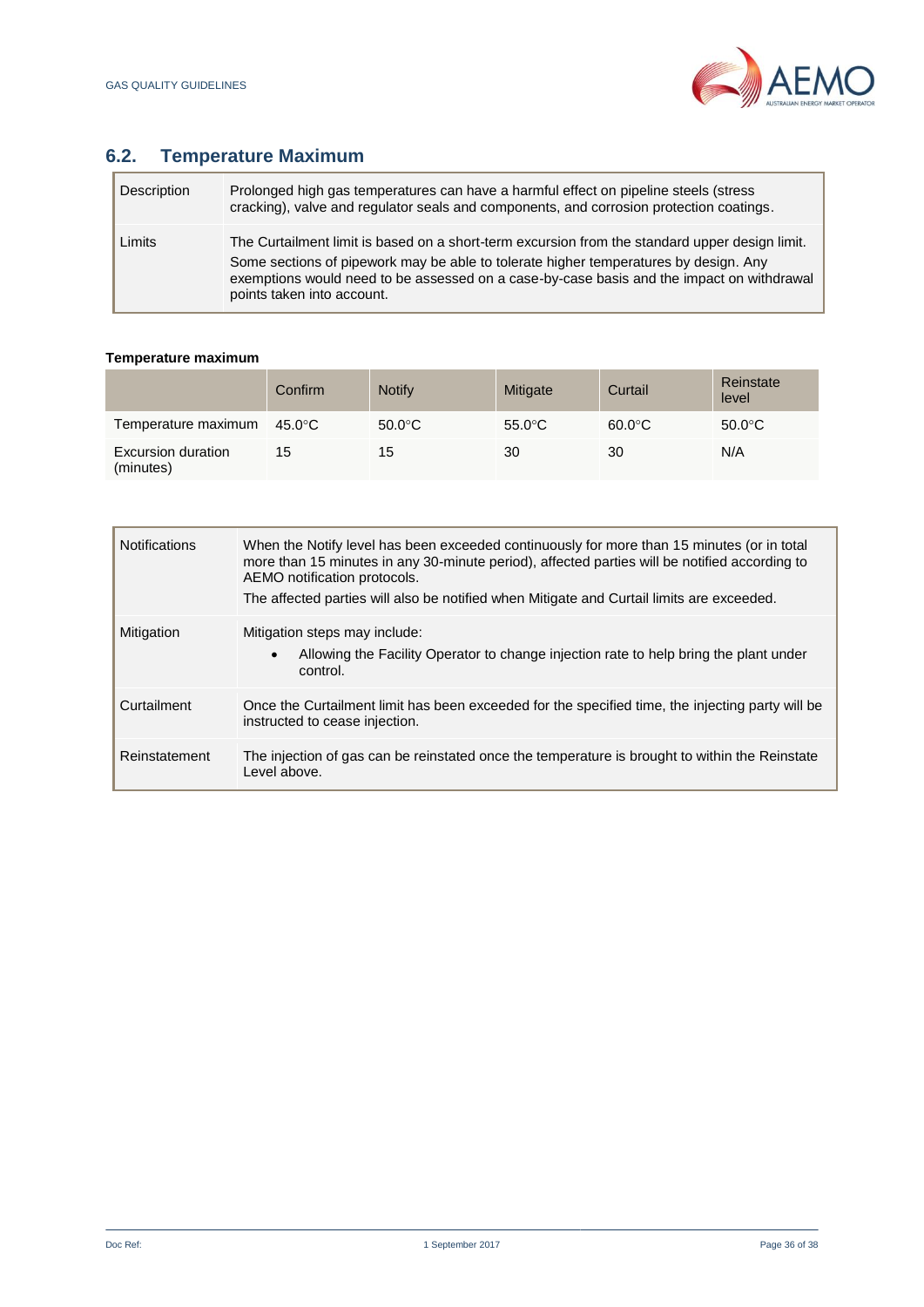Т



ī

# **6.3. Temperature Minimum**

| Description | Low gas temperatures could have disastrous effects on pipeline steels and other materials.<br>The curtailment limit is based on maintaining pipeline temperature above that likely to cause<br>low temperature embrittlement.                                                                                                                                                                                                                                                                                                                                                                                                                                                                |
|-------------|----------------------------------------------------------------------------------------------------------------------------------------------------------------------------------------------------------------------------------------------------------------------------------------------------------------------------------------------------------------------------------------------------------------------------------------------------------------------------------------------------------------------------------------------------------------------------------------------------------------------------------------------------------------------------------------------|
|             | A related danger is that at temperatures below 0°C, ice can form on the exterior of pipelines<br>and equipment. Ice on control equipment can result in unstable pressure regulation or<br>operational failure of components.                                                                                                                                                                                                                                                                                                                                                                                                                                                                 |
|             | Low temperature also increases the risk of hydrate (ice-like materials) formation inside the<br>pipeline system.                                                                                                                                                                                                                                                                                                                                                                                                                                                                                                                                                                             |
|             | Low temperatures also increase the risk of hydrocarbon liquids forming in the pipeline,<br>especially if the hydrocarbon dew point exceeds the gas temperature.                                                                                                                                                                                                                                                                                                                                                                                                                                                                                                                              |
|             | Short-term small excursions can be tolerated from a safety perspective provided the average<br>levels are maintained within specification.                                                                                                                                                                                                                                                                                                                                                                                                                                                                                                                                                   |
| Limits      | The Curtailment limit is based on the maximum likely brittle/ductile transitions for pipeline steel.<br>Some sections of pipework may be able to tolerate lower temperatures by design and any<br>exemptions would need to be assessed on a case-by-case basis with the impact on withdrawal<br>points downstream taken into account.<br>Lower injection temperatures will only be accepted by AEMO if there are corresponding<br>agreements with the gas producer/ injector to maintain water dew point (at 15,000 kPa) and<br>hydrocarbon dew point (@3,500 kPa) more than 2°C below the minimum injection<br>temperature.<br>Considerations with respect to other gas quality parameters: |
|             | If the gas injection temperature is below the hydrocarbon dew point ( $@3,500$ kPa)<br>temperature, the injection should be curtailed if the injection pressure is below<br>6,000 kPa.                                                                                                                                                                                                                                                                                                                                                                                                                                                                                                       |
|             | If the gas injection temperature is below 2°C (i.e. Notify) and the water content is<br>$\bullet$<br>above 73 mg/m <sup>3</sup> (i.e. Notify), the injection should be curtailed if the injection pressure<br>is above 11,000 kPa.                                                                                                                                                                                                                                                                                                                                                                                                                                                           |
|             | If the gas injection temperature is below 2°C (i.e. Notify) and the water content is<br>$\bullet$<br>above 93 mg/m <sup>3</sup> (i.e. Mitigate), the injection should be curtailed if the injection<br>pressure is above 7,000 kPa.                                                                                                                                                                                                                                                                                                                                                                                                                                                          |
|             | If the gas injection temperature is below -2°C (i.e. Mitigate) and the water content is<br>$\bullet$<br>above 73 mg/m <sup>3</sup> (i.e. Notify), the injection should be curtailed if the injection pressure<br>is above 4,500 kPa. The water content impacts are summarised in a table below.                                                                                                                                                                                                                                                                                                                                                                                              |

## **Temperature minimum**

|                                 | Confirm         | <b>Notify</b>   | Mitigate            | Curtail           | Reinstate<br>level |
|---------------------------------|-----------------|-----------------|---------------------|-------------------|--------------------|
| Temperature<br>minimum          | $3.0^{\circ}$ C | $2.0^{\circ}$ C | $-2.0^{\circ}$ C    | $-10.0^{\circ}$ C | $2.0^{\circ}$ C    |
| Excursion duration<br>(minutes) | 15              | 15              | 1,440<br>(24 hours) | 120<br>(2 hours)  | N/A                |

Maximum pressure before curtailment for combined water content and temperature excursions. Curtail injection if above indicated pressure: